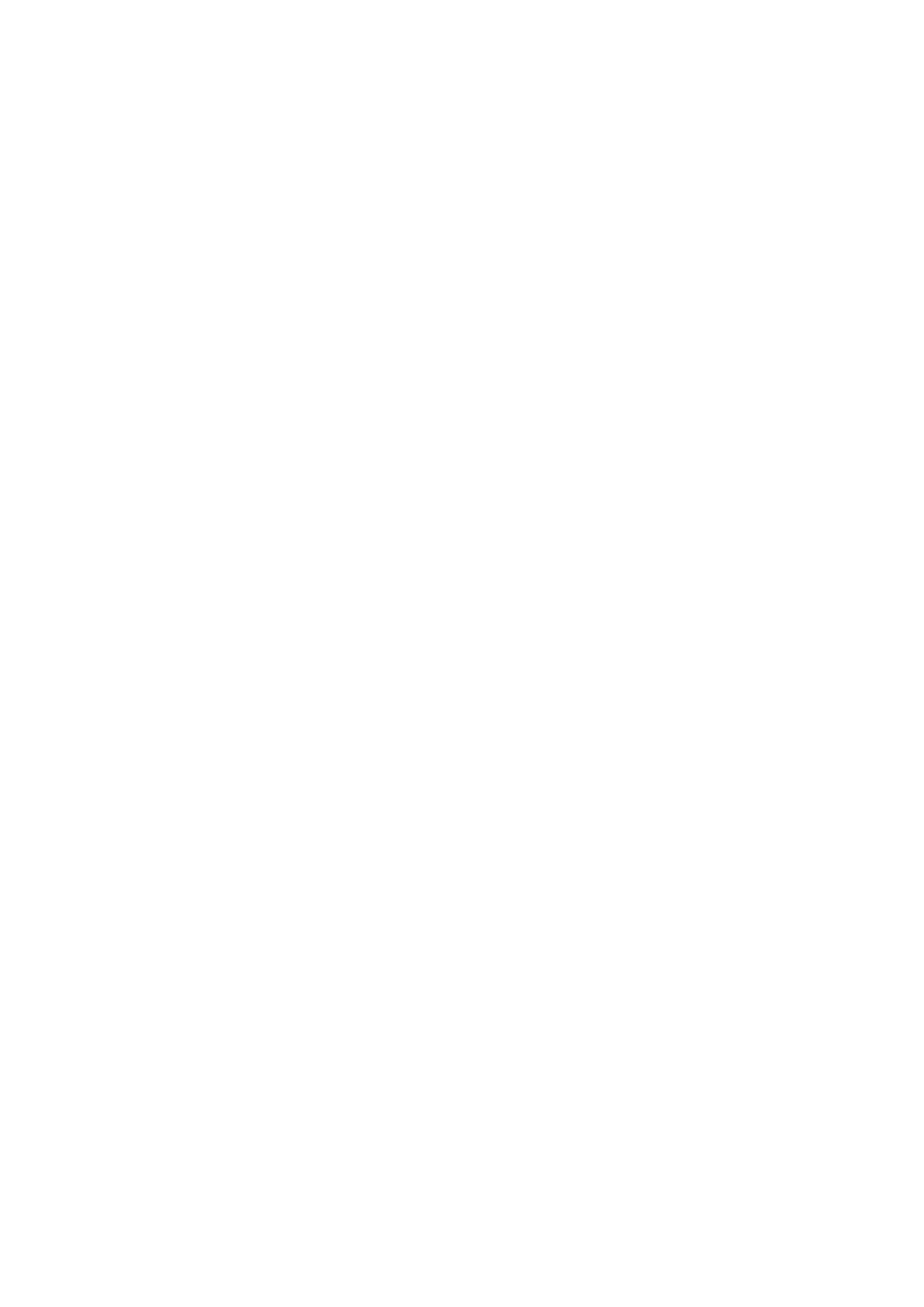| Contents |
|----------|
|----------|

| 1                                                                                                                                                           |                |
|-------------------------------------------------------------------------------------------------------------------------------------------------------------|----------------|
| $\overline{2}$                                                                                                                                              |                |
| 3                                                                                                                                                           |                |
| Schedule 1—Phoenixing offences and other rules about                                                                                                        |                |
| property transfers to defeat creditors                                                                                                                      | 4              |
| Part 1—Main amendments of the Corporations Act 2001                                                                                                         | $\overline{4}$ |
| Corporations Act 2001                                                                                                                                       | 4              |
| Part 2—Consequential amendments of other Acts                                                                                                               | 25             |
| <b>Banking Act 1959</b>                                                                                                                                     | 25             |
| Insurance Act 1973                                                                                                                                          | 25             |
| Life Insurance Act 1995                                                                                                                                     | 25             |
| Part 3—Amendments with contingent commencement                                                                                                              | 26             |
| Division 1—Amendments that do not commence if the Corporations<br>Amendment (Strengthening Protections for Employee<br>Entitlements) Act 2018 has commenced | 26             |
| Corporations Act 2001                                                                                                                                       | 26             |
| Division 2—Amendments commencing after the Corporations<br>Amendment (Strengthening Protections for Employee<br>Entitlements) Act 2018 commences            | 27             |
| Corporations Act 2001                                                                                                                                       | 27             |
| Schedule 2—Improving the accountability of resigning                                                                                                        |                |
| directors                                                                                                                                                   | 29             |
| Corporations Act 2001                                                                                                                                       | 29             |
| Schedule 3—GST estimates and director penalties                                                                                                             | 33             |
| A New Tax System (Goods and Services Tax) Act 1999                                                                                                          | 33             |
| <b>Taxation Administration Act 1953</b>                                                                                                                     | 33             |
| <b>Schedule 4—Retention of tax refunds</b>                                                                                                                  | 39             |
| <b>Taxation Administration Act 1953</b>                                                                                                                     | 39             |
|                                                                                                                                                             |                |

*No. , 2018 Treasury Laws Amendment (Combating Illegal Phoenixing) Bill 2018 i*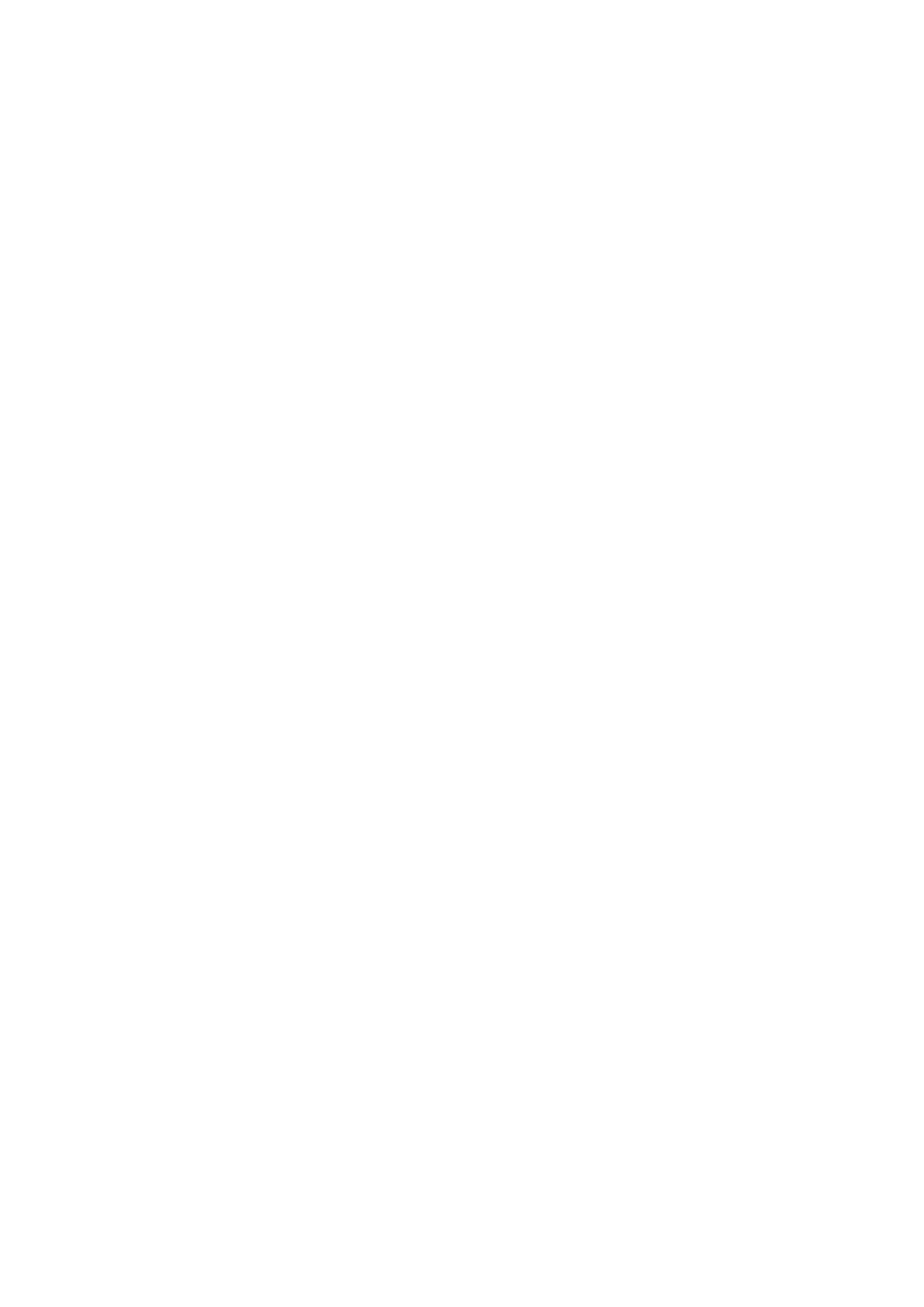#### **A Bill for an Act to amend the law relating to corporations and taxation, and for related purposes**

The Parliament of Australia enacts:

#### **1 Short title**

| This Act is the <i>Treasury Laws Amendment (Combating Illegal</i> ) |
|---------------------------------------------------------------------|
| Phoenixing) Act 2018.                                               |

#### **2 Commencement**

| - 8 | (1) Each provision of this Act specified in column 1 of the table |
|-----|-------------------------------------------------------------------|
| - 9 | commences, or is taken to have commenced, in accordance with      |
| 10  | column 2 of the table. Any other statement in column 2 has effect |
| 11  | according to its terms.                                           |
|     |                                                                   |

*No. , 2018 Treasury Laws Amendment (Combating Illegal Phoenixing) Bill 2018 1*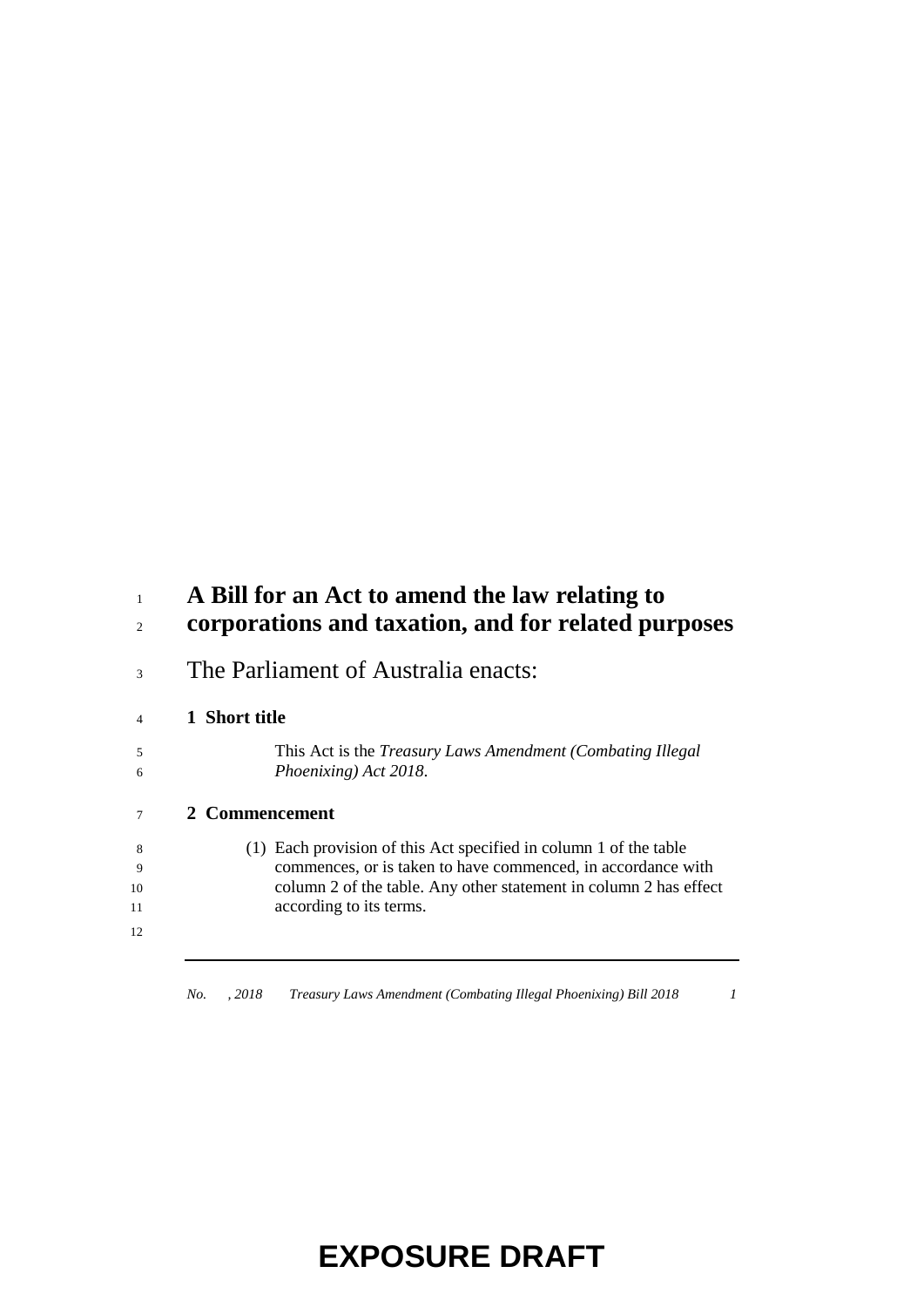| Column <sub>1</sub>                                                                         | Column <sub>2</sub>                                                                                                                                                                               | Column 3            |
|---------------------------------------------------------------------------------------------|---------------------------------------------------------------------------------------------------------------------------------------------------------------------------------------------------|---------------------|
| <b>Provisions</b>                                                                           | <b>Commencement</b>                                                                                                                                                                               | <b>Date/Details</b> |
| 1. Sections 1 to 3<br>and anything in<br>this Act not<br>elsewhere covered<br>by this table | The day this Act receives the Royal Assent.                                                                                                                                                       |                     |
| 2. Schedule 1,<br>Parts 1 and 2                                                             | The day after this Act receives the Royal<br>Assent.                                                                                                                                              |                     |
| 3. Schedule 1,<br>Part 3, Division 1                                                        | The day after this Act receives the Royal<br>Assent.                                                                                                                                              |                     |
|                                                                                             | However, the provisions do not commence<br>at all if the Corporations Amendment<br>(Strengthening Protections for Employee<br>Entitlements) Act 2018 commences on or<br>before that day.          |                     |
| 4. Schedule 1,                                                                              | The later of:                                                                                                                                                                                     |                     |
| Part 3, Division 2                                                                          | (a) the start of the day after this Act receives<br>the Royal Assent; and                                                                                                                         |                     |
|                                                                                             | (b) immediately after the commencement of<br>the Corporations Amendment<br>(Strengthening Protections for Employee<br>Entitlements) Act 2018.                                                     |                     |
|                                                                                             | However, the provisions do not commence<br>at all if the event mentioned in paragraph (b)<br>does not occur.                                                                                      |                     |
| 5. Schedule 2                                                                               | The day after this Act receives the Royal<br>Assent.                                                                                                                                              |                     |
| 6. Schedules 3<br>and 4                                                                     | The first 1 January, 1 April, 1 July or<br>1 October to occur after the day this Act<br>receives the Royal Assent.                                                                                |                     |
| Note:                                                                                       | This table relates only to the provisions of this Act as originally<br>enacted. It will not be amended to deal with any later amendments of<br>this Act.                                          |                     |
|                                                                                             | (2) Any information in column 3 of the table is not part of this Act.<br>Information may be inserted in this column, or information in it<br>may be edited, in any published version of this Act. |                     |

*2 Treasury Laws Amendment (Combating Illegal Phoenixing) Bill 2018 No. , 2018*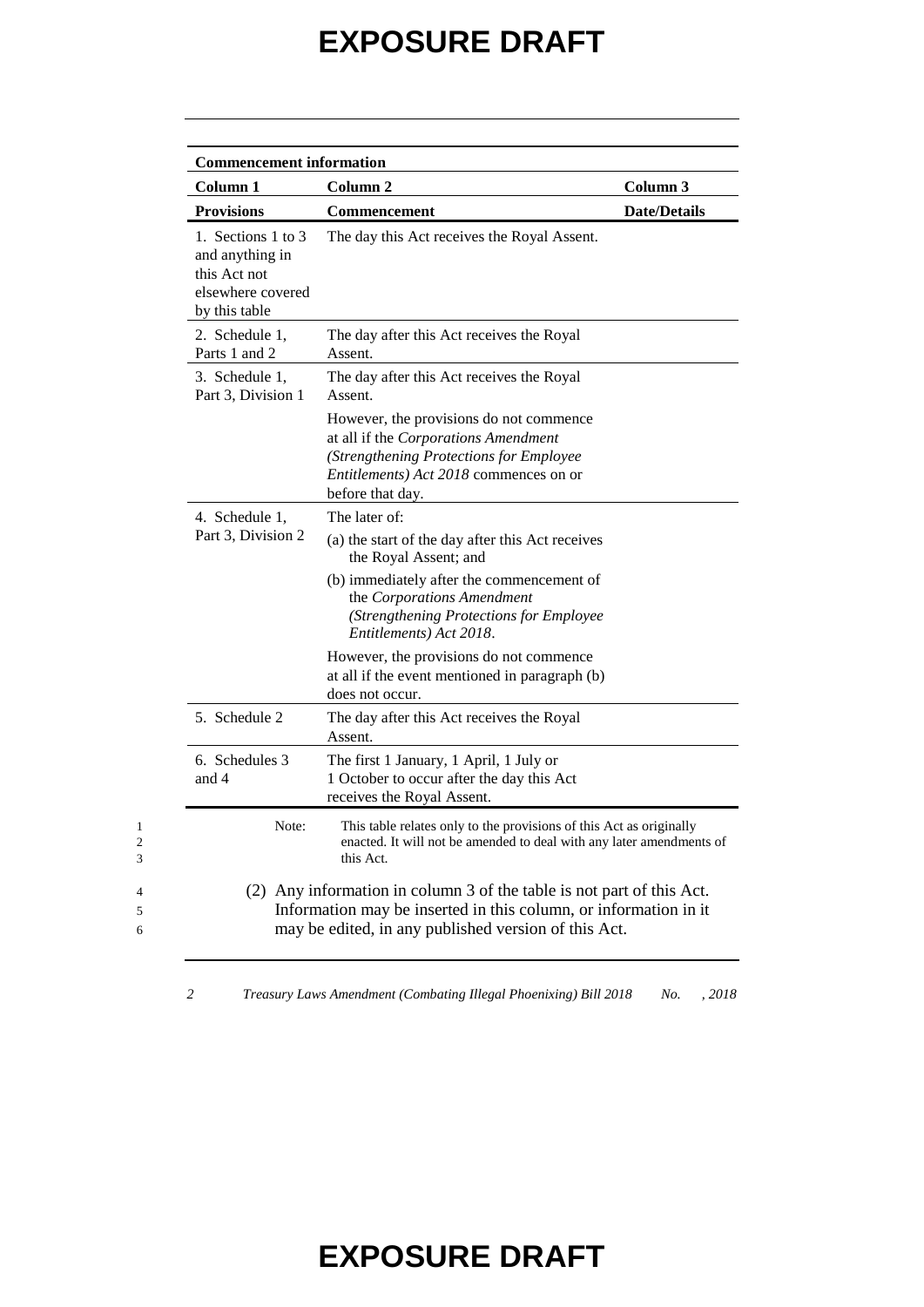#### **3 Schedules**

|                | Legislation that is specified in a Schedule to this Act is amended or |
|----------------|-----------------------------------------------------------------------|
| 3              | repealed as set out in the applicable items in the Schedule           |
| $\overline{4}$ | concerned, and any other item in a Schedule to this Act has effect    |
| .5             | according to its terms.                                               |

*No. , 2018 Treasury Laws Amendment (Combating Illegal Phoenixing) Bill 2018 3*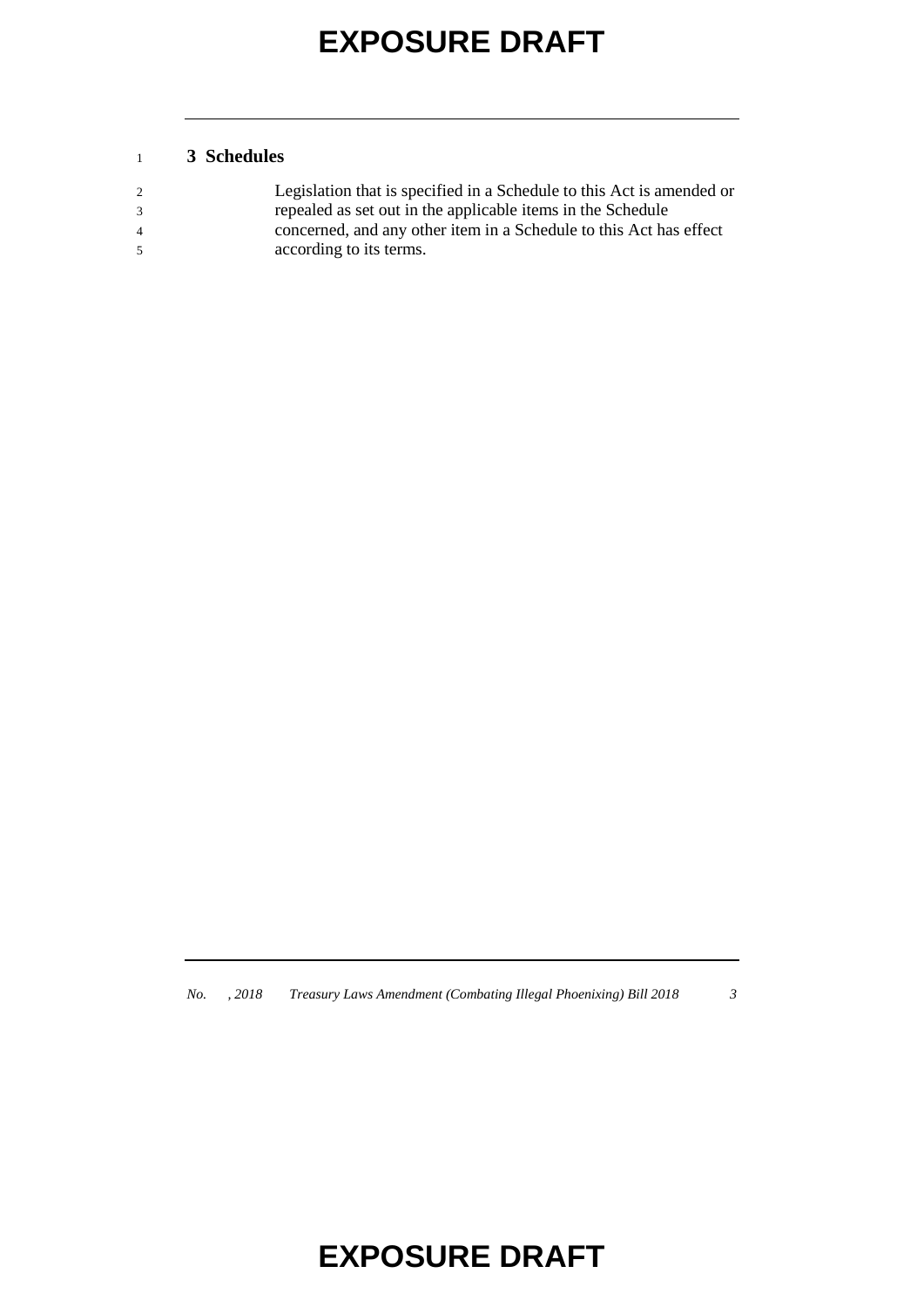**Schedule 1** Phoenixing offences and other rules about property transfers to defeat creditors

**Part 1** Main amendments of the Corporations Act 2001

| 1<br>$\overline{c}$<br>3 | Schedule 1-Phoenixing offences and other<br>rules about property transfers to<br>defeat creditors                                                                                                                             |
|--------------------------|-------------------------------------------------------------------------------------------------------------------------------------------------------------------------------------------------------------------------------|
| $\overline{4}$<br>5      | Part 1—Main amendments of the Corporations Act<br>2001                                                                                                                                                                        |
| 6                        | <b>Corporations Act 2001</b>                                                                                                                                                                                                  |
| 7                        | 1 Section 9                                                                                                                                                                                                                   |
| 8                        | Insert:                                                                                                                                                                                                                       |
| 9<br>10                  | creditor-defeating disposition has the meaning given by<br>section 588FDB.                                                                                                                                                    |
| 11                       | 2 Section 9 (definition of linked)                                                                                                                                                                                            |
| 12                       | Repeal the definition, substitute:                                                                                                                                                                                            |
| 13                       | linked:                                                                                                                                                                                                                       |
| 14                       | (a) the incurring of a debt and a contravention of section 596AB                                                                                                                                                              |
| 15<br>16<br>17<br>18     | are <i>linked</i> if they are linked under subsection 596AB(4); and<br>(b) the disposition of a company's property and a contravention<br>of section 596AB are <i>linked</i> if they are linked under<br>subsection 596AB(5). |
| 19<br>20                 | 3 Subsection 588E(1) (after paragraph (a) of the definition of<br>recovery proceeding)                                                                                                                                        |
| 21                       | Insert:                                                                                                                                                                                                                       |
| 22                       | (aa) action by ASIC under section 588FGAA; or                                                                                                                                                                                 |
| 23                       | (ab) proceedings under section 588FGAE; or                                                                                                                                                                                    |
| 24<br>25                 | 4 Subsection 588E(1) (after paragraph (e) of the definition of<br>recovery proceeding)                                                                                                                                        |
| 26                       | Insert:                                                                                                                                                                                                                       |
| 27<br>28                 | (ea) proceedings for a contravention of subsection 588GAA(2) or<br>$588GAB(2)$ in relation to a disposition of property of the                                                                                                |

*Treasury Laws Amendment (Combating Illegal Phoenixing) Bill 2018 No. , 2018*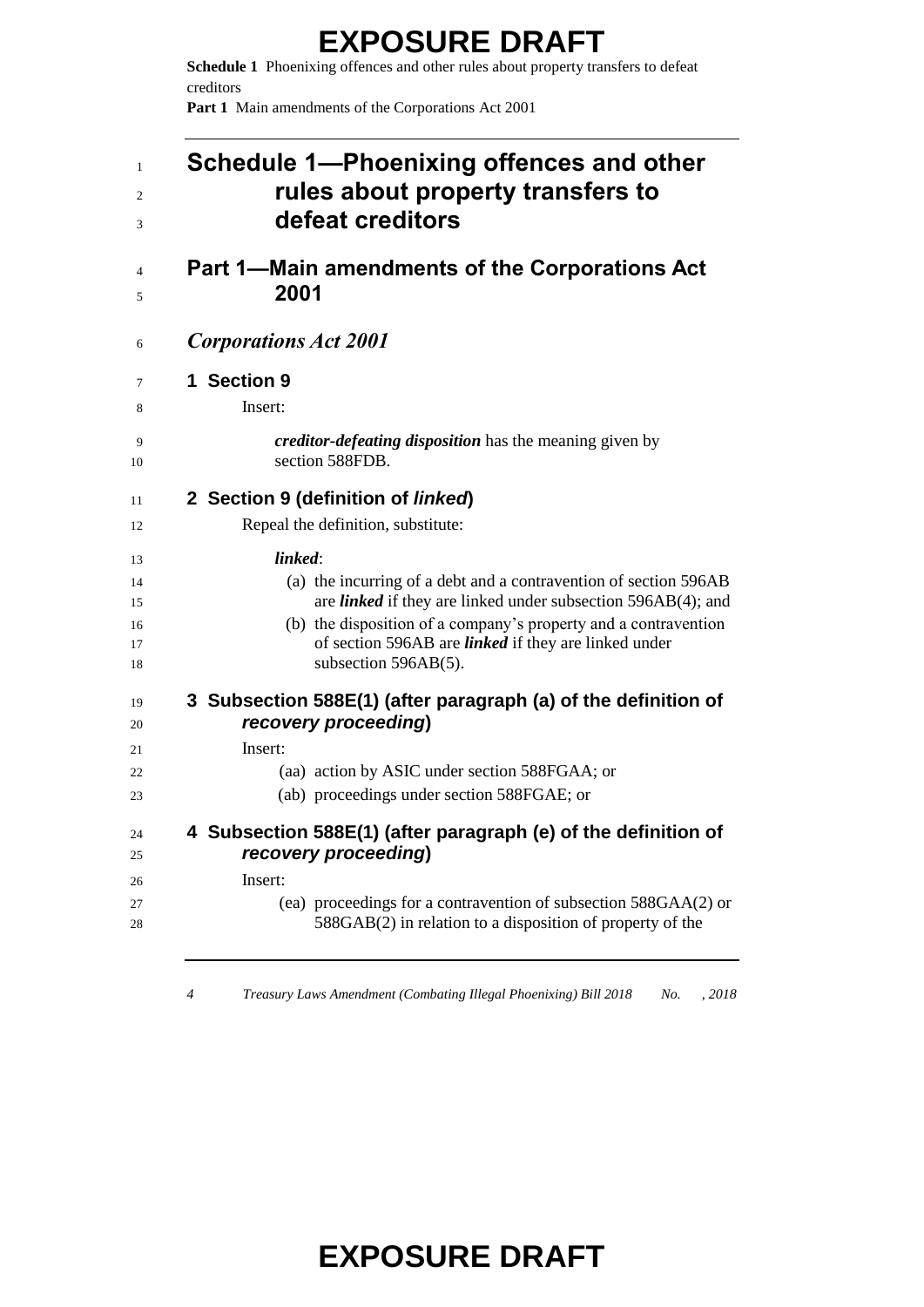#### **EXPOSURE DRAFT** Phoenixing offences and other rules about property transfers to defeat creditors **Schedule 1** Main amendments of the Corporations Act 2001 **Part 1** company (including proceedings under section 588M in relation to the disposition but not including proceedings for an offence); or **5 Paragraph 588E(8)(a)** After "subsection 588FG(2)", insert ", (9) or (10)". **6 After paragraph 588E(8)(a)** Insert: (aa) if the other proceeding is of the kind referred to in paragraph (1)(ab) of this section—a matter of the kind 10 referred to in a paragraph of subsection 588FG(2), 11 588GAA(2) or 588GAB(2), or a defence under subsection 588GAA(3) or 588GAB(3) or section 588H; or **7 Paragraph 588E(8)(b)** 14 After "subsection 588FG(2)", insert ", (9) or (10)". **8 After paragraph 588E(8)(d)** Insert: (da) if the other proceeding is of the kind referred to in paragraph (1)(ea) of this section—a matter of the kind referred to in a paragraph of subsection 588GAA(2) or 588GAB(2), or a defence under subsection 588GAA(3) or 588GAB(3) or section 588H; or

**9 Paragraph 588E(8A)(a)**

Omit "a debt", substitute "either a debt or a disposition".

#### **10 Before section 588FA**

- Insert:
- **Subdivision A—Kinds of transactions that may be voidable**
- **11 After section 588FDA**
- Insert:

*No. , 2018 Treasury Laws Amendment (Combating Illegal Phoenixing) Bill 2018 5*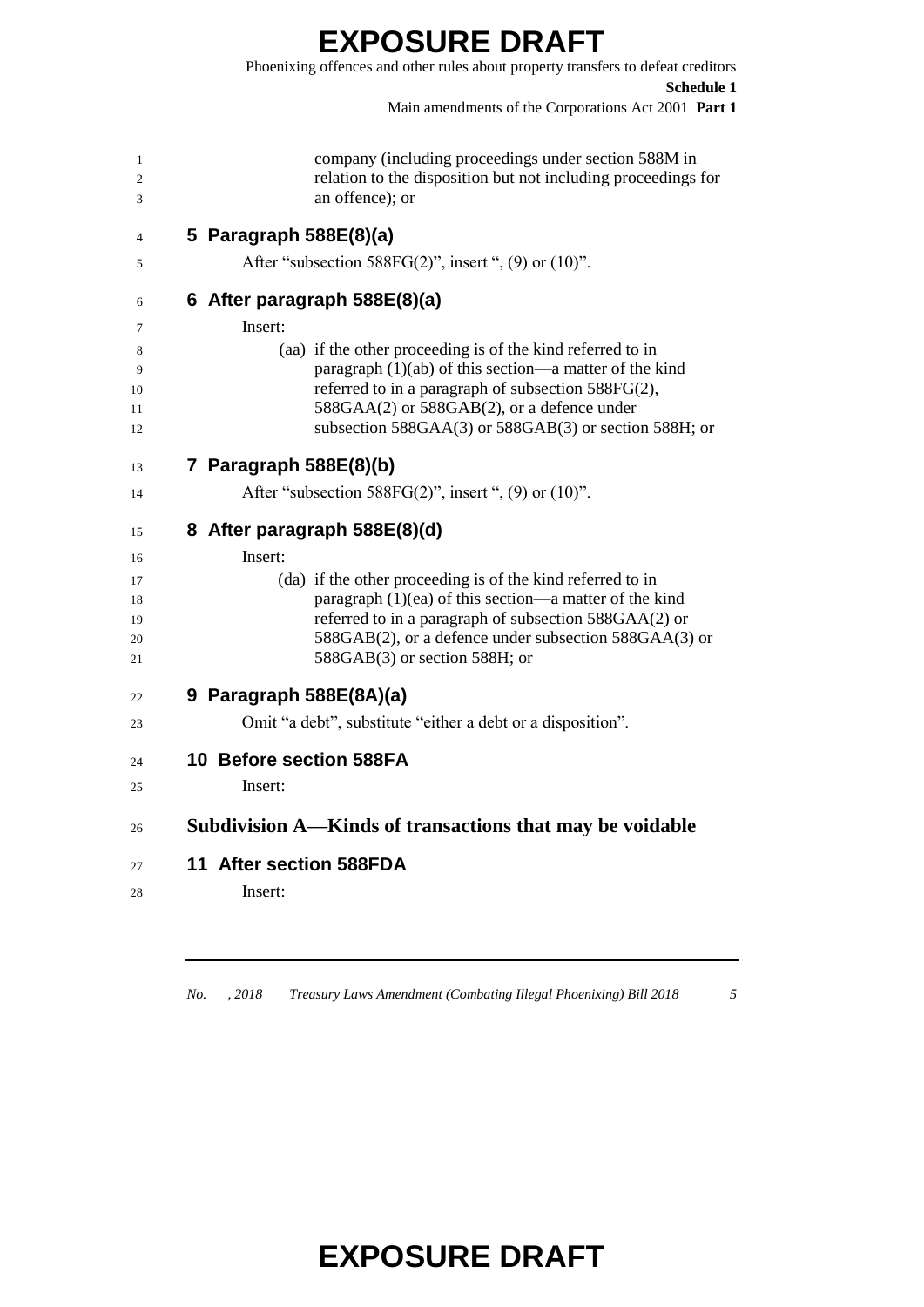**Schedule 1** Phoenixing offences and other rules about property transfers to defeat creditors

**Part 1** Main amendments of the Corporations Act 2001

| <b>588FDB</b> Creditor-defeating disposition                                                                                           |
|----------------------------------------------------------------------------------------------------------------------------------------|
| (1) A disposition of property of a company is a <i>creditor-defeating</i>                                                              |
| <i>disposition</i> if the disposition has the effect of:                                                                               |
| (a) preventing the property from becoming available for the                                                                            |
| benefit of the company's creditors in the winding-up of the<br>company; or                                                             |
| (b) hindering, or significantly delaying, the process of making                                                                        |
| the property available for the benefit of the company's                                                                                |
| creditors in the winding-up of the company.                                                                                            |
| Extensions of concept of disposition                                                                                                   |
| (2) For the purposes of this section and provisions of this Act that refer                                                             |
| to a creditor-defeating disposition, if a company does something                                                                       |
| that results in another person becoming the owner of property that                                                                     |
| did not previously exist, the company is taken to have made a                                                                          |
| disposition of the property.                                                                                                           |
| (3) For the purposes of this section and provisions of this Act that refer                                                             |
| to a creditor-defeating disposition, if:                                                                                               |
| (a) a company makes a disposition of property to another person;                                                                       |
| and                                                                                                                                    |
| (b) the other person gives some or all of the consideration for the                                                                    |
| disposition to a person (the <i>third party</i> ) other than the                                                                       |
| company;                                                                                                                               |
| the company is taken to have made a disposition of the property<br>constituting so much of the consideration as was given to the third |
| party.                                                                                                                                 |
| <b>Subdivision B—Voidable transactions</b>                                                                                             |
| 12 At the end of subsection 588FE(1)                                                                                                   |
| Add:                                                                                                                                   |
| ; and (c) a transaction of the company may be voidable because of                                                                      |
| subsection (6B) if the transaction was entered into on or after                                                                        |
| the commencement of that subsection.                                                                                                   |
| 13 After subsection 588FE(6A)                                                                                                          |
| Insert:                                                                                                                                |

*Treasury Laws Amendment (Combating Illegal Phoenixing) Bill 2018 No. , 2018*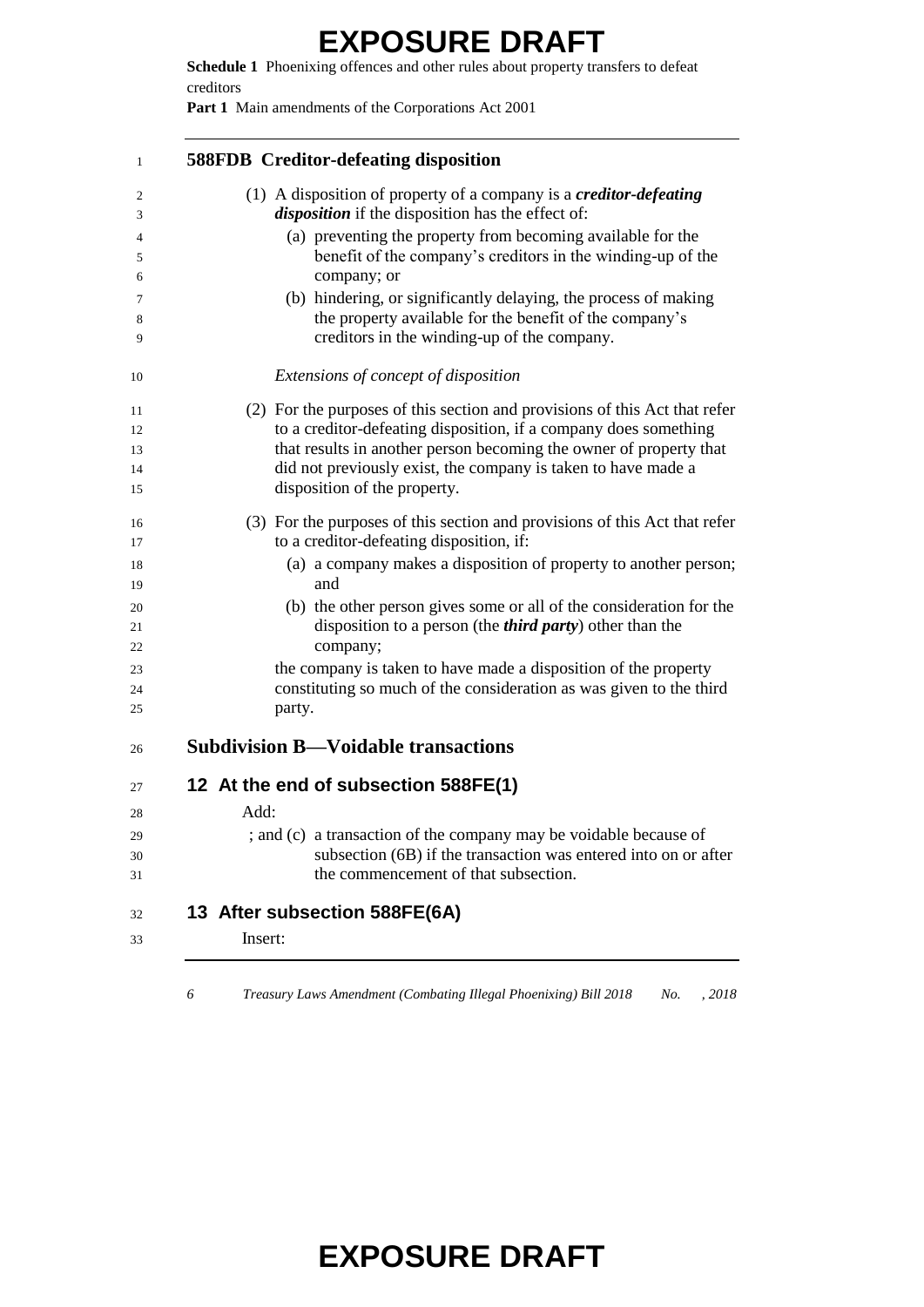Phoenixing offences and other rules about property transfers to defeat creditors **Schedule 1** Main amendments of the Corporations Act 2001 **Part 1**

| $(6B)$ The transaction is voidable if:                                                                                                  |
|-----------------------------------------------------------------------------------------------------------------------------------------|
| (a) it is a creditor-defeating disposition of property of the                                                                           |
| company; and                                                                                                                            |
| (b) at least one of the following applies:                                                                                              |
| (i) the transaction was entered into, or an act was done for<br>the purposes of giving effect to it, when the company<br>was insolvent; |
| (ii) the company became insolvent because of the                                                                                        |
| transaction or an act done for the purposes of giving<br>effect to the transaction;                                                     |
| (iii) less than 12 months after the transaction or an act done                                                                          |
| for the purposes of giving effect to the transaction, the                                                                               |
| start of an external administration (as defined in<br>Schedule 2) of the company occurs as a direct or                                  |
| indirect result of the transaction or act; and                                                                                          |
| (c) the transaction, or the act done for the purpose of giving                                                                          |
| effect to it, was not entered into, or done:                                                                                            |
| (i) under a compromise or arrangement approved by a<br>Court under section 411; or                                                      |
| (ii) under a deed of company arrangement executed by the<br>company; or                                                                 |
| (iii) by a liquidator of the company; or                                                                                                |
| (iv) by a provisional liquidator of the company.                                                                                        |
| 14 Before section 588FF                                                                                                                 |
| Insert:                                                                                                                                 |
|                                                                                                                                         |
| Subdivision C—Court orders about voidable transactions                                                                                  |
| 15 Before subsection 588FG(1)                                                                                                           |
| Insert:                                                                                                                                 |
| If no benefit or benefit received in good faith without grounds for<br>suspecting insolvency                                            |
|                                                                                                                                         |
| 16 Before subsection 588FG(2)                                                                                                           |
| Insert:                                                                                                                                 |

*No. , 2018 Treasury Laws Amendment (Combating Illegal Phoenixing) Bill 2018 7*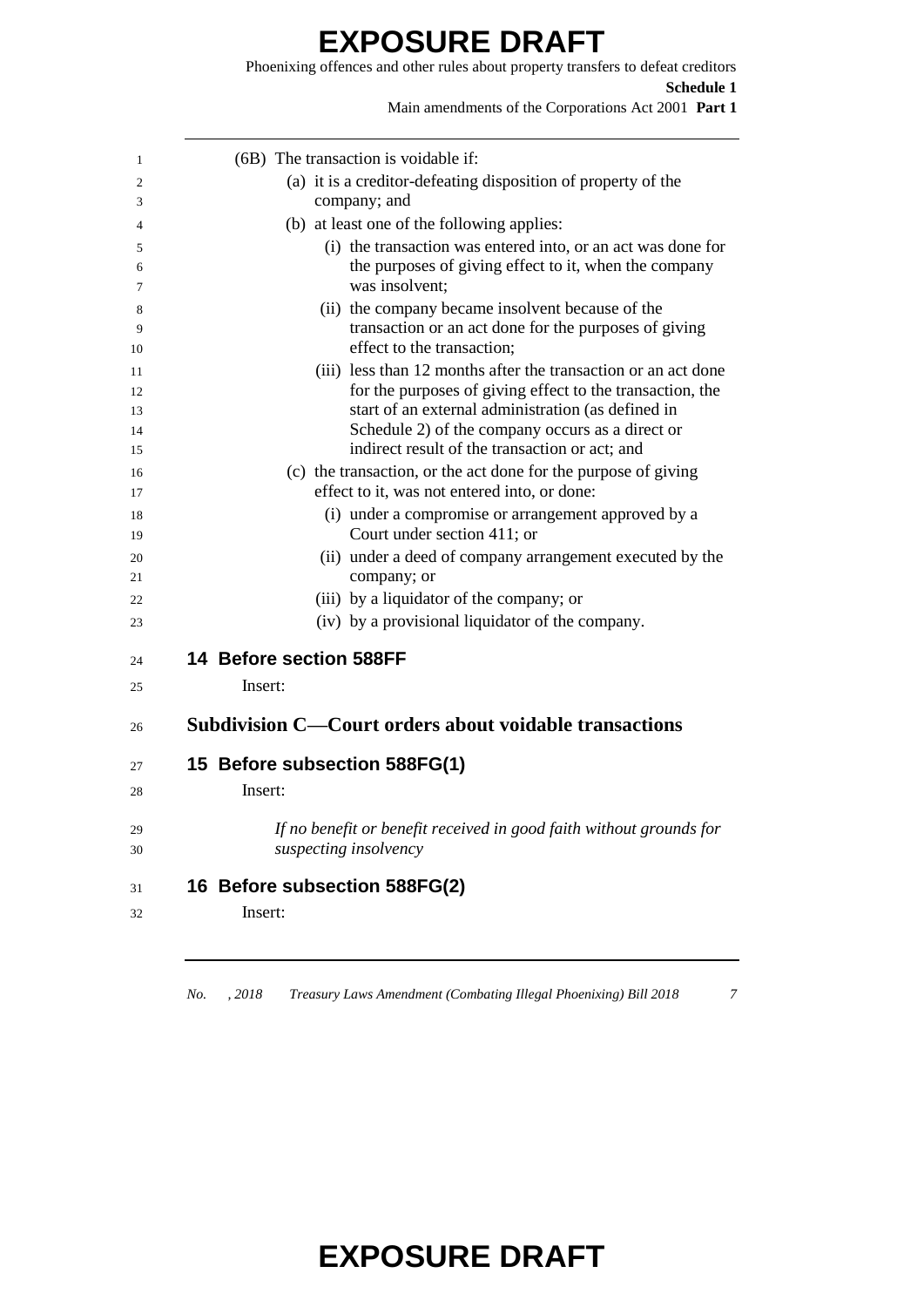**Schedule 1** Phoenixing offences and other rules about property transfers to defeat creditors

Part 1 Main amendments of the Corporations Act 2001

| If transaction entered into for valuable consideration in good faith<br>without grounds for suspecting insolvency                                                                                                                                                                                                                                                                                                             |
|-------------------------------------------------------------------------------------------------------------------------------------------------------------------------------------------------------------------------------------------------------------------------------------------------------------------------------------------------------------------------------------------------------------------------------|
| 17 At the end of section 588FG                                                                                                                                                                                                                                                                                                                                                                                                |
| Add:                                                                                                                                                                                                                                                                                                                                                                                                                          |
| If transaction is creditor-defeating disposition                                                                                                                                                                                                                                                                                                                                                                              |
| (7) Subsections (1) and (2) do not apply to an order made solely on the<br>grounds of subsection 588FE(6B).                                                                                                                                                                                                                                                                                                                   |
| (8) A court is not to make under section 588FF an order solely on the<br>grounds of subsection 588FE(6B) (as applying wholly or partly<br>because of subparagraph $588FE(6B)(b)(i)$ or (ii)) if it is proved that<br>paragraphs $588GA(1)(a)$ and (b) apply in relation to an officer of<br>the company and the disposition. For the purposes of determining<br>whether it is proved that those paragraphs apply in that way: |
| (a) subsections $588GA(2)$ to (7) apply; and<br>(b) section 588GB applies as if the proceeding under<br>section 588FF were a relevant proceeding.                                                                                                                                                                                                                                                                             |
| (9) A court is not to make, solely on the grounds of<br>subsection 588FE(6B) (about a creditor-defeating disposition of<br>property), an order under section 588FF materially prejudicing a<br>right or interest of a person to whom the disposition of property<br>was made if:                                                                                                                                              |
| (a) there is evidence before the court that suggests a reasonable<br>possibility that:                                                                                                                                                                                                                                                                                                                                        |
| (i) consideration was given for the disposition; and                                                                                                                                                                                                                                                                                                                                                                          |
| (ii) the value of the consideration was at least the market                                                                                                                                                                                                                                                                                                                                                                   |
| value of the property at the time of the disposition or at                                                                                                                                                                                                                                                                                                                                                                    |
| the time the relevant agreement (as defined in section 9)                                                                                                                                                                                                                                                                                                                                                                     |
| was made for the disposition; and                                                                                                                                                                                                                                                                                                                                                                                             |
| (b) the court is not satisfied that subparagraph (a)(ii) does not<br>apply.                                                                                                                                                                                                                                                                                                                                                   |
| (10) A court is not to make, solely on the grounds of                                                                                                                                                                                                                                                                                                                                                                         |
| subsection 588FE(6B) (about a creditor-defeating disposition of                                                                                                                                                                                                                                                                                                                                                               |
| property), an order under section 588FF materially prejudicing a                                                                                                                                                                                                                                                                                                                                                              |
| right or interest of a person other than a party to the                                                                                                                                                                                                                                                                                                                                                                       |

*Treasury Laws Amendment (Combating Illegal Phoenixing) Bill 2018 No. , 2018*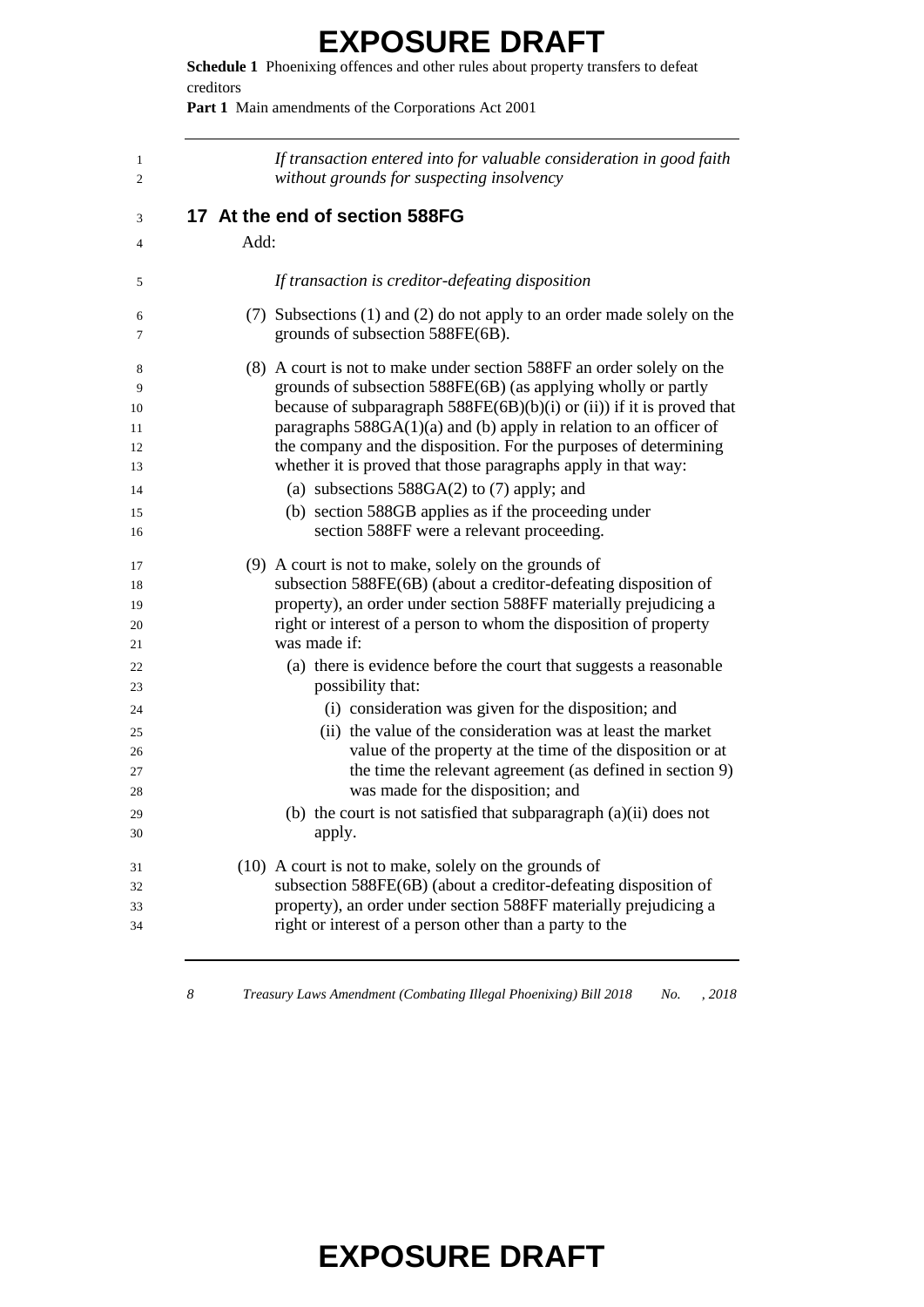Phoenixing offences and other rules about property transfers to defeat creditors **Schedule 1** Main amendments of the Corporations Act 2001 **Part 1**

|         | creditor-defeating disposition if it is proved that the person later                                                                             |
|---------|--------------------------------------------------------------------------------------------------------------------------------------------------|
|         | acquired the property:                                                                                                                           |
|         | (a) in good faith; and                                                                                                                           |
|         | (b) for consideration whose value was at least the market value                                                                                  |
|         | of the property when the person acquired it.                                                                                                     |
|         | 18 After section 588FG                                                                                                                           |
| Insert: |                                                                                                                                                  |
|         | <b>Subdivision D-ASIC orders about certain voidable</b>                                                                                          |
|         | transactions                                                                                                                                     |
|         | 588FGAA ASIC may order undoing of effect of creditor-defeating                                                                                   |
|         | dispositions by company being wound up                                                                                                           |
|         | Scope of this section                                                                                                                            |
|         | (1) This section applies if:                                                                                                                     |
|         | (a) a company for which a liquidator has been appointed has                                                                                      |
|         | made a creditor-defeating disposition of property; and                                                                                           |
|         | (b) the disposition is voidable under subsection 588FE(6B); and                                                                                  |
|         | (c) a person has received any money or property as a direct or<br>indirect result of:                                                            |
|         | (i) the disposition; or                                                                                                                          |
|         | (ii) the person's acquisition of the property after the                                                                                          |
|         | disposition.                                                                                                                                     |
|         | Note:<br>The person may receive money or property as an indirect result of                                                                       |
|         | acquiring (by the creditor-defeating disposition or a later transaction)                                                                         |
|         | the property of the company that was the subject of the                                                                                          |
|         | creditor-defeating disposition, and later disposing of that property and<br>receiving money or property as consideration for the later disposal. |
|         | Liquidator may request order                                                                                                                     |
|         |                                                                                                                                                  |
|         | (2) Within 12 months of a liquidator of the company first being                                                                                  |
|         |                                                                                                                                                  |
|         | appointed, the company's liquidator may request ASIC to make an<br>order under subsection (3). ASIC must decide whether to grant the             |

*No. , 2018 Treasury Laws Amendment (Combating Illegal Phoenixing) Bill 2018 9*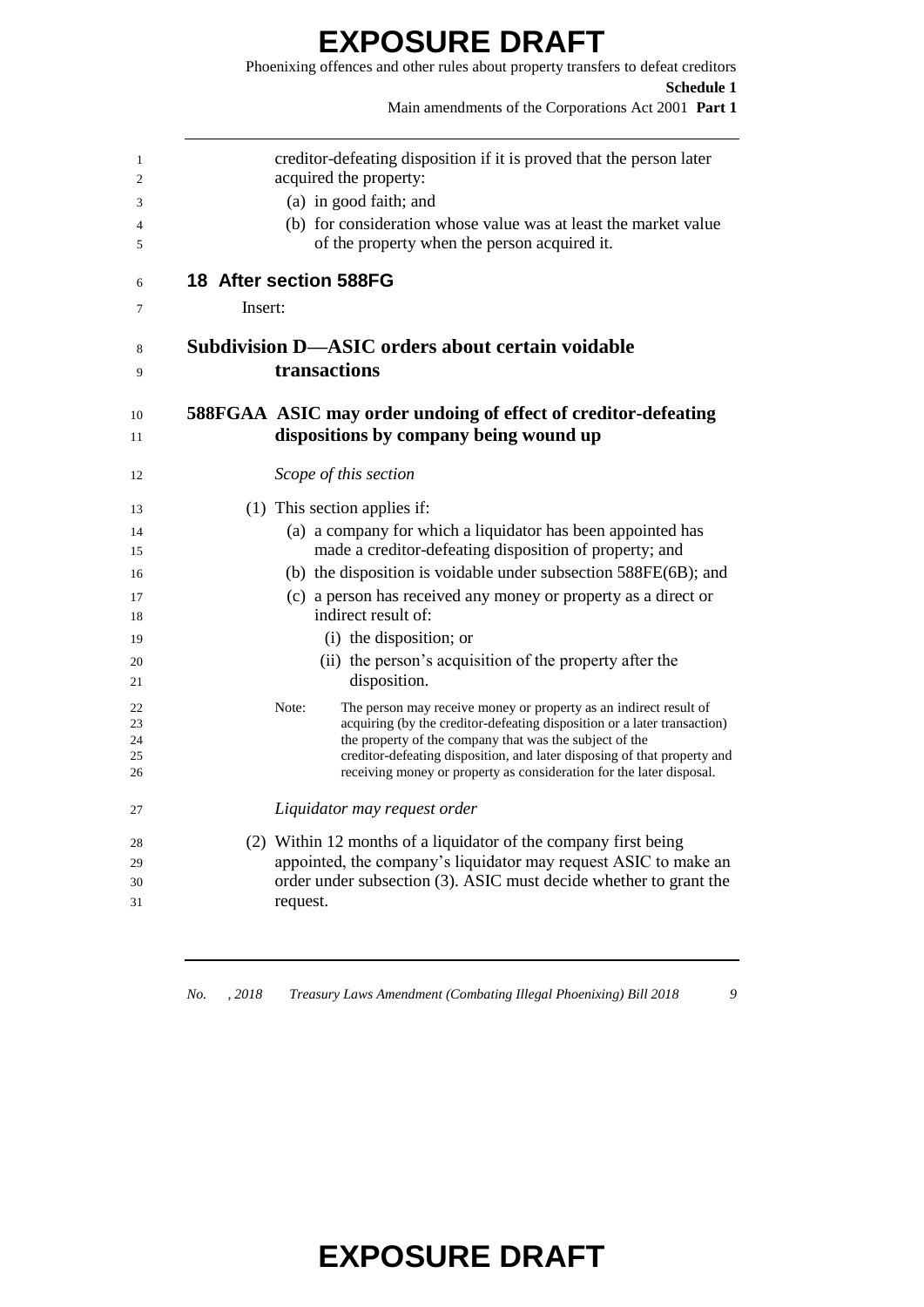**Schedule 1** Phoenixing offences and other rules about property transfers to defeat creditors

Part 1 Main amendments of the Corporations Act 2001

| 1        | Orders by ASIC                                                                                                             |
|----------|----------------------------------------------------------------------------------------------------------------------------|
| 2        | (3) ASIC may, on request under subsection (2) or on its own initiative,                                                    |
| 3<br>4   | make one or more of the following orders in writing given to the<br>person:                                                |
| 5        | (a) an order directing the person to transfer to the company                                                               |
| 6        | property that was the subject of the disposition;                                                                          |
| 7        | (b) an order requiring the person to pay to the company an                                                                 |
| 8        | amount that, in ASIC's opinion, fairly represents some or all                                                              |
| 9        | of the benefits that the person has received (directly or                                                                  |
| 10       | indirectly) because of the disposition;                                                                                    |
| 11       | (c) an order requiring the person to transfer to the company                                                               |
| 12       | property that, in ASIC's opinion, fairly represents the<br>application of proceeds of property that was the subject of the |
| 13<br>14 | disposition.                                                                                                               |
|          |                                                                                                                            |
| 15<br>16 | Subsection (5) sets out matters ASIC must consider in deciding<br>Note 1:<br>whether to make an order.                     |
|          | Note 2:                                                                                                                    |
| 17       | Section 588FGAB provides further for the content of orders.                                                                |
| 18       | Limit on power to make orders                                                                                              |
| 19       | (4) However, ASIC must not make an order under subsection (3) if                                                           |
| 20       | ASIC has reason to believe that, if it were a court,                                                                       |
| 21       | subsection $588FG(8)$ , (9) or (10) would prevent it from making a                                                         |
| 22       | corresponding order under section 588FF.                                                                                   |
| 23       | Considerations in deciding whether to make orders                                                                          |
| 24       | (5) In deciding whether to make an order under subsection (3), ASIC                                                        |
| 25       | must have regard to the following:                                                                                         |
| 26       | (a) the conduct of the company and its officers;                                                                           |
| 27       | (b) the conduct of the person;                                                                                             |
| 28       | (c) the circumstances, nature and terms of the disposition;                                                                |
| 29       | (d) the relationship (if any) between the company and the person;                                                          |
| 30       | (e) any other matter ASIC considers relevant.                                                                              |
| 31       | Revocation and amendment of orders                                                                                         |
| 32       | (6) At any time, ASIC may, in writing given to the person, revoke or                                                       |
| 33       | amend an order under subsection (3).                                                                                       |
|          |                                                                                                                            |

*Treasury Laws Amendment (Combating Illegal Phoenixing) Bill 2018 No. , 2018*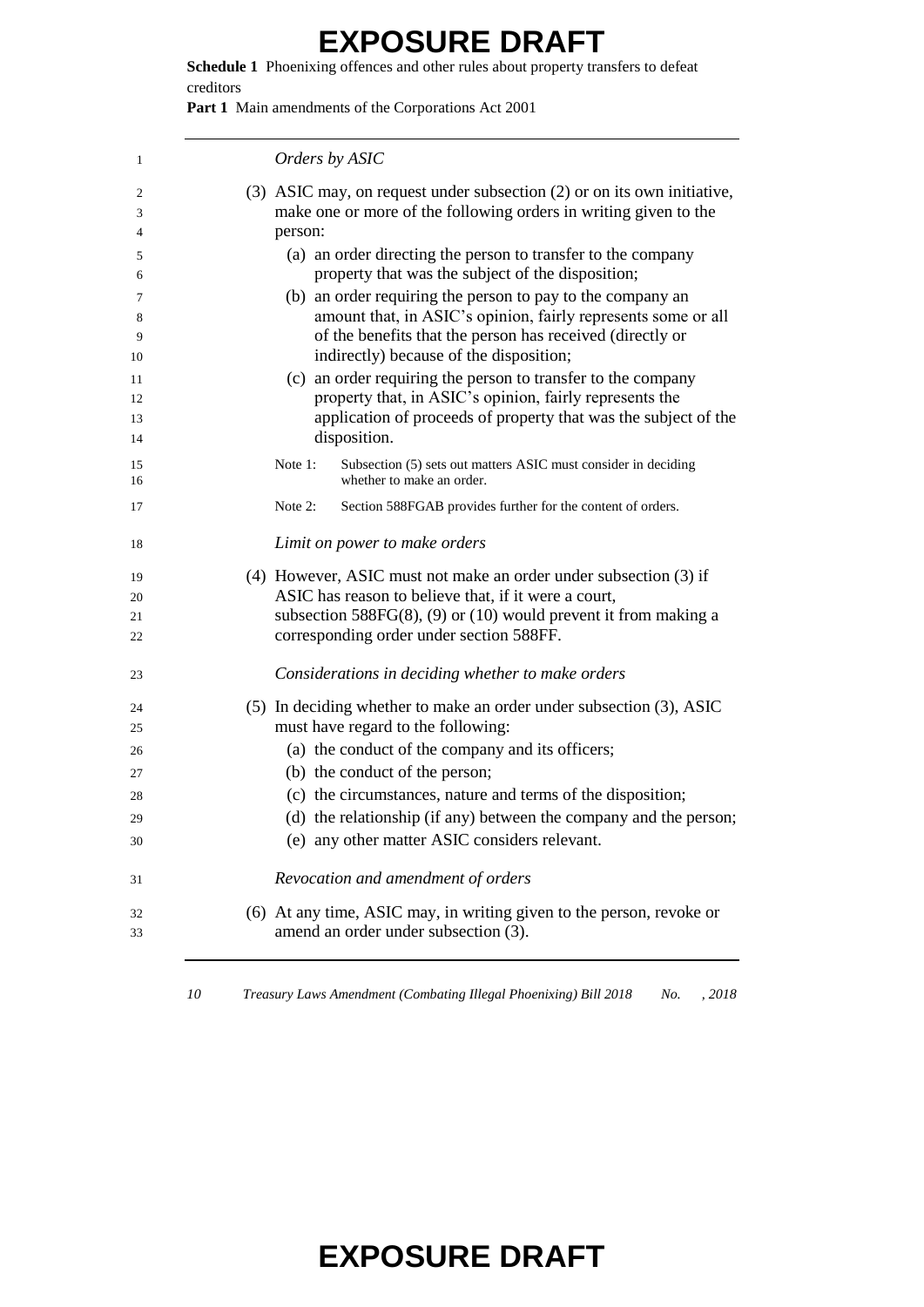#### **EXPOSURE DRAFT** Phoenixing offences and other rules about property transfers to defeat creditors

| <b>Schedule 1</b><br>Main amendments of the Corporations Act 2001 Part 1                                                                                                                                               |
|------------------------------------------------------------------------------------------------------------------------------------------------------------------------------------------------------------------------|
| Note:<br>A court may also set aside an order made under subsection (3) of this<br>section: see section 588FGAE.                                                                                                        |
| <b>588FGAB</b> Content and copies of orders                                                                                                                                                                            |
| Reasons                                                                                                                                                                                                                |
| $(1)$ An order under subsection 588FGAA $(3)$ must include written<br>reasons for the making of the order (including why ASIC is<br>satisfied section 588FGAA applies).                                                |
| Orders for payment                                                                                                                                                                                                     |
| (2) An order under paragraph $588FGAA(3)(b)$ (requiring a person to                                                                                                                                                    |
| pay a company an amount) may require the amount to be paid at a<br>time or within a period set out in the order.                                                                                                       |
| Liquidator to be given copies of orders etc.                                                                                                                                                                           |
| (3) If ASIC makes an order under subsection 588FGAA(3) relating to<br>a company, ASIC must give the company's liquidator a copy of the<br>order, and of any revocation or amendment of the order.                      |
| <b>588FGAC</b> Compliance with orders generally                                                                                                                                                                        |
| A person must not engage in conduct if the conduct contravenes an<br>order under subsection 588FGAA(3).                                                                                                                |
| Failure to comply with this section is an offence: see<br>Note:<br>subsection $1311(1)$ .                                                                                                                              |
| <b>588FGAD</b> Compliance with orders for payment                                                                                                                                                                      |
| Enforcement of order for payment generally                                                                                                                                                                             |
| (1) An amount payable by a person to a company under an order made<br>under paragraph $588FGAA(3)(b)$ is recoverable by the company as<br>a debt by action against the person in a court of competent<br>jurisdiction. |
|                                                                                                                                                                                                                        |

*No. , 2018 Treasury Laws Amendment (Combating Illegal Phoenixing) Bill 2018 11*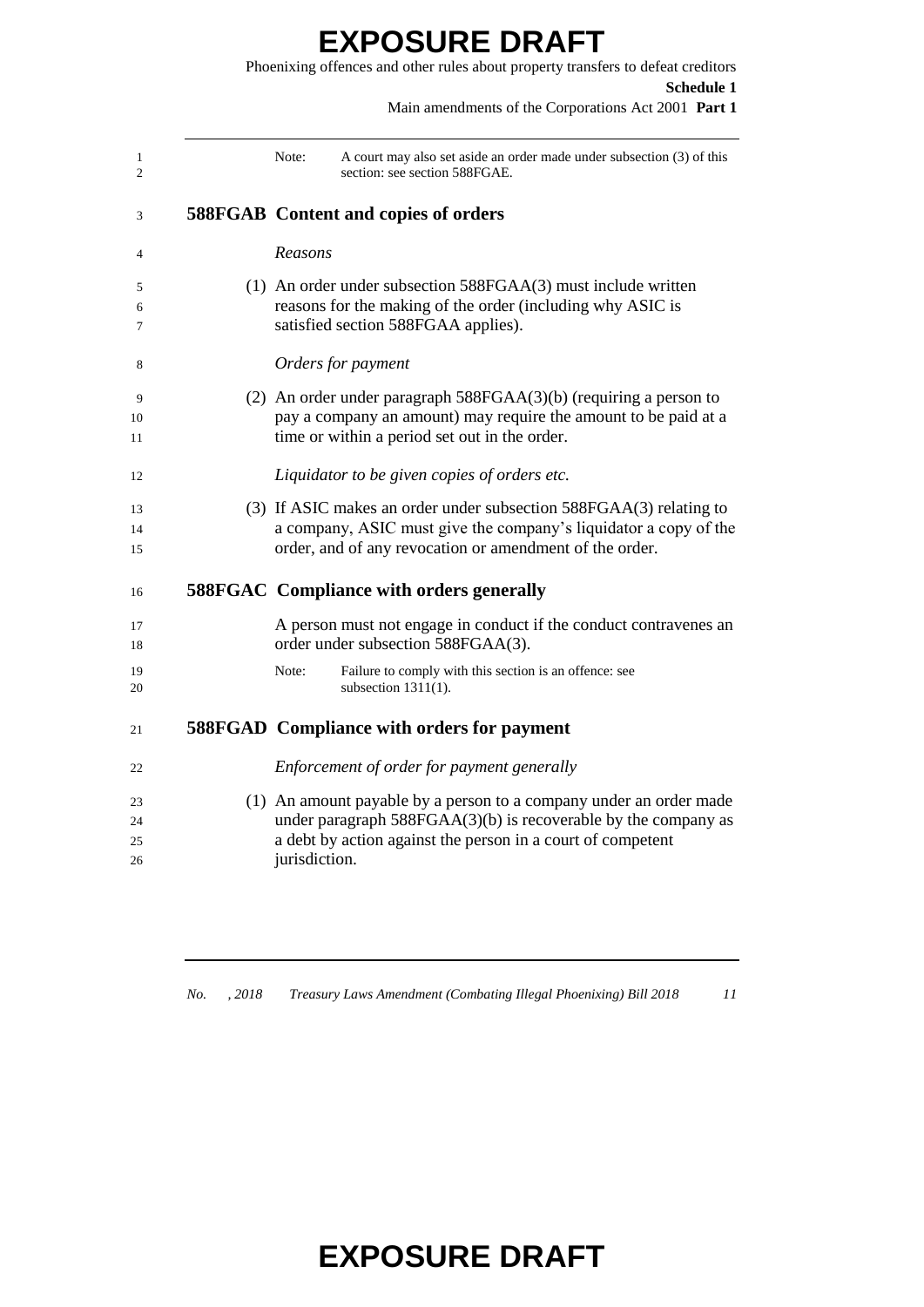**Schedule 1** Phoenixing offences and other rules about property transfers to defeat creditors

Part 1 Main amendments of the Corporations Act 2001

|         | Court order for payment if person convicted of offence                                                                                                                                               |
|---------|------------------------------------------------------------------------------------------------------------------------------------------------------------------------------------------------------|
|         | (2) If a court convicts a person of an offence based on                                                                                                                                              |
|         | section 588FGAC relating to a contravention by the person or                                                                                                                                         |
|         | someone else of an order made under paragraph 588FGAA(3)(b),                                                                                                                                         |
|         | the court may (in addition to imposing a penalty on the person for                                                                                                                                   |
|         | the offence) order the person to pay the company an amount not<br>exceeding the amount involved in the contravention.                                                                                |
|         | Complying with order for payment by transferring property                                                                                                                                            |
|         | (3) A person ordered under paragraph $588FGAA(3)(b)$ to pay a                                                                                                                                        |
|         | company the value of any property may comply with the order by<br>transferring the property to the company.                                                                                          |
|         | <b>588FGAE Court may set aside order by ASIC</b>                                                                                                                                                     |
|         | (1) The person subject to an order under subsection $588FGAA(3)$ or                                                                                                                                  |
|         | any other person interested in such an order may apply to a Court                                                                                                                                    |
|         | within the period described in subsection $(2)$ to have the order set<br>aside.                                                                                                                      |
|         | (2) The period is 60 days after the day the applicant was given the                                                                                                                                  |
|         | order or otherwise became aware of it.                                                                                                                                                               |
|         | (3) The Court may set the order aside if satisfied, on the basis of the<br>written reasons for the order, that section 588FGAA did not apply.                                                        |
|         | (4) If the order is set aside, it is taken never to have been made.                                                                                                                                  |
|         | Subdivision E-Various rules about voidable transactions                                                                                                                                              |
|         | 19 Subsection 588FGA(1)                                                                                                                                                                              |
|         | After "section 588FF", insert ", or ASIC makes an order under                                                                                                                                        |
|         | section 588FGAA,".                                                                                                                                                                                   |
|         | 20 After subsection 588FGB(4)                                                                                                                                                                        |
| Insert: |                                                                                                                                                                                                      |
|         | $(4A)$ Subsections $(3)$ and $(4)$ of this section do not apply if the order<br>mentioned in subsection 588FGA(1) was made wholly or partly<br>because the condition in $588FE(6B)(b)(iii)$ was met. |

*Treasury Laws Amendment (Combating Illegal Phoenixing) Bill 2018 No. , 2018*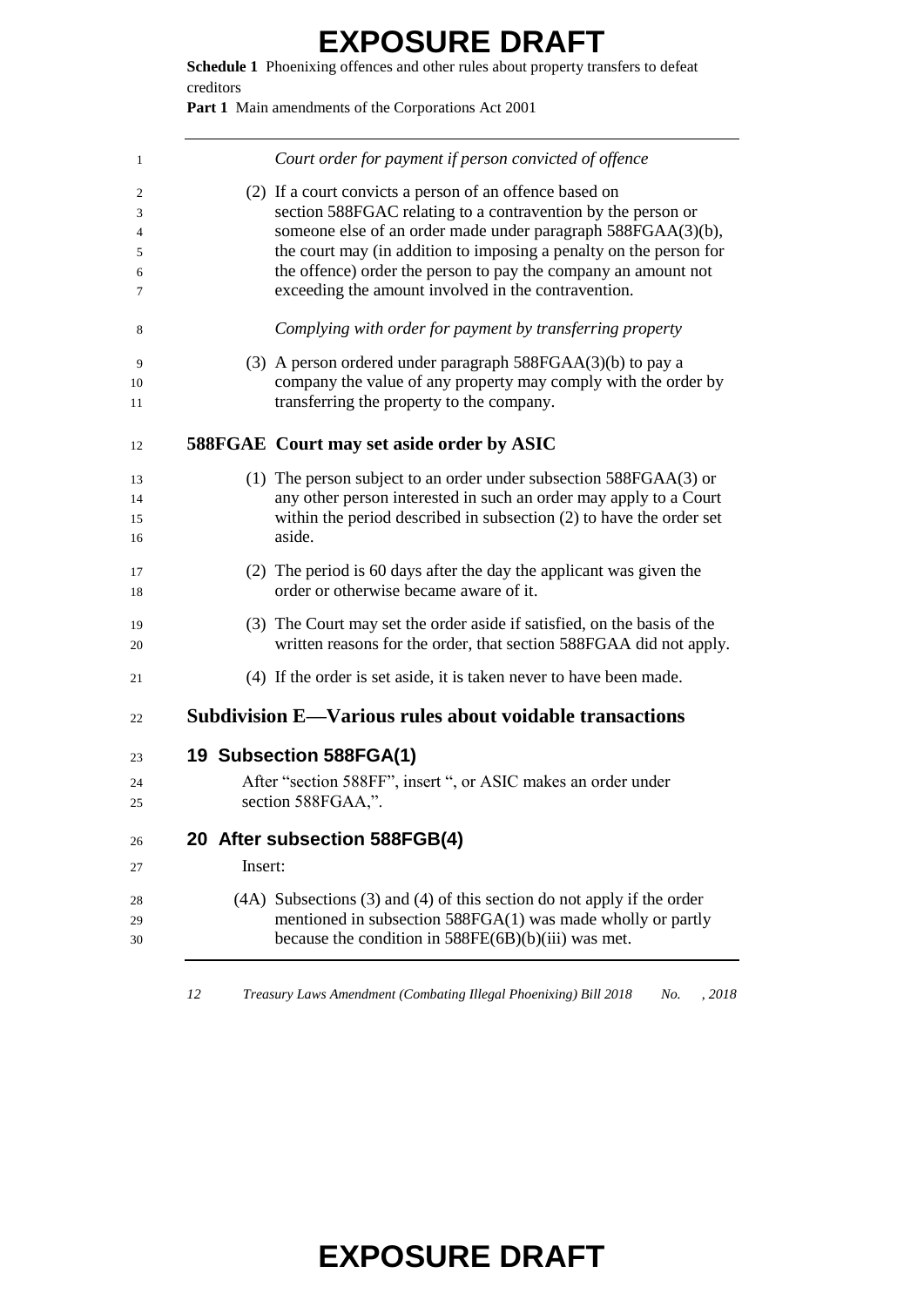**EXPOSURE DRAFT** Phoenixing offences and other rules about property transfers to defeat creditors **Schedule 1** Main amendments of the Corporations Act 2001 **Part 1 21 Subsection 588FH(3)** After "section 588FF", insert "or 588FGAA". **22 Subsection 588FH(3)** After "court", insert "or ASIC". **23 Paragraph 588FI(1)(b)** After "section 588FF", insert "or 588FGAA". **24 After subsection 588FI(2)** Insert: (2A) ASIC must not make an order under section 588FGAA that relates to the transaction and prejudices a right or interest of the creditor. **25 Division 3 of Part 5.7B (heading)** Repeal the heading, substitute: **Division 3—Duties to prevent insolvent trading and creditor-defeating dispositions Subdivision A—Director's duty to prevent insolvent trading 26 After section 588G** Insert: **Subdivision B—Duties to prevent creditor-defeating dispositions 588GAA Officer's duty to prevent creditor-defeating disposition** (1) An officer of a company must not engage in conduct that results in the company making a creditor-defeating disposition of property of the company, if: (a) the company is insolvent; or (b) the company becomes insolvent because of the disposition or a number of dispositions made at the time of the disposition;

or

*No. , 2018 Treasury Laws Amendment (Combating Illegal Phoenixing) Bill 2018 13*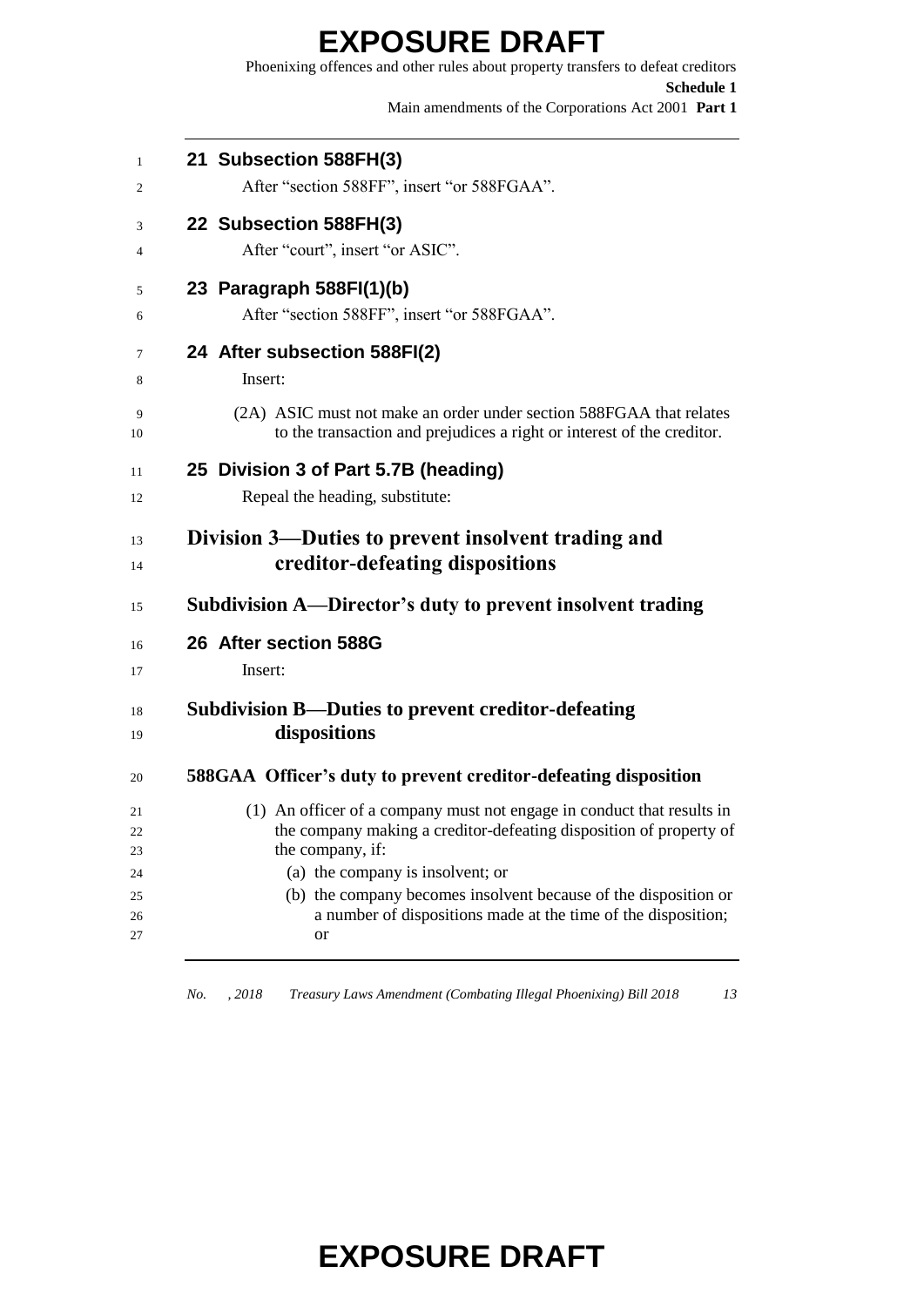**Schedule 1** Phoenixing offences and other rules about property transfers to defeat creditors

Part 1 Main amendments of the Corporations Act 2001

| Failure to comply with this subsection is an offence: see<br>Note $1$ :<br>5<br>subsection $1311(1)$ .<br>6<br>Note 2:<br>7<br>the creditor-defeating disposition and for paragraphs $(1)(a)$ , $(b)$ and<br>8<br>(c): see section 5.6 of the Criminal Code.<br>9<br>(2) An officer of a company must not engage in conduct that results in<br>10<br>the company making a disposition of property of the company, if:<br>11<br>(a) one or more of the following applies:<br>12<br>(i) the company is insolvent;<br>13<br>(ii) the company becomes insolvent because of the<br>14<br>disposition or a number of dispositions made at the time<br>15<br>of the disposition;<br>16<br>(iii) less than 12 months after the disposition, the start of an<br>17<br>external administration (as defined in Schedule 2) of the<br>18<br>company occurs as a direct or indirect result of the<br>19<br>disposition; and<br>20<br>(b) the officer knows, or a reasonable person in the position of<br>21<br>the officer would know, that the disposition is a<br>22<br>creditor-defeating disposition.<br>23<br>Note $1$ :<br>This subsection is a civil penalty provision (see section 1317E).<br>24<br>Note 2:<br>Section 588E provides for presumptions about when a company is<br>25<br>insolvent.<br>26<br>Exceptions<br>27<br>(3) Subsections $(1)$ and $(2)$ do not apply if:<br>28<br>(a) the disposition was made:<br>29<br>(i) under a compromise or arrangement approved by a<br>30<br>Court under section 411; or<br>31<br>(ii) under a deed of company arrangement executed by the<br>32<br>company; or<br>33<br>(iii) by the company's liquidator; or<br>34<br>(iv) by a provisional liquidator of the company; or<br>35 | 1<br>2<br>3<br>4 | (c) less than 12 months after the disposition, the start of an<br>external administration (as defined in Schedule 2) of the<br>company occurs as a direct or indirect result of the<br>disposition. |
|------------------------------------------------------------------------------------------------------------------------------------------------------------------------------------------------------------------------------------------------------------------------------------------------------------------------------------------------------------------------------------------------------------------------------------------------------------------------------------------------------------------------------------------------------------------------------------------------------------------------------------------------------------------------------------------------------------------------------------------------------------------------------------------------------------------------------------------------------------------------------------------------------------------------------------------------------------------------------------------------------------------------------------------------------------------------------------------------------------------------------------------------------------------------------------------------------------------------------------------------------------------------------------------------------------------------------------------------------------------------------------------------------------------------------------------------------------------------------------------------------------------------------------------------------------------------------------------------------------------------------------------------------------------------------------------------------------------------------|------------------|-----------------------------------------------------------------------------------------------------------------------------------------------------------------------------------------------------|
|                                                                                                                                                                                                                                                                                                                                                                                                                                                                                                                                                                                                                                                                                                                                                                                                                                                                                                                                                                                                                                                                                                                                                                                                                                                                                                                                                                                                                                                                                                                                                                                                                                                                                                                              |                  |                                                                                                                                                                                                     |
|                                                                                                                                                                                                                                                                                                                                                                                                                                                                                                                                                                                                                                                                                                                                                                                                                                                                                                                                                                                                                                                                                                                                                                                                                                                                                                                                                                                                                                                                                                                                                                                                                                                                                                                              |                  | Recklessness is the fault element for the result of the company making                                                                                                                              |
|                                                                                                                                                                                                                                                                                                                                                                                                                                                                                                                                                                                                                                                                                                                                                                                                                                                                                                                                                                                                                                                                                                                                                                                                                                                                                                                                                                                                                                                                                                                                                                                                                                                                                                                              |                  |                                                                                                                                                                                                     |
|                                                                                                                                                                                                                                                                                                                                                                                                                                                                                                                                                                                                                                                                                                                                                                                                                                                                                                                                                                                                                                                                                                                                                                                                                                                                                                                                                                                                                                                                                                                                                                                                                                                                                                                              |                  |                                                                                                                                                                                                     |
|                                                                                                                                                                                                                                                                                                                                                                                                                                                                                                                                                                                                                                                                                                                                                                                                                                                                                                                                                                                                                                                                                                                                                                                                                                                                                                                                                                                                                                                                                                                                                                                                                                                                                                                              |                  |                                                                                                                                                                                                     |
|                                                                                                                                                                                                                                                                                                                                                                                                                                                                                                                                                                                                                                                                                                                                                                                                                                                                                                                                                                                                                                                                                                                                                                                                                                                                                                                                                                                                                                                                                                                                                                                                                                                                                                                              |                  |                                                                                                                                                                                                     |
|                                                                                                                                                                                                                                                                                                                                                                                                                                                                                                                                                                                                                                                                                                                                                                                                                                                                                                                                                                                                                                                                                                                                                                                                                                                                                                                                                                                                                                                                                                                                                                                                                                                                                                                              |                  |                                                                                                                                                                                                     |
|                                                                                                                                                                                                                                                                                                                                                                                                                                                                                                                                                                                                                                                                                                                                                                                                                                                                                                                                                                                                                                                                                                                                                                                                                                                                                                                                                                                                                                                                                                                                                                                                                                                                                                                              |                  |                                                                                                                                                                                                     |
|                                                                                                                                                                                                                                                                                                                                                                                                                                                                                                                                                                                                                                                                                                                                                                                                                                                                                                                                                                                                                                                                                                                                                                                                                                                                                                                                                                                                                                                                                                                                                                                                                                                                                                                              |                  |                                                                                                                                                                                                     |
|                                                                                                                                                                                                                                                                                                                                                                                                                                                                                                                                                                                                                                                                                                                                                                                                                                                                                                                                                                                                                                                                                                                                                                                                                                                                                                                                                                                                                                                                                                                                                                                                                                                                                                                              |                  |                                                                                                                                                                                                     |
|                                                                                                                                                                                                                                                                                                                                                                                                                                                                                                                                                                                                                                                                                                                                                                                                                                                                                                                                                                                                                                                                                                                                                                                                                                                                                                                                                                                                                                                                                                                                                                                                                                                                                                                              |                  |                                                                                                                                                                                                     |
|                                                                                                                                                                                                                                                                                                                                                                                                                                                                                                                                                                                                                                                                                                                                                                                                                                                                                                                                                                                                                                                                                                                                                                                                                                                                                                                                                                                                                                                                                                                                                                                                                                                                                                                              |                  |                                                                                                                                                                                                     |
|                                                                                                                                                                                                                                                                                                                                                                                                                                                                                                                                                                                                                                                                                                                                                                                                                                                                                                                                                                                                                                                                                                                                                                                                                                                                                                                                                                                                                                                                                                                                                                                                                                                                                                                              |                  |                                                                                                                                                                                                     |
|                                                                                                                                                                                                                                                                                                                                                                                                                                                                                                                                                                                                                                                                                                                                                                                                                                                                                                                                                                                                                                                                                                                                                                                                                                                                                                                                                                                                                                                                                                                                                                                                                                                                                                                              |                  |                                                                                                                                                                                                     |
|                                                                                                                                                                                                                                                                                                                                                                                                                                                                                                                                                                                                                                                                                                                                                                                                                                                                                                                                                                                                                                                                                                                                                                                                                                                                                                                                                                                                                                                                                                                                                                                                                                                                                                                              |                  |                                                                                                                                                                                                     |
|                                                                                                                                                                                                                                                                                                                                                                                                                                                                                                                                                                                                                                                                                                                                                                                                                                                                                                                                                                                                                                                                                                                                                                                                                                                                                                                                                                                                                                                                                                                                                                                                                                                                                                                              |                  |                                                                                                                                                                                                     |
|                                                                                                                                                                                                                                                                                                                                                                                                                                                                                                                                                                                                                                                                                                                                                                                                                                                                                                                                                                                                                                                                                                                                                                                                                                                                                                                                                                                                                                                                                                                                                                                                                                                                                                                              |                  |                                                                                                                                                                                                     |
|                                                                                                                                                                                                                                                                                                                                                                                                                                                                                                                                                                                                                                                                                                                                                                                                                                                                                                                                                                                                                                                                                                                                                                                                                                                                                                                                                                                                                                                                                                                                                                                                                                                                                                                              |                  |                                                                                                                                                                                                     |
|                                                                                                                                                                                                                                                                                                                                                                                                                                                                                                                                                                                                                                                                                                                                                                                                                                                                                                                                                                                                                                                                                                                                                                                                                                                                                                                                                                                                                                                                                                                                                                                                                                                                                                                              |                  |                                                                                                                                                                                                     |
|                                                                                                                                                                                                                                                                                                                                                                                                                                                                                                                                                                                                                                                                                                                                                                                                                                                                                                                                                                                                                                                                                                                                                                                                                                                                                                                                                                                                                                                                                                                                                                                                                                                                                                                              |                  |                                                                                                                                                                                                     |
|                                                                                                                                                                                                                                                                                                                                                                                                                                                                                                                                                                                                                                                                                                                                                                                                                                                                                                                                                                                                                                                                                                                                                                                                                                                                                                                                                                                                                                                                                                                                                                                                                                                                                                                              |                  |                                                                                                                                                                                                     |
|                                                                                                                                                                                                                                                                                                                                                                                                                                                                                                                                                                                                                                                                                                                                                                                                                                                                                                                                                                                                                                                                                                                                                                                                                                                                                                                                                                                                                                                                                                                                                                                                                                                                                                                              |                  |                                                                                                                                                                                                     |
|                                                                                                                                                                                                                                                                                                                                                                                                                                                                                                                                                                                                                                                                                                                                                                                                                                                                                                                                                                                                                                                                                                                                                                                                                                                                                                                                                                                                                                                                                                                                                                                                                                                                                                                              |                  |                                                                                                                                                                                                     |
|                                                                                                                                                                                                                                                                                                                                                                                                                                                                                                                                                                                                                                                                                                                                                                                                                                                                                                                                                                                                                                                                                                                                                                                                                                                                                                                                                                                                                                                                                                                                                                                                                                                                                                                              |                  |                                                                                                                                                                                                     |
|                                                                                                                                                                                                                                                                                                                                                                                                                                                                                                                                                                                                                                                                                                                                                                                                                                                                                                                                                                                                                                                                                                                                                                                                                                                                                                                                                                                                                                                                                                                                                                                                                                                                                                                              |                  |                                                                                                                                                                                                     |
|                                                                                                                                                                                                                                                                                                                                                                                                                                                                                                                                                                                                                                                                                                                                                                                                                                                                                                                                                                                                                                                                                                                                                                                                                                                                                                                                                                                                                                                                                                                                                                                                                                                                                                                              |                  |                                                                                                                                                                                                     |

*Treasury Laws Amendment (Combating Illegal Phoenixing) Bill 2018 No. , 2018*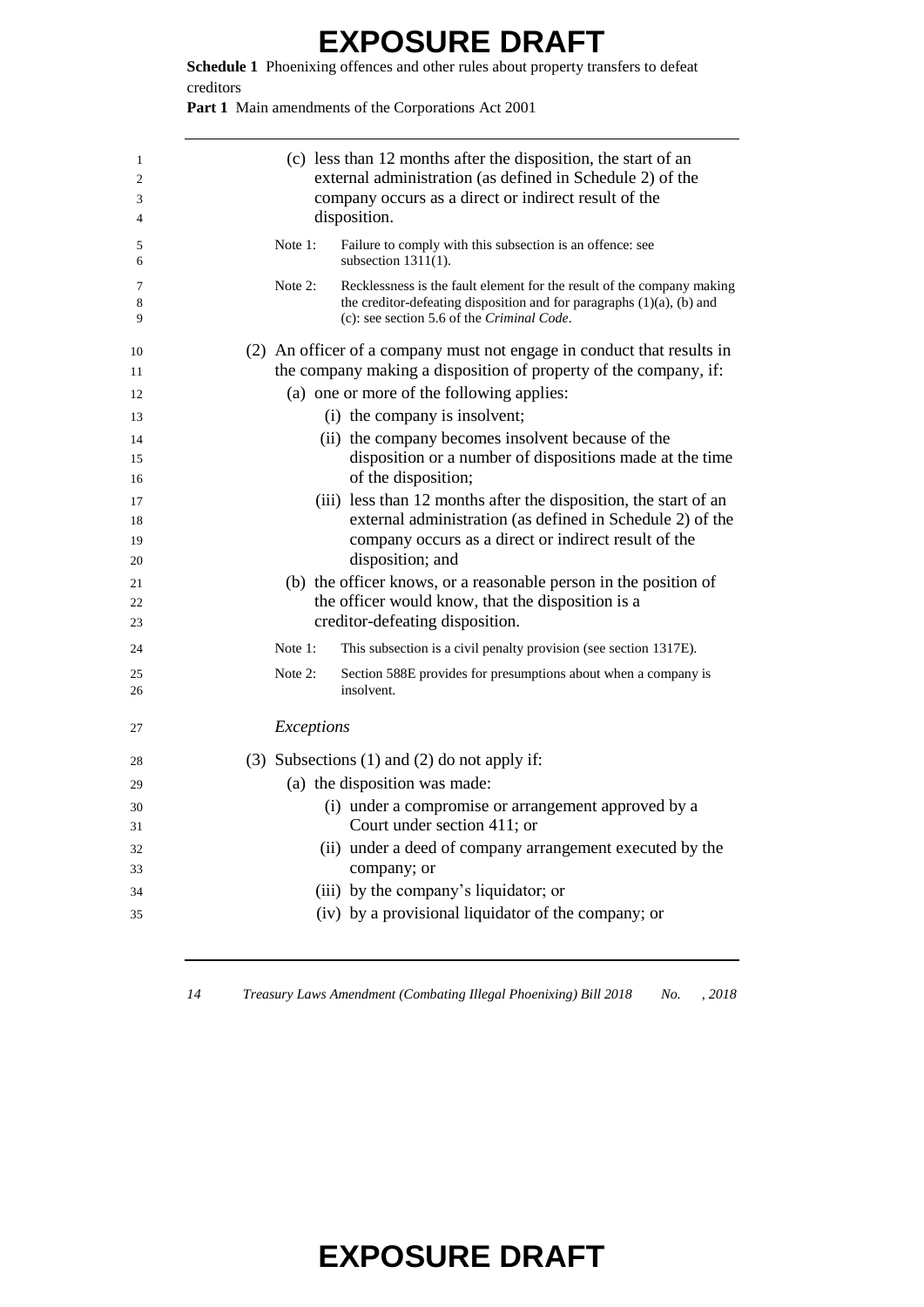#### **EXPOSURE DRAFT** Phoenixing offences and other rules about property transfers to defeat creditors

**Schedule 1** Main amendments of the Corporations Act 2001 **Part 1** (b) the value of the consideration for the disposition of the property is at least the market value of the property at the time of: (i) the disposition; or (ii) the making of the relevant agreement (as defined in section 9) for the disposition. Note: Section 588GA also provides for subsections (1) and (2) of this section not to apply if the disposition was connected with a course of action likely to lead to a better outcome for the company. **588GAB Procuring creditor-defeating disposition** (1) A person must not engage in conduct of procuring, inciting, inducing or encouraging the making by a company of a disposition of property that results in the company making the disposition of 14 the property, if: (a) one or more of the following applies: (i) the company is insolvent; (ii) the company becomes insolvent because of the disposition or a number of dispositions made at the time 19 of the disposition; (iii) less than 12 months after the disposition, the start of an external administration (as defined in Schedule 2) of the company occurs as a direct or indirect result of the disposition; and (b) the disposition is a creditor-defeating disposition. Note 1: Failure to comply with this subsection is an offence: see subsection 1311(1). Note 2: Recklessness is the fault element for the result of the company making 28 the disposition and for subparagraphs  $(1)(a)(i)$ ,  $(ii)$  and  $(iii)$  and paragraph (1)(b): see section 5.6 of the *Criminal Code*. (2) A person must not engage in conduct of procuring, inciting, inducing or encouraging the making by a company of a disposition of property that results in the company making the disposition of the property, if: (a) one or more of the following applies: (i) the company is insolvent;

*No. , 2018 Treasury Laws Amendment (Combating Illegal Phoenixing) Bill 2018 15*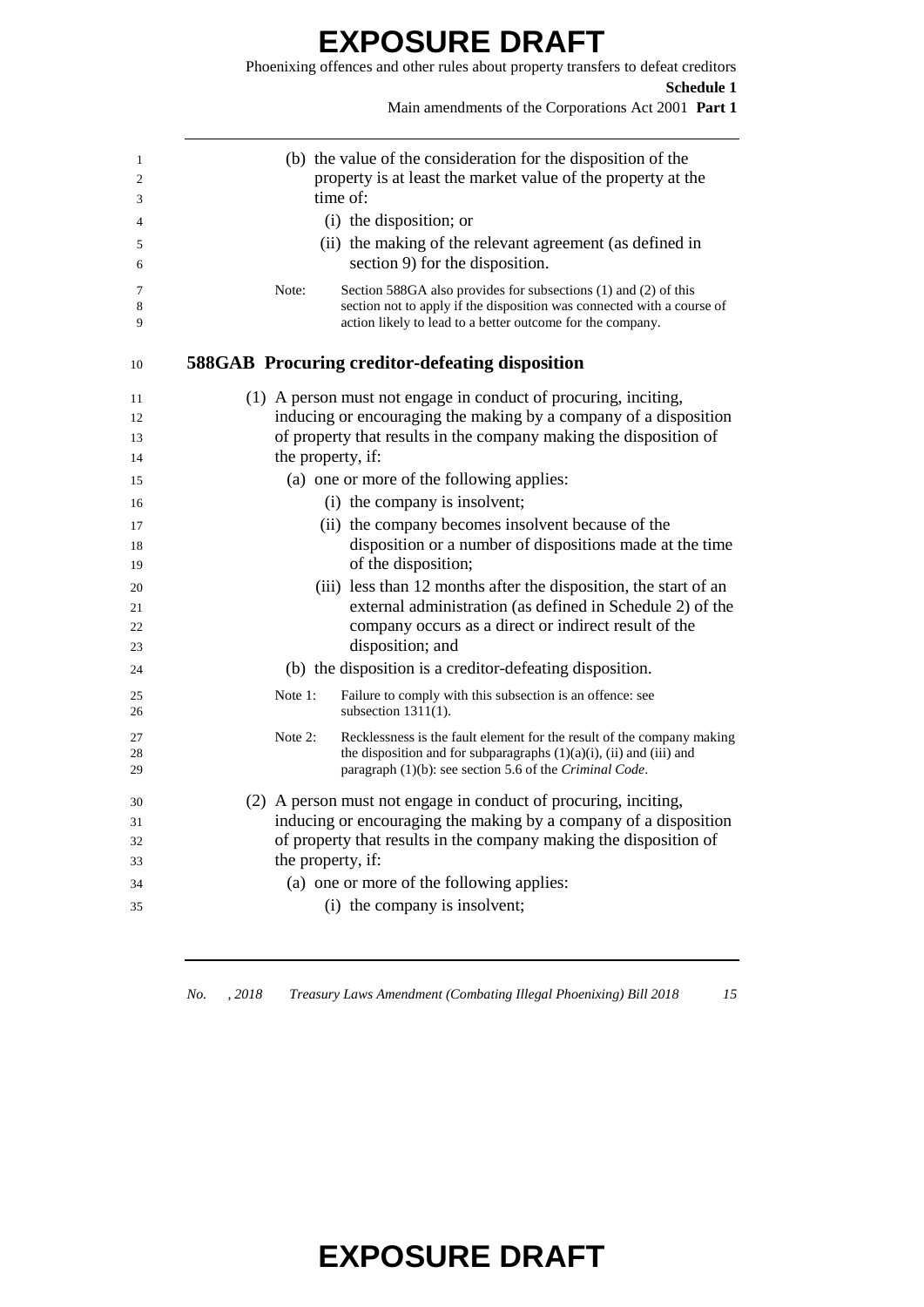**Schedule 1** Phoenixing offences and other rules about property transfers to defeat creditors

Part 1 Main amendments of the Corporations Act 2001

| 1<br>2<br>3<br>4<br>5<br>6<br>7<br>8 | (ii) the company becomes insolvent because of the<br>disposition or a number of dispositions made at the time<br>of the disposition;<br>(iii) less than 12 months after the disposition, the start of an<br>external administration (as defined in Schedule 2) of the<br>company occurs as a direct or indirect result of the<br>disposition; and<br>(b) the person knows, or a reasonable person in the position of |
|--------------------------------------|----------------------------------------------------------------------------------------------------------------------------------------------------------------------------------------------------------------------------------------------------------------------------------------------------------------------------------------------------------------------------------------------------------------------|
| 9<br>10                              | the person would know, that the disposition is a<br>creditor-defeating disposition.                                                                                                                                                                                                                                                                                                                                  |
| 11                                   | Note 1:<br>This subsection is a civil penalty provision (see section 1317E).                                                                                                                                                                                                                                                                                                                                         |
| 12<br>13                             | Note $2$ :<br>Section 588E provides for presumptions about when a company is<br>insolvent.                                                                                                                                                                                                                                                                                                                           |
| 14                                   | Exceptions                                                                                                                                                                                                                                                                                                                                                                                                           |
| 15                                   | $(3)$ Subsections $(1)$ and $(2)$ do not apply if:                                                                                                                                                                                                                                                                                                                                                                   |
| 16                                   | (a) the disposition was made:                                                                                                                                                                                                                                                                                                                                                                                        |
| 17<br>18                             | (i) under a compromise or arrangement approved by a<br>Court under section 411; or                                                                                                                                                                                                                                                                                                                                   |
| 19                                   | (ii) under a deed of company arrangement executed by the                                                                                                                                                                                                                                                                                                                                                             |
| 20                                   | company; or                                                                                                                                                                                                                                                                                                                                                                                                          |
| 21                                   | (iii) by the company's liquidator; or                                                                                                                                                                                                                                                                                                                                                                                |
| 22                                   | (iv) by a provisional liquidator of the company; or                                                                                                                                                                                                                                                                                                                                                                  |
| 23                                   | (b) the value of the consideration for the disposition of the                                                                                                                                                                                                                                                                                                                                                        |
| 24                                   | property is at least the market value of the property at the                                                                                                                                                                                                                                                                                                                                                         |
| 25                                   | time of:                                                                                                                                                                                                                                                                                                                                                                                                             |
| 26                                   | (i) the disposition; or                                                                                                                                                                                                                                                                                                                                                                                              |
| 27<br>28                             | (ii) the making of the relevant agreement (as defined in<br>section 9) for the disposition.                                                                                                                                                                                                                                                                                                                          |
| 29<br>30<br>31                       | Note:<br>Section 588GA also provides for subsections (1) and (2) of this<br>section not to apply if the disposition was connected with a course of<br>action likely to lead to a better outcome for the company.                                                                                                                                                                                                     |

*Treasury Laws Amendment (Combating Illegal Phoenixing) Bill 2018 No. , 2018*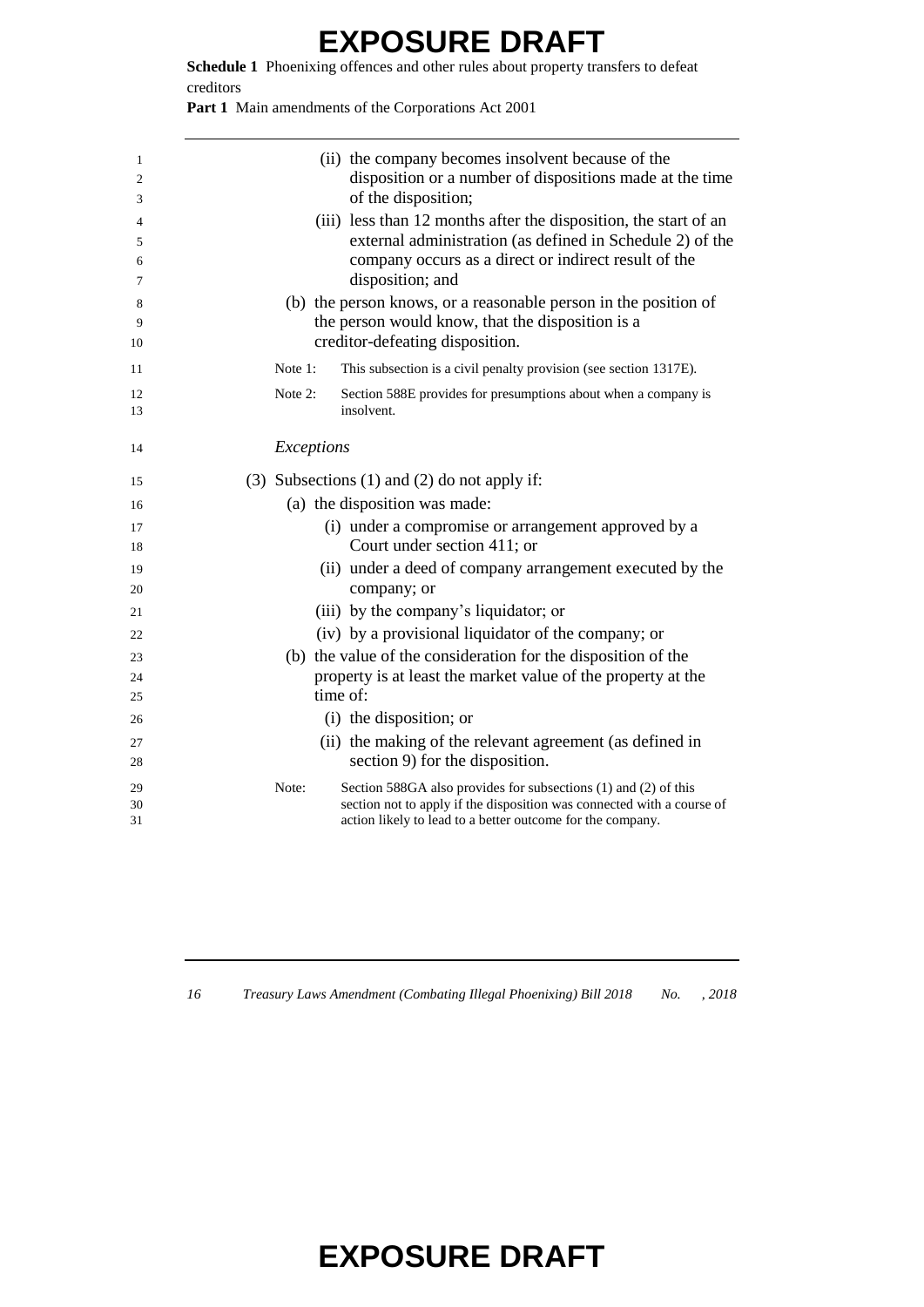Phoenixing offences and other rules about property transfers to defeat creditors **Schedule 1** Main amendments of the Corporations Act 2001 **Part 1**

| 27 Subsection 588GA(1)<br>After "a debt", insert ", and subsections 588GAA(1) and (2) and<br>588GAB(1) and (2) do not apply in relation to a person and a<br>disposition,".<br>28 Paragraph 588GA(1)(b)<br>After "the debt is incurred", insert ", or the disposition is made,".<br>29 Subsection 588GA(3)<br>After "subsection $588G(2)$ ", insert ", $588GAA(1)$ or (2) or $588GAB(1)$<br>or $(2)$ ".<br>30 Subsection 588GA(4)<br>Omit "a debt", substitute "either a debt or a disposition".<br>31 Paragraph 588GA(4)(a)<br>After "when the debt is incurred,", insert "or the disposition is made,".<br>32 Subsection 588GA(5) |
|-------------------------------------------------------------------------------------------------------------------------------------------------------------------------------------------------------------------------------------------------------------------------------------------------------------------------------------------------------------------------------------------------------------------------------------------------------------------------------------------------------------------------------------------------------------------------------------------------------------------------------------|
|                                                                                                                                                                                                                                                                                                                                                                                                                                                                                                                                                                                                                                     |
|                                                                                                                                                                                                                                                                                                                                                                                                                                                                                                                                                                                                                                     |
|                                                                                                                                                                                                                                                                                                                                                                                                                                                                                                                                                                                                                                     |
|                                                                                                                                                                                                                                                                                                                                                                                                                                                                                                                                                                                                                                     |
|                                                                                                                                                                                                                                                                                                                                                                                                                                                                                                                                                                                                                                     |
| Omit "a debt", substitute "either a debt or a disposition".                                                                                                                                                                                                                                                                                                                                                                                                                                                                                                                                                                         |
| 33 Paragraph 588GA(5)(a)<br>After "after the debt is incurred,", insert "or after the disposition is<br>made,".                                                                                                                                                                                                                                                                                                                                                                                                                                                                                                                     |
| 34 Subsection 588GB(7) (paragraph (a) of the definition of<br>relevant proceeding)<br>After "subsection 588G(2)", insert "or 588GAA(1) or (2) or<br>588GAB $(1)$ or $(2)$ ".                                                                                                                                                                                                                                                                                                                                                                                                                                                        |
| 35 Subsection 588H(1)<br>Repeal the subsection, substitute:<br>Application                                                                                                                                                                                                                                                                                                                                                                                                                                                                                                                                                          |
|                                                                                                                                                                                                                                                                                                                                                                                                                                                                                                                                                                                                                                     |

*No. , 2018 Treasury Laws Amendment (Combating Illegal Phoenixing) Bill 2018 17*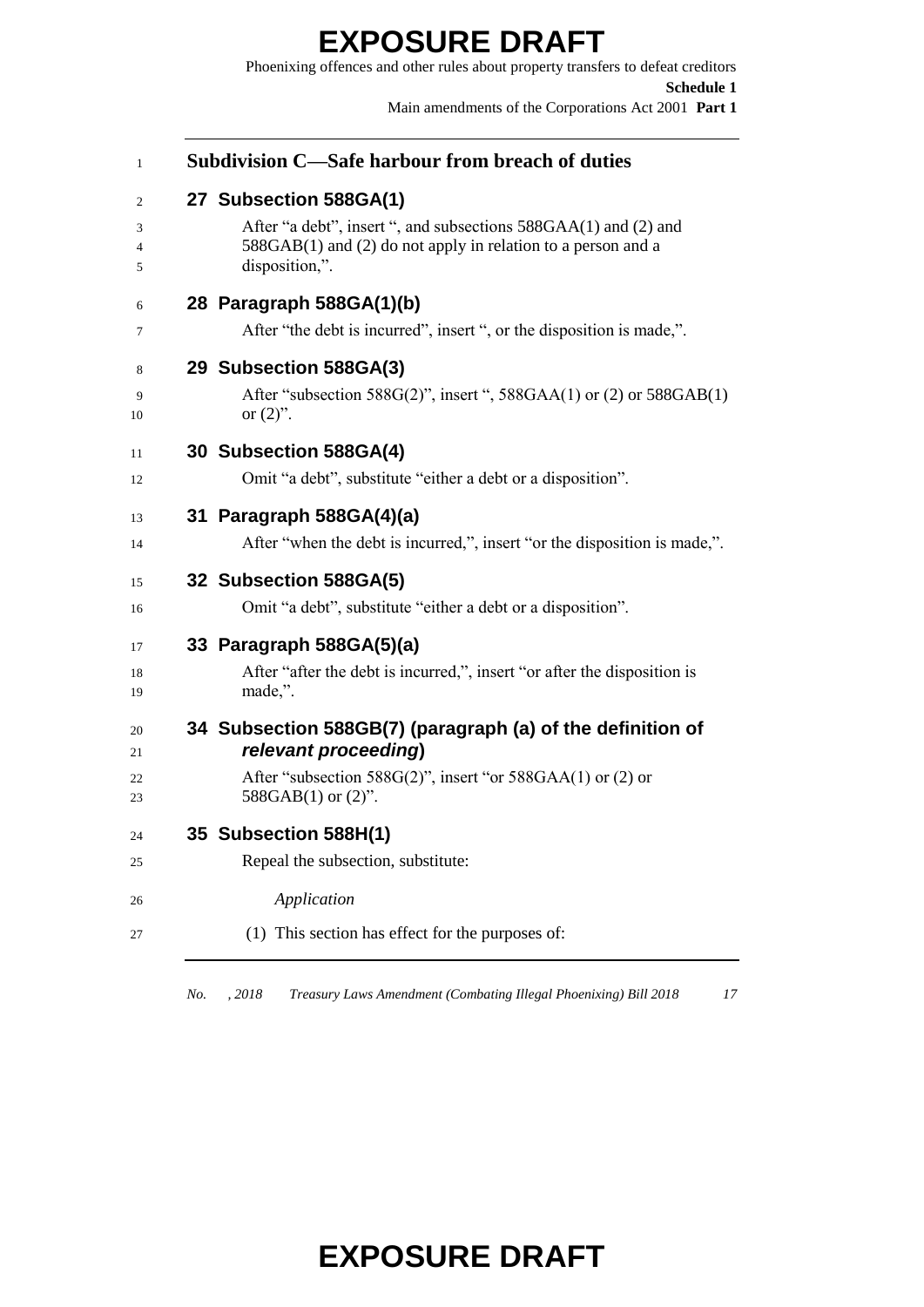**Schedule 1** Phoenixing offences and other rules about property transfers to defeat creditors

Part 1 Main amendments of the Corporations Act 2001

| 1              | (a) proceedings for a contravention of subsection $588G(2)$                                                     |
|----------------|-----------------------------------------------------------------------------------------------------------------|
| $\overline{2}$ | relating to the incurring of a debt at a time (the key time); and                                               |
| 3              | (b) proceedings for a contravention of subsection 588GAA(2) or                                                  |
| 4<br>5         | 588GAB(2) relating to the disposition of a company's<br>property at a time (the key time); and                  |
| 6<br>7         | (c) proceedings under section 588M relating to the incurring of<br>the debt or the disposition of the property. |
| 8              | Expectations and belief about company's solvency                                                                |
| 9              | 36 Subsection 588H(2)                                                                                           |
| 10             | Omit "time when the debt was incurred", substitute "key time".                                                  |
| 11             | 37 Subsection 588H(2)                                                                                           |
| 12             | Omit "even if it incurred that debt and any other debts that it incurred at                                     |
| 13             | that time", substitute "despite all its debts incurred, and dispositions of                                     |
| 14             | its property made, at that time".                                                                               |
| 15             | 38 Subsection 588H(3)                                                                                           |
| 16             | Omit "time when the debt was incurred", substitute "key time".                                                  |
| 17             | 39 Paragraph 588H(3)(b)                                                                                         |
| 18             | Omit "even if it incurred that debt and any other debts that it incurred at                                     |
| 19             | that time", substitute "despite all its debts incurred, and dispositions of                                     |
| 20             | its property made, at that time".                                                                               |
| 21             | 40 After subsection 588H(3)                                                                                     |
| 22             | Insert:                                                                                                         |
| 23             | (3A) Subsections (2) and (3) do not apply for the purposes of                                                   |
| 24             | proceedings relating to the disposition of the company's property if                                            |
| 25             | the key time was less than 12 months before the start of an external                                            |
| 26             | administration (as defined in Schedule 2) of the company.                                                       |
| 27             | Director who did not take part in management                                                                    |
| 28             | 41 Subsection 588H(4)                                                                                           |
| 29             | Omit "time when the debt was incurred", substitute "key time".                                                  |
|                |                                                                                                                 |

*Treasury Laws Amendment (Combating Illegal Phoenixing) Bill 2018 No. , 2018*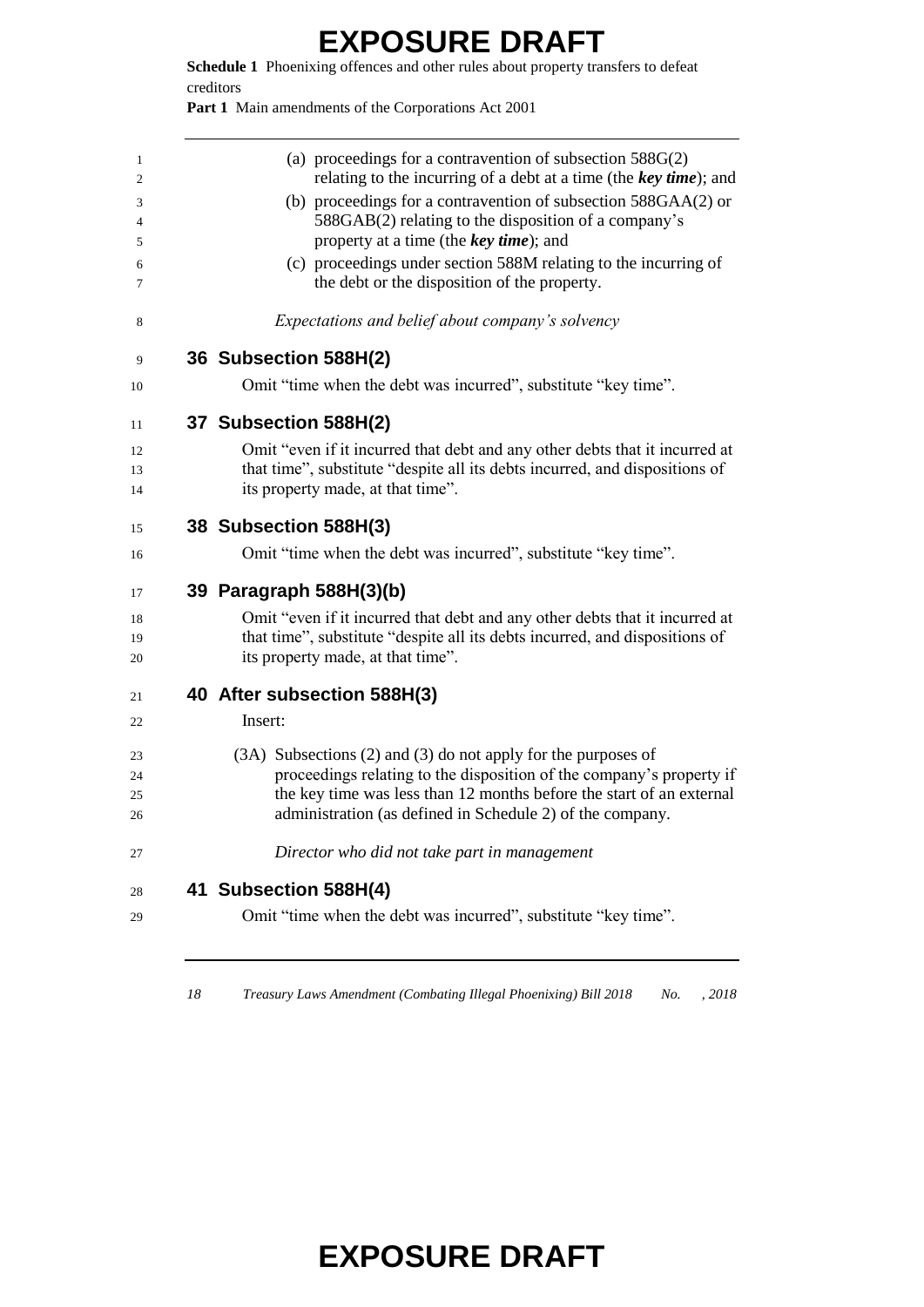Phoenixing offences and other rules about property transfers to defeat creditors **Schedule 1** Main amendments of the Corporations Act 2001 **Part 1**

| 1              | 42 Before subsection 588H(5)                                                                                                                  |
|----------------|-----------------------------------------------------------------------------------------------------------------------------------------------|
| 2              | Insert:                                                                                                                                       |
| 3              | Reasonable steps taken to prevent debt or disposition                                                                                         |
| 4              | 43 At the end of subsection 588H(5)                                                                                                           |
| 5              | Add "or making the disposition of its property".                                                                                              |
| 6              | 44 At the end of subsection 588H(6)                                                                                                           |
| 7<br>8         | Add "This subsection does not apply to a defence in proceedings<br>relating to a disposition of the company's property.".                     |
| 9              | 45 After subsection 588J(1)                                                                                                                   |
| 10             | Insert:                                                                                                                                       |
| 11<br>12       | (1A) If, on an application for a civil penalty order against a person for a<br>contravention of subsection 588GAA(2) or 588GAB(2) relating to |
| 13             | a disposition of property of a company, the Court is satisfied that:                                                                          |
| 14             | (a) the person contravened the subsection; and                                                                                                |
| 15<br>16<br>17 | (b) one or more creditors of the company suffered loss or<br>damage because of the disposition and the company's<br>insolvency;               |
| 18             | the Court may order the person to pay the company compensation                                                                                |
| 19             | equal to the loss or damage (whether or not the Court makes a                                                                                 |
| 20<br>21       | pecuniary penalty order under section 1317G or an order under<br>section 206C disqualifying the person from managing                          |
| 22             | corporations).                                                                                                                                |
| 23             | 46 At the end of subsection 588J(2)                                                                                                           |
| 24             | Add ", 588GAA(2) or 588GAB(2) relating to the company".                                                                                       |
| 25             | 47 Paragraph 588J(3)(a)                                                                                                                       |
| 26             | Omit "in relation to the incurring of a debt by that company".                                                                                |
| 27             | 48 Section 588K                                                                                                                               |
| 28             | Before "If:", insert " $(1)$ ".                                                                                                               |

*No. , 2018 Treasury Laws Amendment (Combating Illegal Phoenixing) Bill 2018 19*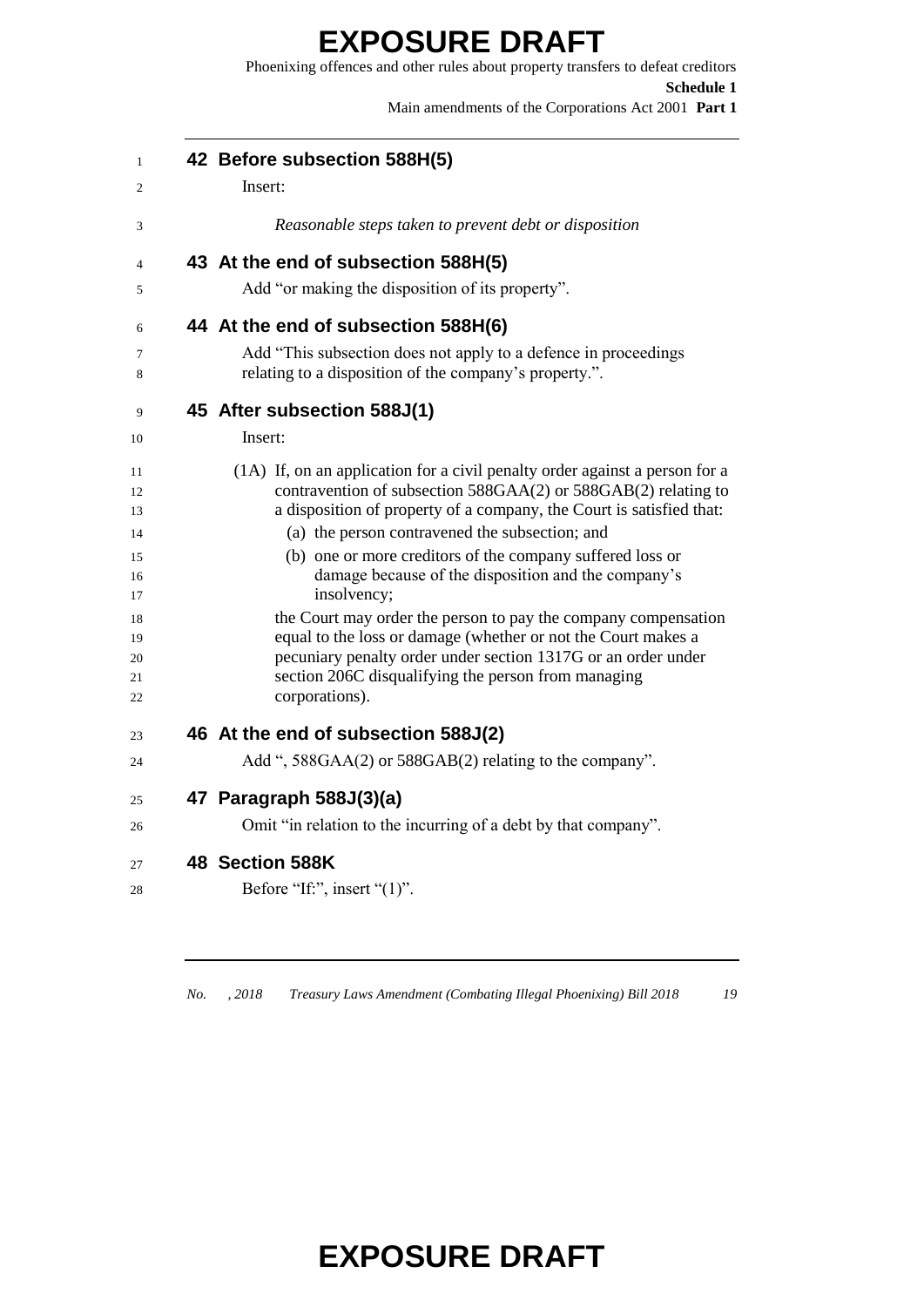**Schedule 1** Phoenixing offences and other rules about property transfers to defeat creditors

**Part 1** Main amendments of the Corporations Act 2001

| 49 At the end of section 588K                                                                                                                                                                            |
|----------------------------------------------------------------------------------------------------------------------------------------------------------------------------------------------------------|
| Add:                                                                                                                                                                                                     |
| $(2)$ If:                                                                                                                                                                                                |
| (a) a court finds a person guilty of an offence based on                                                                                                                                                 |
| subsection $588GAA(1)$ or $588GAB(1)$ relating to disposition<br>of property by a company; and                                                                                                           |
| (b) the court is satisfied that one or more creditors of the                                                                                                                                             |
| company suffered loss or damage because of the disposition<br>and the company's insolvency;                                                                                                              |
| the court may order the person to pay the company compensation                                                                                                                                           |
| equal to the loss or damage (whether or not the court imposes a<br>penalty for the offence).                                                                                                             |
| 50 After subsection 588M(1)                                                                                                                                                                              |
| Insert:                                                                                                                                                                                                  |
| (1A) This section also applies if:                                                                                                                                                                       |
| (a) a person (the <i>director</i> ) has contravened                                                                                                                                                      |
| subsection $588GAA(1)$ or (2) or $588GAB(1)$ or (2) relating to                                                                                                                                          |
| disposition of property by a company; and<br>(b) one or more creditors of the company have suffered loss or                                                                                              |
| damage because of the disposition and the company's<br>insolvency; and                                                                                                                                   |
| (c) the company is being wound up.                                                                                                                                                                       |
| This section applies whether or not the director has been convicted<br>of an offence relating to the contravention or a civil penalty order<br>has been made against the director for the contravention. |
| 51 Section 588N                                                                                                                                                                                          |
| After "the incurring of a debt", insert ", or the disposition of property,".                                                                                                                             |
| 52 Paragraph 588N(a)                                                                                                                                                                                     |
| After "the incurring of the debt", insert "or the disposition of the<br>property".                                                                                                                       |
| 53 At the end of paragraph 588N(b)                                                                                                                                                                       |
| Add "or the disposition of the property".                                                                                                                                                                |

*Treasury Laws Amendment (Combating Illegal Phoenixing) Bill 2018 No. , 2018*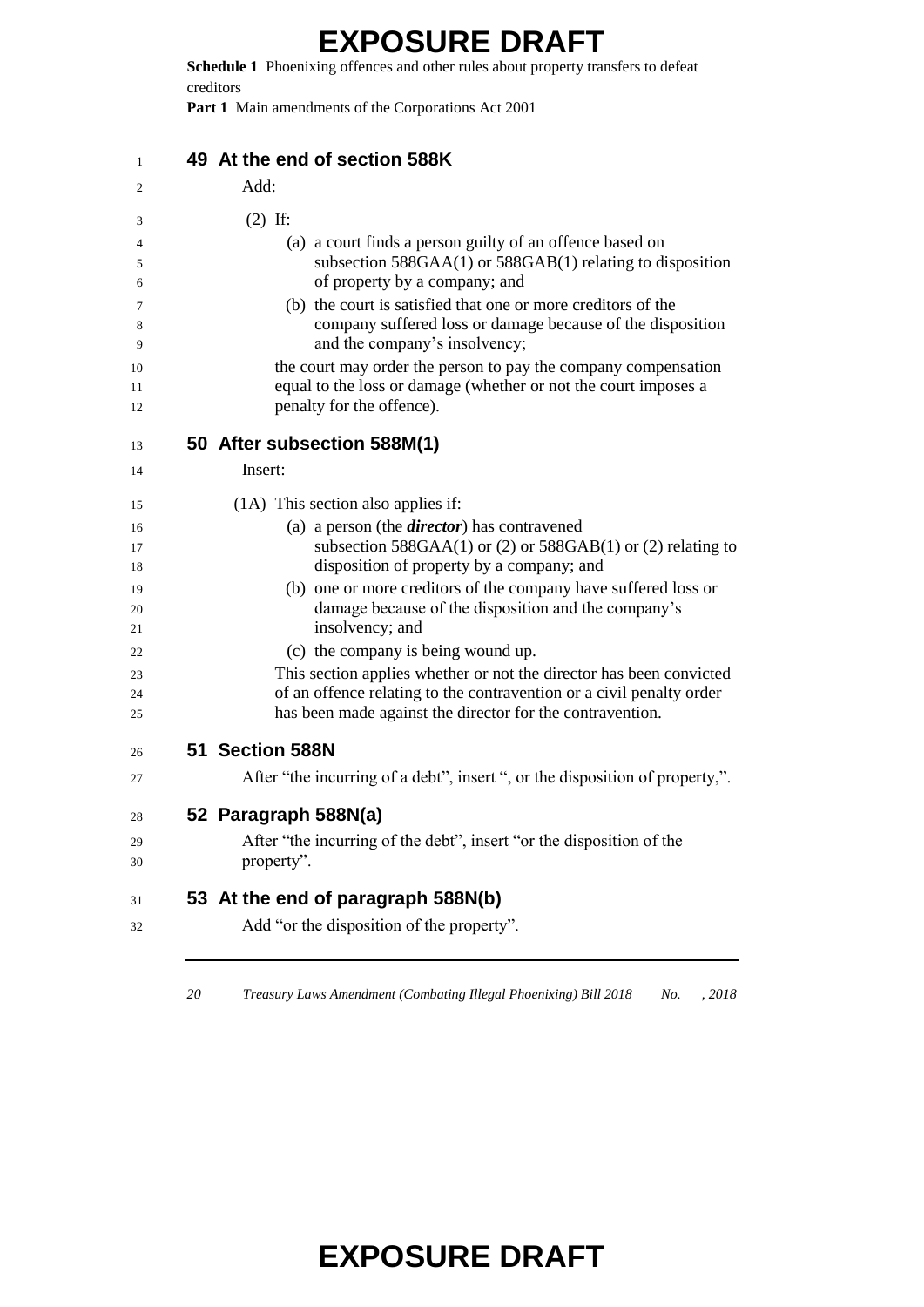Phoenixing offences and other rules about property transfers to defeat creditors **Schedule 1**

Main amendments of the Corporations Act 2001 **Part 1**

| $\mathbf{1}$         | 54 After subparagraph 588Q(b)(iii)                                                                                                                                                                                                           |
|----------------------|----------------------------------------------------------------------------------------------------------------------------------------------------------------------------------------------------------------------------------------------|
| 2                    | Insert:                                                                                                                                                                                                                                      |
| 3<br>$\overline{4}$  | or (iv) that that court has declared that a specified person has<br>contravened subsection 588GAA(2) or                                                                                                                                      |
| 5<br>6               | subsection $588GAB(2)$ in relation to a specified<br>disposition of property by a specified company; or                                                                                                                                      |
| 7<br>8<br>9          | (v) that a specified person was convicted by that court for<br>an offence constituted by a contravention of<br>subsection 588GAA(1) or 588GAB(1) in relation to a                                                                            |
| 10<br>11             | specified disposition of property by a specified<br>company; or                                                                                                                                                                              |
| 12<br>13<br>14<br>15 | (vi) that a specified person charged before that court with an<br>offence described in subparagraph (v) was found in that<br>court to have committed the offence but that the court<br>did not proceed to convict the person of the offence; |
| 16                   | 55 After subsection 588R(1)                                                                                                                                                                                                                  |
| 17                   | Insert:                                                                                                                                                                                                                                      |
| 18<br>19<br>20<br>21 | (1A) If section 588M applies in relation to a company because of<br>subsection 588M(1A), a creditor described in that subsection may<br>begin proceedings under that section with the written consent of<br>the company's liquidator.        |
| 22                   | 56 Subsection 588R(2)                                                                                                                                                                                                                        |
| 23                   | Omit "Subsection (1) has", substitute "Subsections (1) and (1A) have".                                                                                                                                                                       |
| 24                   | 57 Paragraph 588S(a)                                                                                                                                                                                                                         |
| 25                   | Repeal the paragraph, substitute:                                                                                                                                                                                                            |
| 26                   | (a) stating that the creditor intends to begin proceedings under<br>section 588M relating to:                                                                                                                                                |
| 27                   | (i) the incurring by the company of a specified debt that is                                                                                                                                                                                 |
| 28<br>29             | owed to the creditor; or                                                                                                                                                                                                                     |
| 30                   | (ii) a specified disposition by the company of property,                                                                                                                                                                                     |
| 31                   | because of which (and the company's insolvency) the                                                                                                                                                                                          |
| 32                   | creditor has suffered loss or damage; and                                                                                                                                                                                                    |

*No. , 2018 Treasury Laws Amendment (Combating Illegal Phoenixing) Bill 2018 21*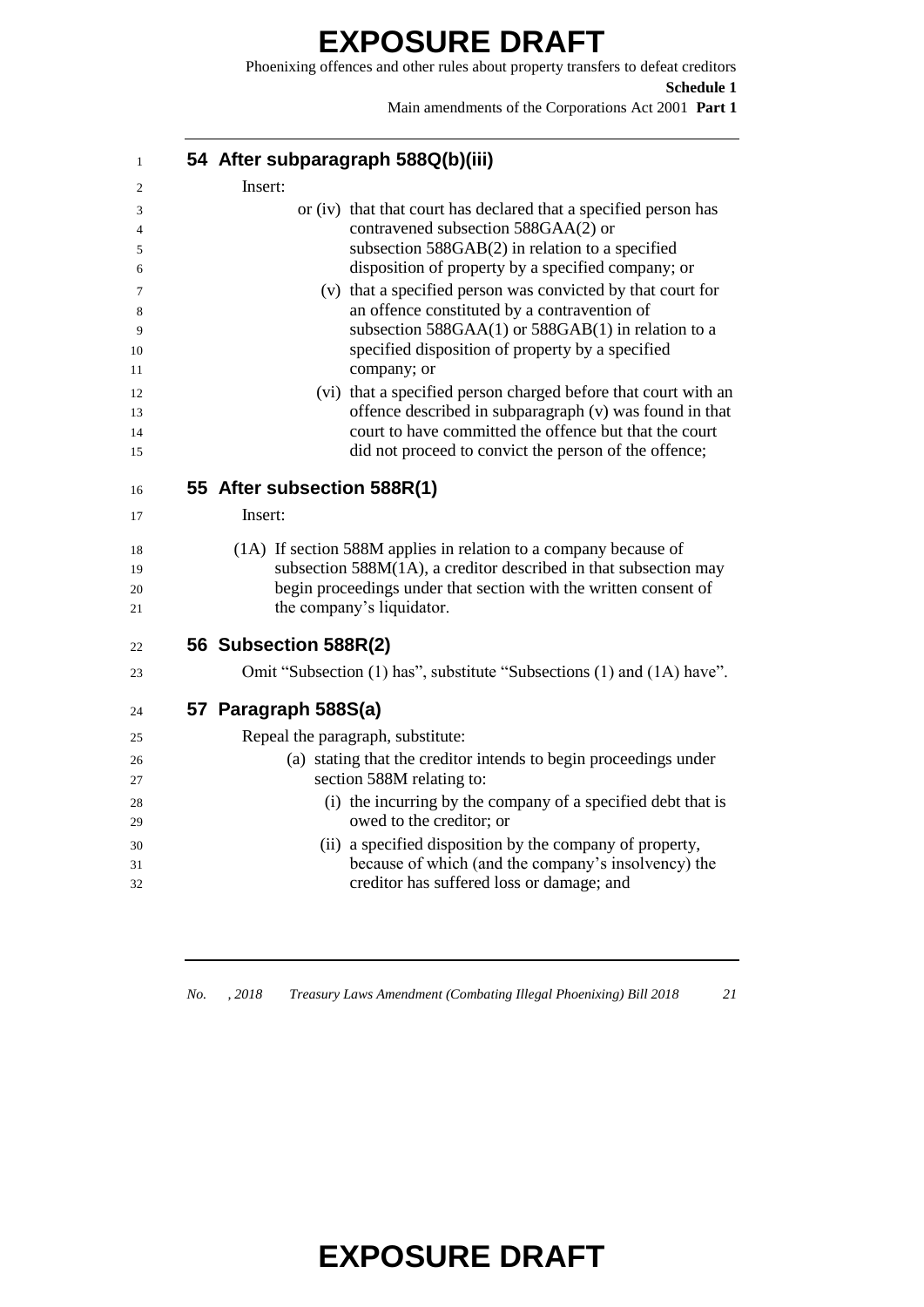**Schedule 1** Phoenixing offences and other rules about property transfers to defeat creditors

**Part 1** Main amendments of the Corporations Act 2001

| 58 Subparagraph 588S(b)(ii)<br>After "the incurring of that debt", insert ", or the making of that<br>disposition,".                                                                                                                                                                                                                                                                                                                                                                                                                                                                                                 |
|----------------------------------------------------------------------------------------------------------------------------------------------------------------------------------------------------------------------------------------------------------------------------------------------------------------------------------------------------------------------------------------------------------------------------------------------------------------------------------------------------------------------------------------------------------------------------------------------------------------------|
| 59 Subsection 588T(2)<br>After "the incurring by the company of the debt", insert ", or the<br>making by the company of the disposition,".                                                                                                                                                                                                                                                                                                                                                                                                                                                                           |
| 60 Subsection 588U(1)<br>After "the incurring of a debt", insert ", or the making of a disposition,".                                                                                                                                                                                                                                                                                                                                                                                                                                                                                                                |
| 61 Paragraph 588U(1)(a)<br>After "in relation to the debt", insert "or disposition".                                                                                                                                                                                                                                                                                                                                                                                                                                                                                                                                 |
| 62 Paragraph 588U(1)(b)<br>After "the debt", insert "or the making of the disposition".                                                                                                                                                                                                                                                                                                                                                                                                                                                                                                                              |
| 63 Paragraph 588U(1)(c)<br>Repeal the paragraph, substitute:<br>(c) the company's liquidator has intervened in an application for<br>a civil penalty order against a person relating to:<br>(i) a contravention of subsection $588G(2)$ relating to the<br>incurring of the debt; or<br>(ii) a contravention of subsection 588GAA(2) or<br>588GAB(2) relating to the disposition; or<br>(d) the company's liquidator has requested ASIC to make an<br>order under subsection 588FGAA(3) relating to the<br>disposition; or<br>(e) ASIC has made an order under subsection 588FGAA(3)<br>relating to the disposition. |
| 64 At the end of section 596AB<br>Add:<br>(5) If the company contravenes this section by making a disposition of<br>its property that is voidable under subsection 588FE(6B), the<br>disposition and the contravention are <i>linked</i> for the purposes of this                                                                                                                                                                                                                                                                                                                                                    |

*Treasury Laws Amendment (Combating Illegal Phoenixing) Bill 2018 No. , 2018*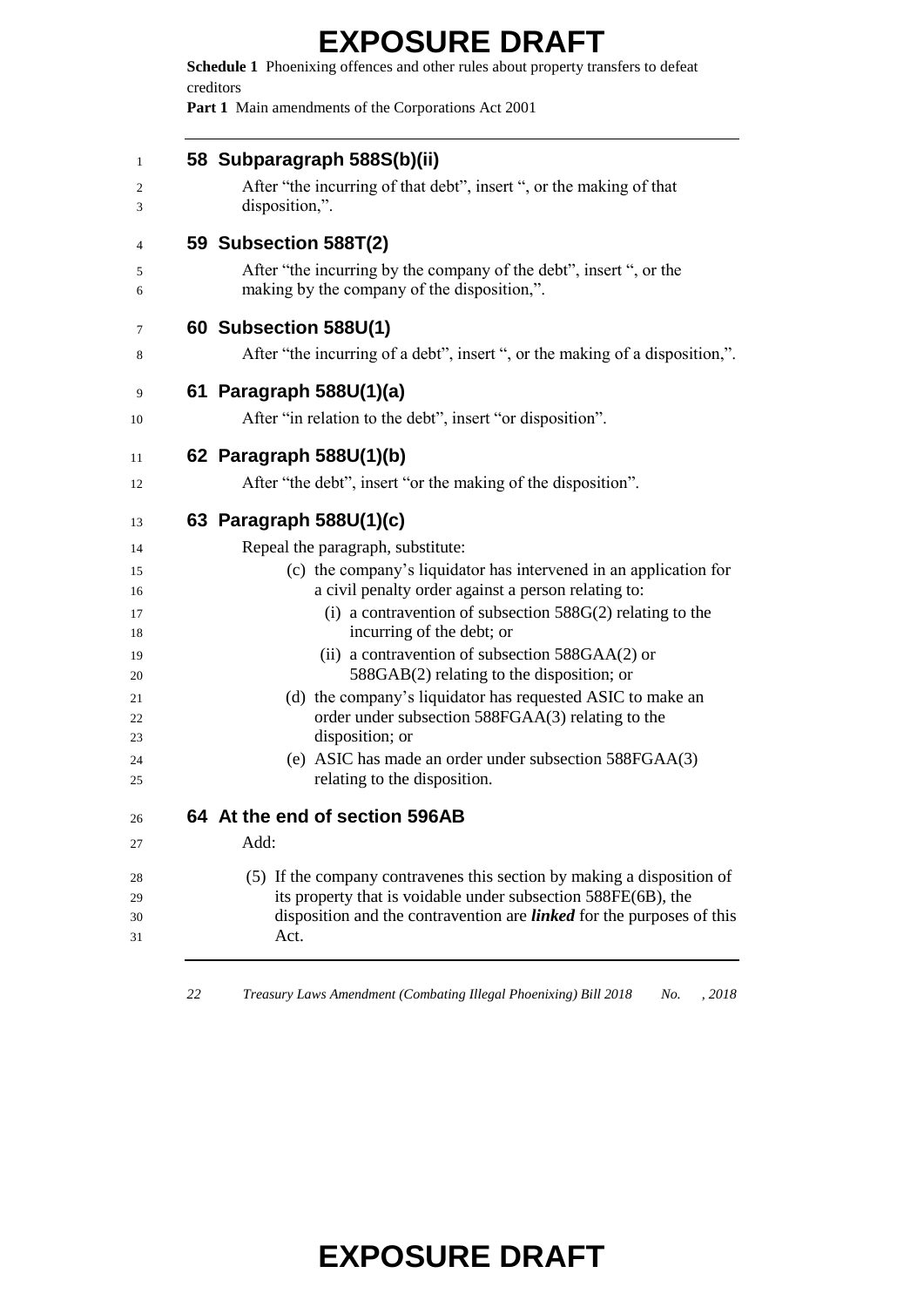|      |                                             | <b>Schedule 1</b><br>Main amendments of the Corporations Act 2001 Part 1                                                                                                                                             |
|------|---------------------------------------------|----------------------------------------------------------------------------------------------------------------------------------------------------------------------------------------------------------------------|
|      | 65 Paragraph 596AD(b)                       |                                                                                                                                                                                                                      |
|      |                                             | After "the incurring of a debt", insert ", or the making of a disposition,".                                                                                                                                         |
|      | 66 Subsection 1317E(1) (after table item 6) |                                                                                                                                                                                                                      |
|      | Insert:                                     |                                                                                                                                                                                                                      |
| 6А   | Subsection 588GAA(2)                        | preventing creditor-defeating dispositions                                                                                                                                                                           |
| 6B   | Subsection 588GAB(2)                        | procuring creditor-defeating dispositions                                                                                                                                                                            |
|      | 67 Schedule 3 (after table item 137)        |                                                                                                                                                                                                                      |
|      | Insert:                                     |                                                                                                                                                                                                                      |
| 137A | Section 588FGAC                             | 30 penalty units or imprisonment for 6<br>months, or both                                                                                                                                                            |
|      | 68 Schedule 3 (after table item 138)        |                                                                                                                                                                                                                      |
|      | Insert:                                     |                                                                                                                                                                                                                      |
| 138A | Subsection 588GAA(1)                        | Imprisonment for 10 years or a fine of the<br>greater of the following:                                                                                                                                              |
|      |                                             | $(a)$ 4,500 penalty units;                                                                                                                                                                                           |
|      |                                             | (b) if the court can determine the total value of<br>the benefits that have been obtained by one<br>or more persons and are reasonably<br>attributable to the commission of the<br>offence-3 times that total value; |
|      |                                             | or both.                                                                                                                                                                                                             |
| 138B | Subsection 588GAB(1)                        | In the case of an individual, imprisonment for<br>10 years or a fine of the greater of the<br>following:                                                                                                             |

|          | (b) if the court can determine the total value of |
|----------|---------------------------------------------------|
|          | the benefits that have been obtained by one       |
|          | or more persons and are reasonably                |
|          | attributable to the commission of the             |
|          | offence—3 times that total value;                 |
| or both. |                                                   |

In the case of a body corporate, a fine of the greatest of the following: (a) 45,000 penalty units; (b) if the court can determine the total value of

*No. , 2018 Treasury Laws Amendment (Combating Illegal Phoenixing) Bill 2018 23*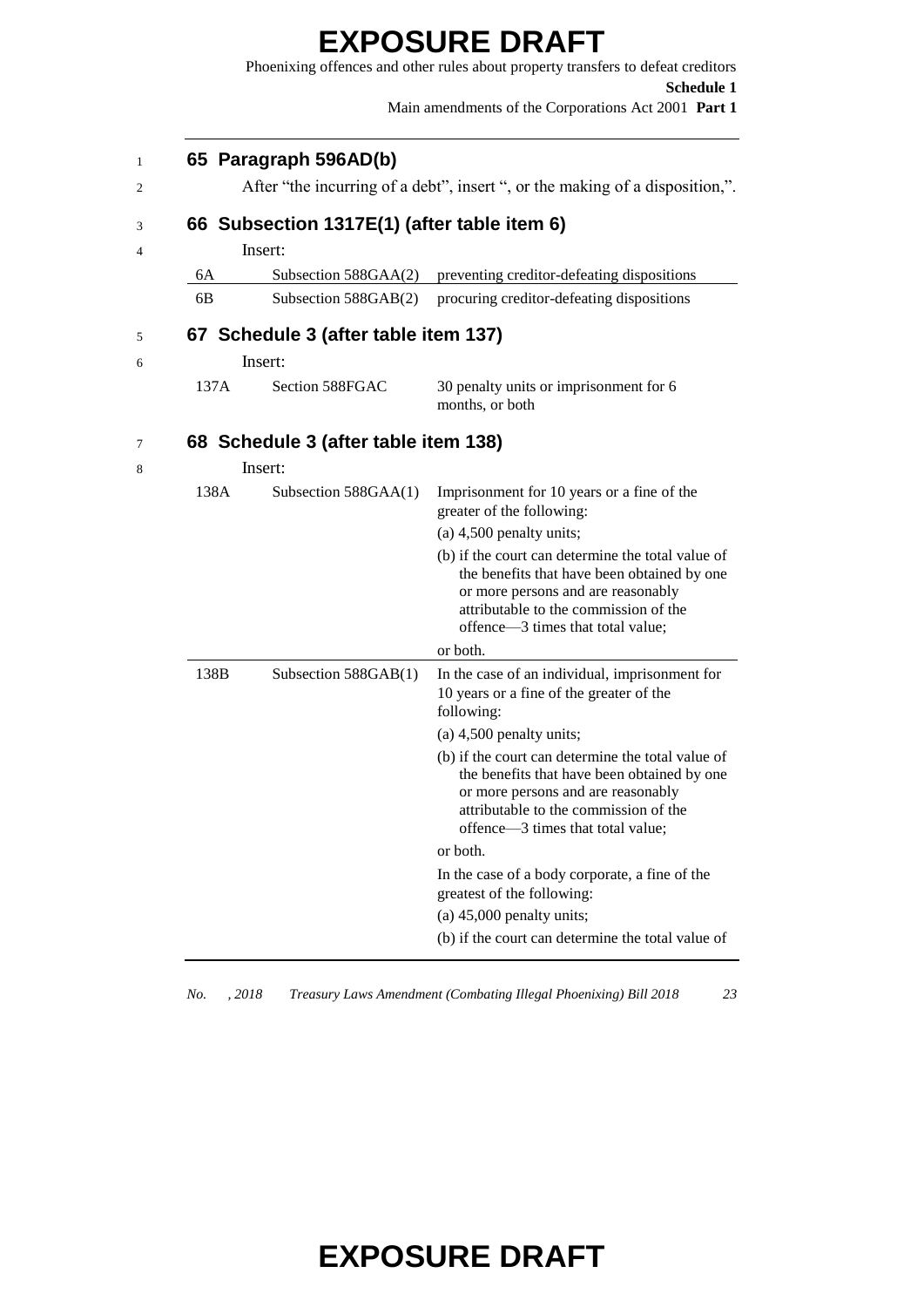**Schedule 1** Phoenixing offences and other rules about property transfers to defeat creditors

**Part 1** Main amendments of the Corporations Act 2001

the benefits that have been obtained by one or more persons and are reasonably attributable to the commission of the offence—3 times that total value;

(c) 10% of the body corporate's annual turnover (as defined in section 761A) during the 12-month period ending at the end of the month in which the body corporate committed, or began committing, the offence.

*24 Treasury Laws Amendment (Combating Illegal Phoenixing) Bill 2018 No. , 2018*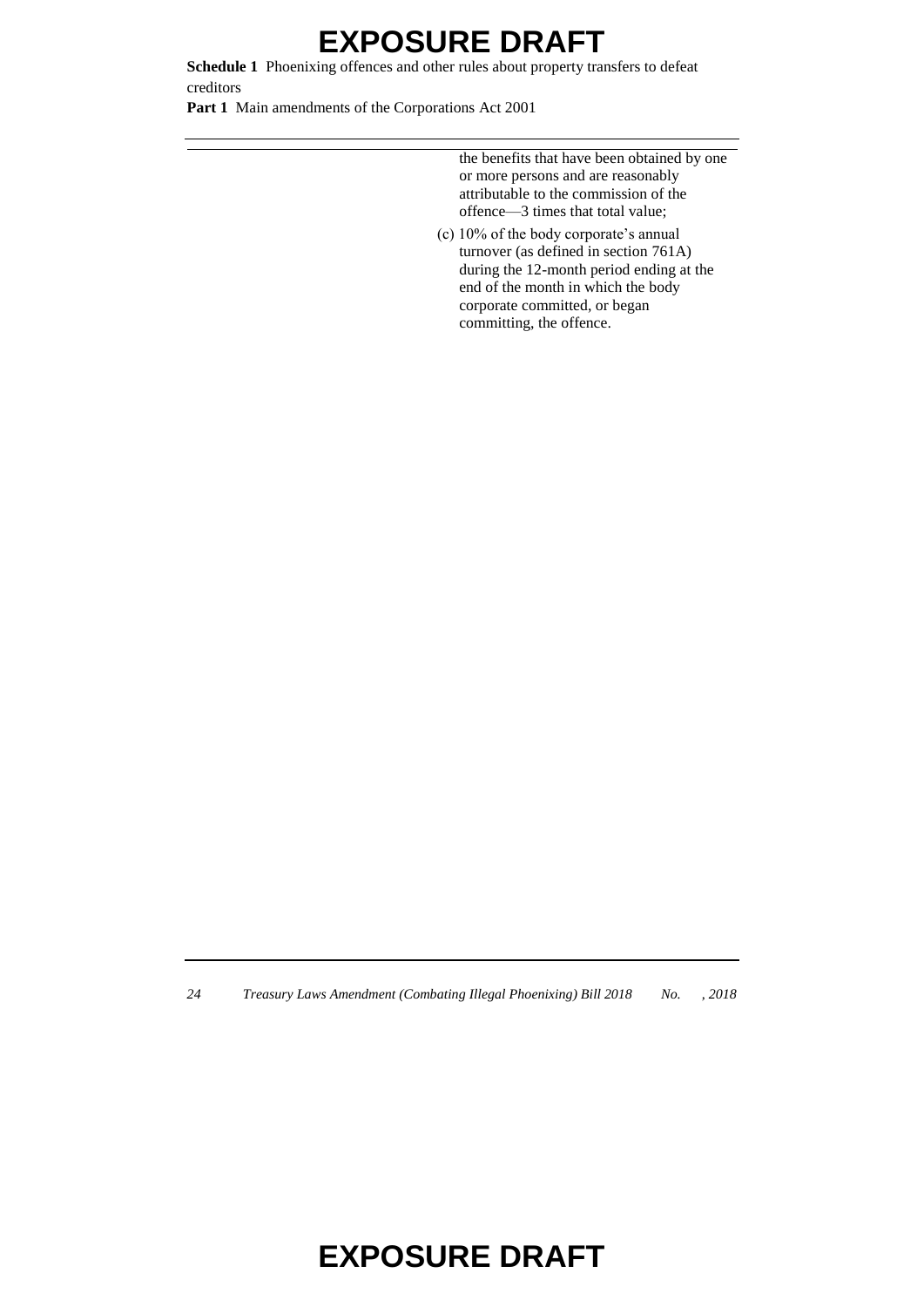Phoenixing offences and other rules about property transfers to defeat creditors **Schedule 1** Consequential amendments of other Acts **Part 2**

| Part 2-Consequential amendments of other Acts                                                         |
|-------------------------------------------------------------------------------------------------------|
| <b>Banking Act 1959</b>                                                                               |
| 69 Subsection 14C(3)                                                                                  |
| After "588G", insert ", 588GAA or 588GAB".                                                            |
| 70 At the end of paragraph 14CA(b)                                                                    |
| Add:                                                                                                  |
| ; or (iv) a creditor-defeating disposition (within the meaning of<br>that Act) by the body corporate. |
| <b>Insurance Act 1973</b>                                                                             |
| 71 Subsections 62ZM(3) and 62ZOK(3)                                                                   |
| After "588G", insert ", 588GAA or 588GAB".                                                            |
| 72 At the end of paragraph 62ZOL(b)                                                                   |
| Add:                                                                                                  |
| ; or (iv) a creditor-defeating disposition (within the meaning of<br>that Act) by the body corporate. |
| Life Insurance Act 1995                                                                               |
| 73 Subsections 179(3) and 179AK(3)                                                                    |
| After "588G", insert ", 588GAA or 588GAB".                                                            |
| 74 At the end of paragraph 179AL(b)                                                                   |
| Add:                                                                                                  |
| ; or (iv) a creditor-defeating disposition (within the meaning of                                     |
| that Act) by the body corporate.                                                                      |

*No. , 2018 Treasury Laws Amendment (Combating Illegal Phoenixing) Bill 2018 25*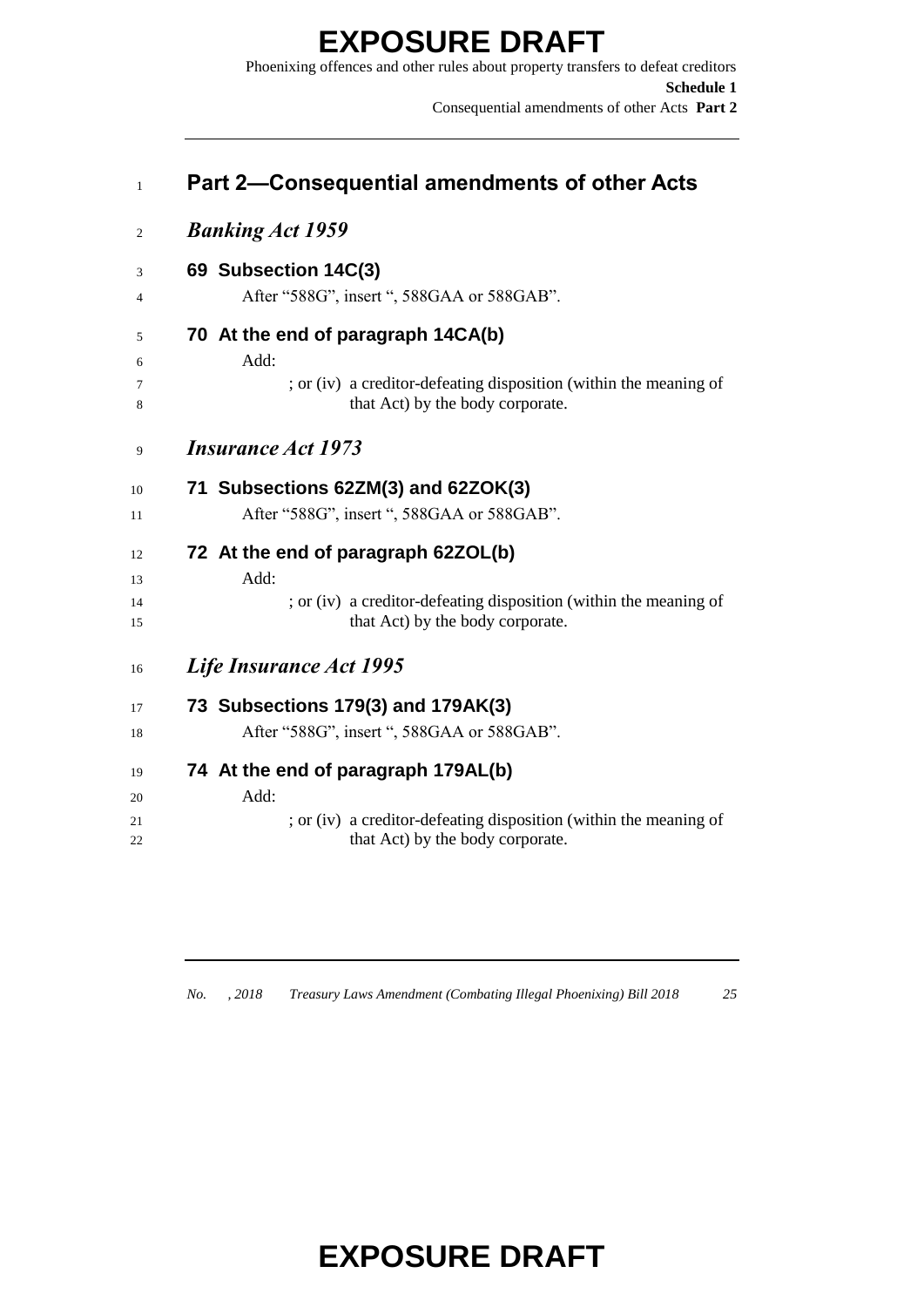**Schedule 1** Phoenixing offences and other rules about property transfers to defeat creditors

Part 3 Amendments with contingent commencement

| $\mathbf{1}$<br>2 | <b>Part 3-Amendments with contingent</b><br>commencement                                                                                                                     |
|-------------------|------------------------------------------------------------------------------------------------------------------------------------------------------------------------------|
| 3<br>4<br>5<br>6  | Division 1-Amendments that do not commence if the<br><b>Corporations Amendment (Strengthening</b><br><b>Protections for Employee Entitlements) Act</b><br>2018 has commenced |
| 7                 | <b>Corporations Act 2001</b>                                                                                                                                                 |
| 8                 | 75 Paragraph 596AI(1)(c)                                                                                                                                                     |
| 9<br>10           | After "the incurring of the debt", insert ", or the making of the<br>disposition,".                                                                                          |
| 11                | 76 Paragraph 596AI(1)(d)                                                                                                                                                     |
| 12                | Repeal the paragraph, substitute:                                                                                                                                            |
| 13                | (d) the company's liquidator has intervened in an application for                                                                                                            |
| 14                | a civil penalty order against a person relating to:                                                                                                                          |
| 15                | (i) a contravention of subsection $588G(2)$ relating to the                                                                                                                  |
| 16<br>17          | incurring of the debt that is linked to the contravention<br>of section 596AB; or                                                                                            |
| 18                | (ii) a contravention of subsection $588GAA(2)$ or                                                                                                                            |
| 19                | 588GAB(2) relating to the disposition that is linked to                                                                                                                      |
| 20                | the contravention of section 596AB; or                                                                                                                                       |
| 21                | (e) the contravention of section 596AB is linked to a disposition                                                                                                            |
| 22                | of the company's property and the company's liquidator has                                                                                                                   |
| 23                | requested ASIC to make an order under                                                                                                                                        |
| 24                | subsection 588FGAA(3) relating to the disposition; or                                                                                                                        |
| 25                | (f) the contravention of section 596AB is linked to a disposition<br>of the company's property and ASIC has made an order                                                    |
| 26<br>27          | under subsection 588FGAA(3) relating to the disposition.                                                                                                                     |

*Treasury Laws Amendment (Combating Illegal Phoenixing) Bill 2018 No. , 2018*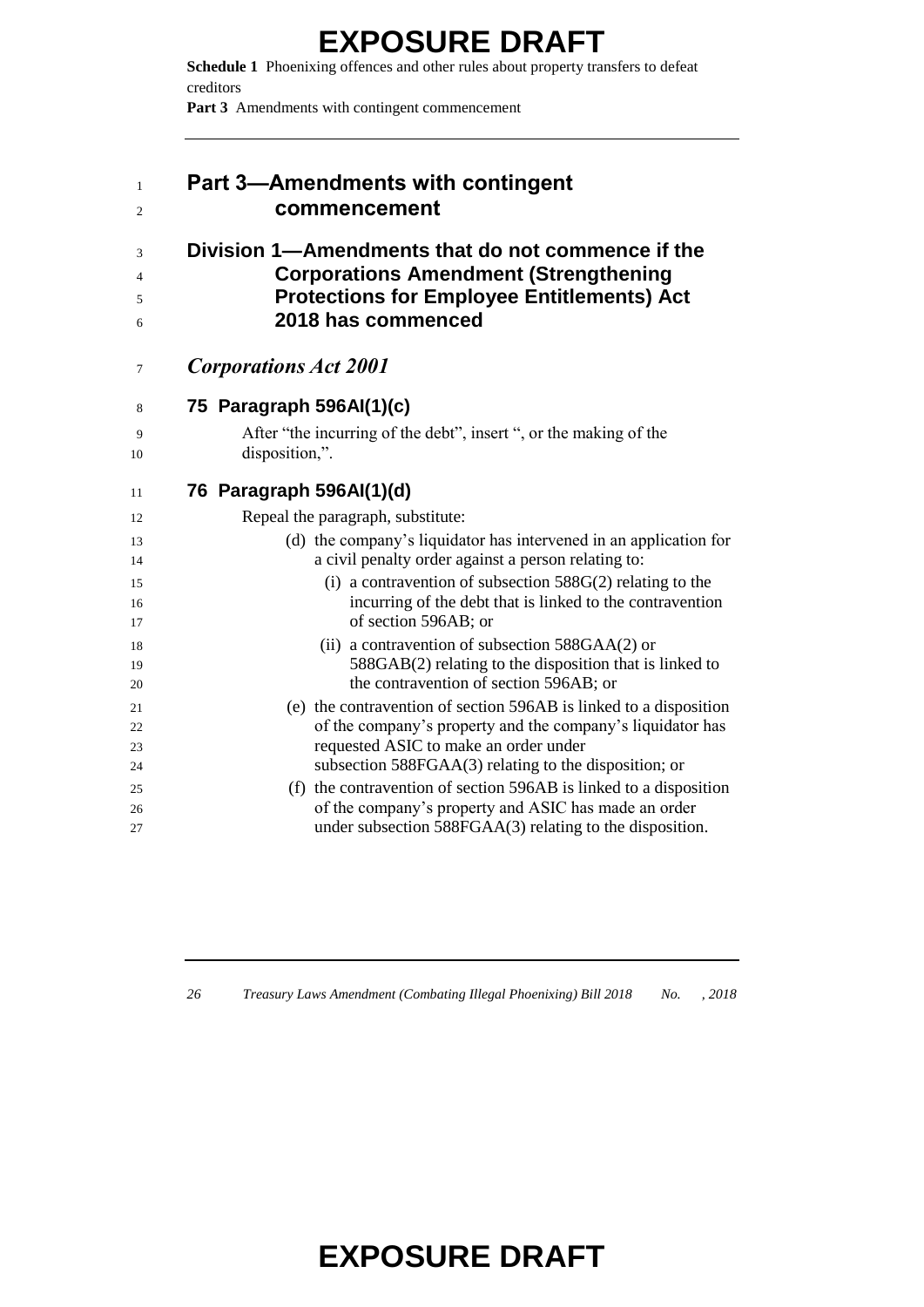Phoenixing offences and other rules about property transfers to defeat creditors **Schedule 1** Amendments with contingent commencement **Part 3**

| Division 2—Amendments commencing after the<br><b>Corporations Amendment (Strengthening</b><br><b>Protections for Employee Entitlements) Act</b><br>2018 commences                                                                                                                                                                      |  |  |
|----------------------------------------------------------------------------------------------------------------------------------------------------------------------------------------------------------------------------------------------------------------------------------------------------------------------------------------|--|--|
| <b>Corporations Act 2001</b>                                                                                                                                                                                                                                                                                                           |  |  |
| 77 Section 9 (definition of linked)                                                                                                                                                                                                                                                                                                    |  |  |
| Repeal the definition, substitute:                                                                                                                                                                                                                                                                                                     |  |  |
| linked:<br>(a) the incurring of a debt and a contravention of<br>subsection 596AC $(1)$ are <i>linked</i> if they are linked under<br>subsection $596AC(4)$ ; and<br>(b) the disposition of a company's property and a contravention<br>of subsection $596AC(1)$ are <i>linked</i> if they are linked under<br>subsection $596AC(5)$ . |  |  |
| 78 Subsection 596AB(5)<br>Repeal the subsection.                                                                                                                                                                                                                                                                                       |  |  |
| 79 At the end of section 596AC<br>Add:                                                                                                                                                                                                                                                                                                 |  |  |
| $(5)$ If the company contravenes subsection $(1)$ of this section by<br>making a disposition of its property that is voidable under<br>subsection 588FE(6B), the disposition and the contravention are<br><i>linked</i> for the purposes of this Act.                                                                                  |  |  |
| 80 Paragraph 596AG(1)(b)                                                                                                                                                                                                                                                                                                               |  |  |
| Repeal the paragraph, substitute:                                                                                                                                                                                                                                                                                                      |  |  |
| (b) the company's liquidator has intervened in an application for<br>a civil penalty order against a person relating to:                                                                                                                                                                                                               |  |  |
| (i) a contravention of subsection $588G(2)$ relating to the<br>incurring of the debt that is linked to the contravention<br>of subsection $596AC(1)$ ; or                                                                                                                                                                              |  |  |
| (ii) a contravention of subsection $588GAA(2)$ or<br>588GAB(2) relating to the disposition of the company's                                                                                                                                                                                                                            |  |  |

*No. , 2018 Treasury Laws Amendment (Combating Illegal Phoenixing) Bill 2018 27*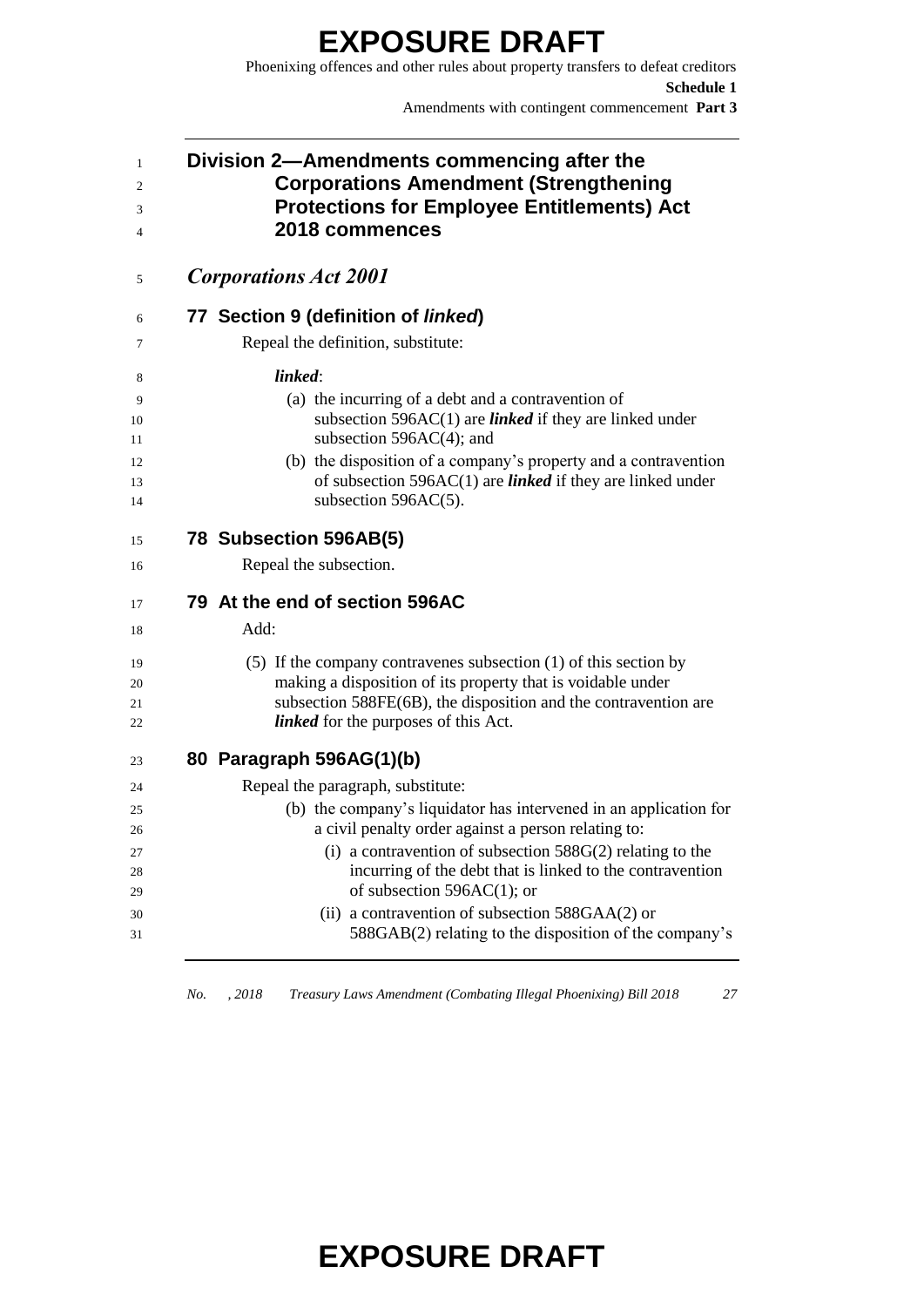**Schedule 1** Phoenixing offences and other rules about property transfers to defeat creditors

Part 3 Amendments with contingent commencement

|    |                          | property that is linked to the contravention of                |
|----|--------------------------|----------------------------------------------------------------|
|    |                          | subsection $596AC(1)$ ; or                                     |
| 3  |                          | (ba) the contravention of subsection $596AC(1)$ is linked to a |
|    |                          | disposition of the company's property and the company's        |
|    |                          | liquidator has requested ASIC to make an order under           |
| 6  |                          | subsection 588FGAA(3) relating to the disposition; or          |
|    |                          | (bb) the contravention of subsection $596AC(1)$ is linked to a |
| 8  |                          | disposition of the company's property and ASIC has made an     |
| 9  |                          | order under subsection 588FGAA(3) relating to the              |
| 10 |                          | disposition; or                                                |
| 11 | 81 Paragraph 596AG(1)(c) |                                                                |
|    |                          |                                                                |

| After "the incurring of the debt", insert ", or the disposition of the |
|------------------------------------------------------------------------|
| company's property,".                                                  |

*Treasury Laws Amendment (Combating Illegal Phoenixing) Bill 2018 No. , 2018*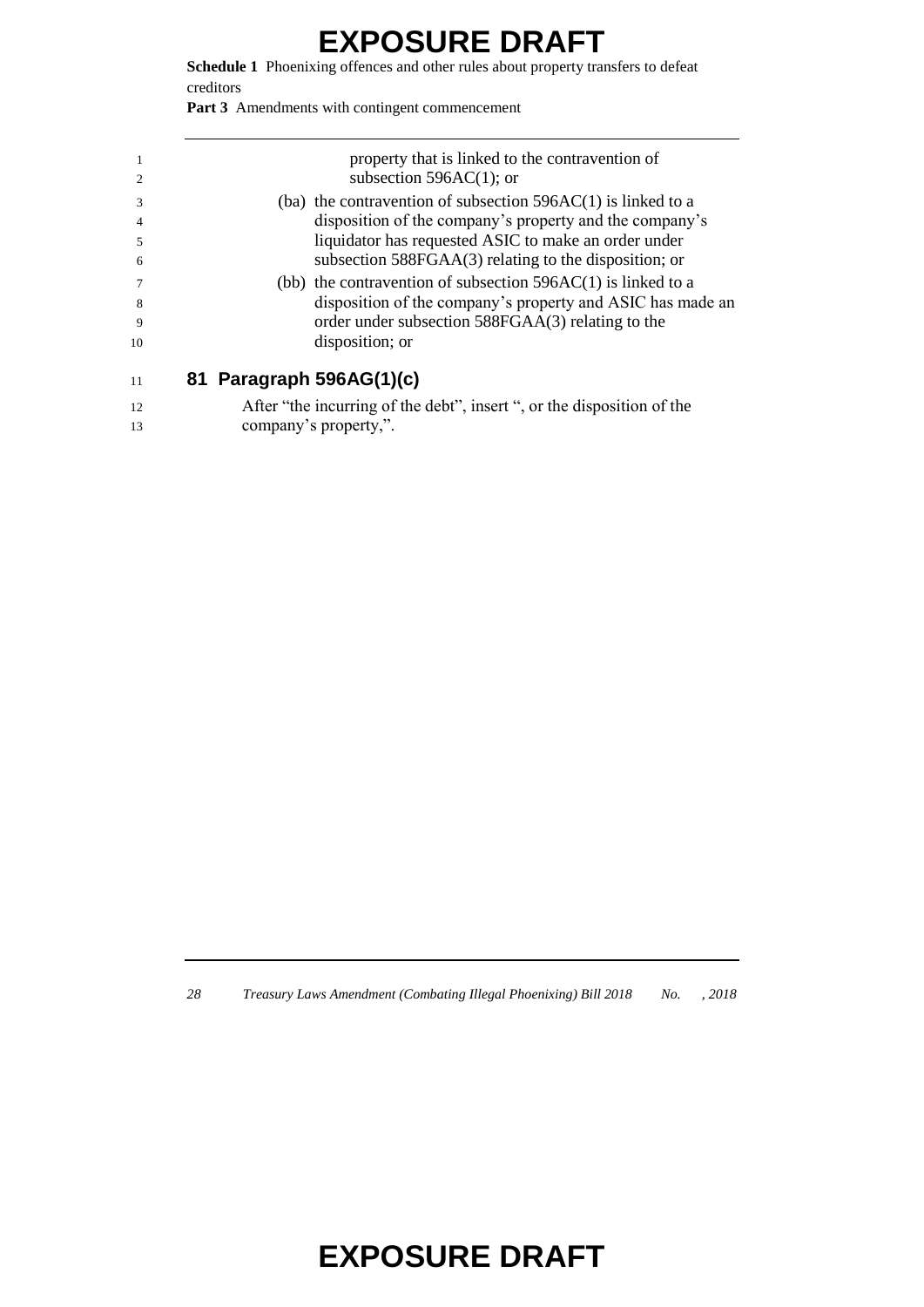| $\mathbf{1}$<br>$\overline{2}$<br>3 | Schedule 2-Improving the accountability of<br>resigning directors                                                                           |
|-------------------------------------|---------------------------------------------------------------------------------------------------------------------------------------------|
| 4                                   | <b>Corporations Act 2001</b>                                                                                                                |
| 5                                   | 1 After paragraph 188(1)(e)                                                                                                                 |
| 6                                   | Insert:                                                                                                                                     |
| 7                                   | (ea) subsection 203AA(6) (notification of resignation day);                                                                                 |
| 8                                   | 2 After section 203A                                                                                                                        |
| 9                                   | Insert:                                                                                                                                     |
| 10                                  | 203AA Resignation of directors—when resignation takes effect                                                                                |
| 11                                  | When resignation takes effect                                                                                                               |
| 12                                  | (1) A person's resignation as a director of a company takes effect on:                                                                      |
| 13                                  | (a) if, within 28 days after the day the person stopped being a                                                                             |
| 14                                  | director of the company, ASIC is notified of that fact under                                                                                |
| 15                                  | subsection $205A(1)$ or $205B(5)$ —the day the person stopped                                                                               |
| 16                                  | being a director of the company; or                                                                                                         |
| 17                                  | (b) in any other case—the day written notice is lodged with<br>ASIC stating that the person has stopped being a director of                 |
| 18<br>19                            | the company.                                                                                                                                |
| 20                                  | Note:<br>A director includes a person appointed to the position of alternate                                                                |
| 21                                  | director, see the definition of <i>director</i> in section 9.                                                                               |
| 22                                  | (2) However, if:                                                                                                                            |
| 23                                  | (a) because of paragraph $(1)(b)$ , the person's resignation takes                                                                          |
| 24                                  | effect on a day that is not the day the person stopped being a                                                                              |
| 25                                  | director of the company; and                                                                                                                |
| 26                                  | (b) the person or the company applies to ASIC or the Court for it                                                                           |
| 27<br>28                            | to fix, as the day the person's resignation takes effect, the day<br>(the <i>resignation day</i> ) that the person stopped being a director |
| 29                                  | of the company; and                                                                                                                         |
| 30                                  | (c) the application is made in accordance with subsection $(5)$ ;                                                                           |
| 31                                  | and                                                                                                                                         |
|                                     |                                                                                                                                             |

*No. , 2018 Treasury Laws Amendment (Combating Illegal Phoenixing) Bill 2018 29*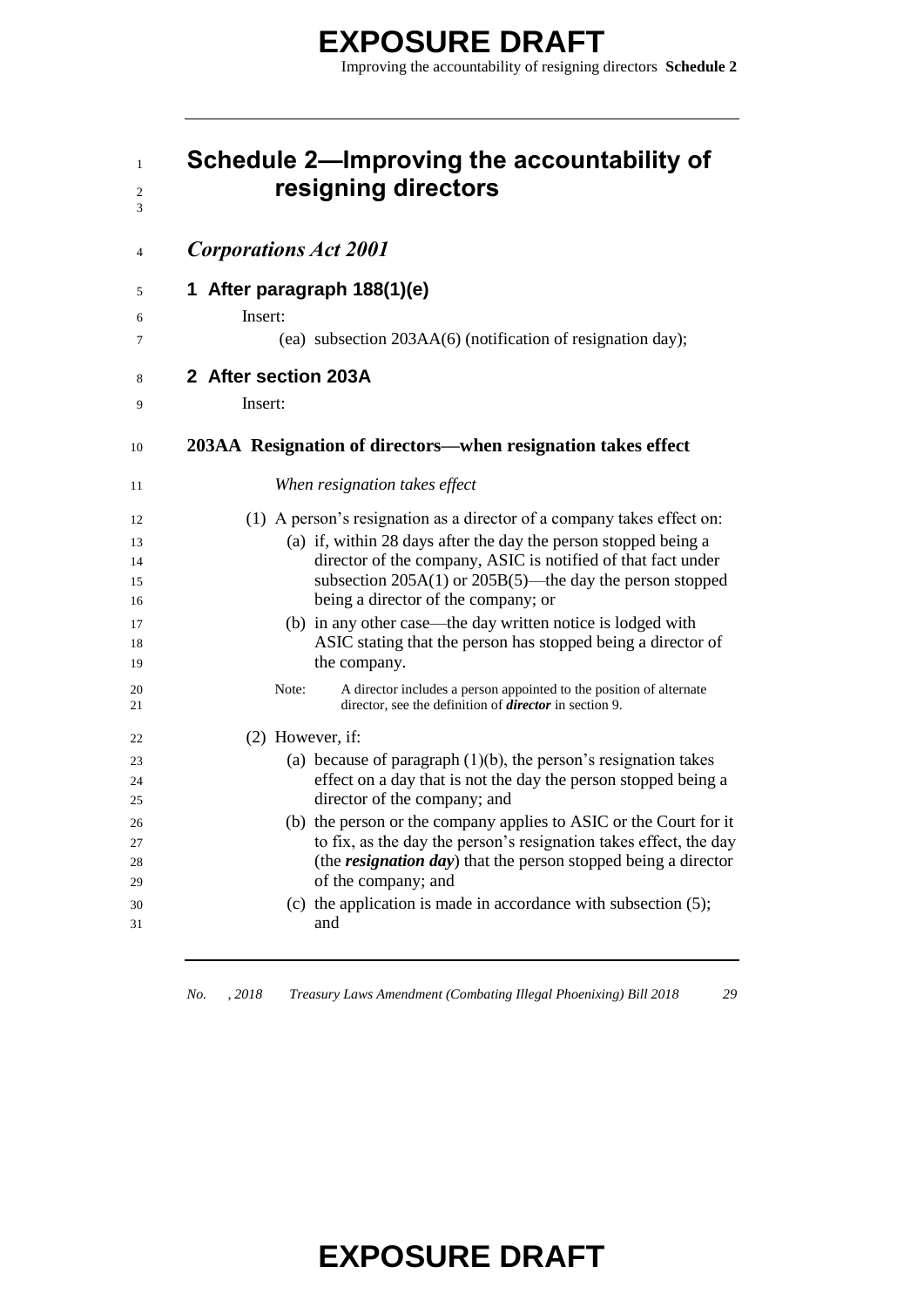**Schedule 2** Improving the accountability of resigning directors

| 1<br>2        | (d) the applicant satisfies ASIC or the Court that the person<br>stopped being a director of the company on the resignation                                                                     |
|---------------|-------------------------------------------------------------------------------------------------------------------------------------------------------------------------------------------------|
| 3             | day;                                                                                                                                                                                            |
| 4<br>5        | ASIC or the Court may fix the resignation day as the day the<br>person's resignation takes effect.                                                                                              |
| 6<br>7<br>8   | (3) The Court must not fix the resignation day as the day the person's<br>resignation takes effect unless it is satisfied that it is just and<br>equitable to do so.                            |
| 9<br>10<br>11 | (4) ASIC must not fix the resignation day as the day the person's<br>resignation takes effect unless it has had regard to:<br>(a) any conduct, act, omission or representation of the applicant |
| 12            | in relation to notifying ASIC of the resignation; and                                                                                                                                           |
| 13<br>14      | (b) the reasons for any delay in notifying ASIC of the<br>resignation.                                                                                                                          |
| 15            | Application to ASIC or the Court                                                                                                                                                                |
| 16            | (5) For the purposes of paragraph $(2)(c)$ , the application:                                                                                                                                   |
| 17            | (a) if made to ASIC—must:                                                                                                                                                                       |
| 18            | (i) be made within 56 days after the day the person stopped                                                                                                                                     |
| 19            | being a director of the company; and                                                                                                                                                            |
| 20            | (ii) be lodged in the prescribed form; or                                                                                                                                                       |
| 21            | (b) if made to the Court—must be made within 12 months after                                                                                                                                    |
| 22            | the day the person stopped being a director of the company.                                                                                                                                     |
| 23            | Notification to ASIC                                                                                                                                                                            |
| 24            | (6) If the Court fixes the resignation day as the day the person's                                                                                                                              |
| 25            | resignation takes effect, the applicant must, within 2 business days                                                                                                                            |
| 26            | after the Court fixes the resignation day, lodge with ASIC a copy                                                                                                                               |
| 27            | of the order made by the Court that fixes the day.                                                                                                                                              |
| 28            | (7) An offence based on subsection (6) is an offence of strict liability.                                                                                                                       |
| 29            | Note:<br>For strict liability, see section 6.1 of the Criminal Code.                                                                                                                            |
| 30            | Company must be left with at least 1 director                                                                                                                                                   |
| 31            | (8) This section has effect subject to section 203AB.                                                                                                                                           |
|               |                                                                                                                                                                                                 |

*Treasury Laws Amendment (Combating Illegal Phoenixing) Bill 2018 No. , 2018*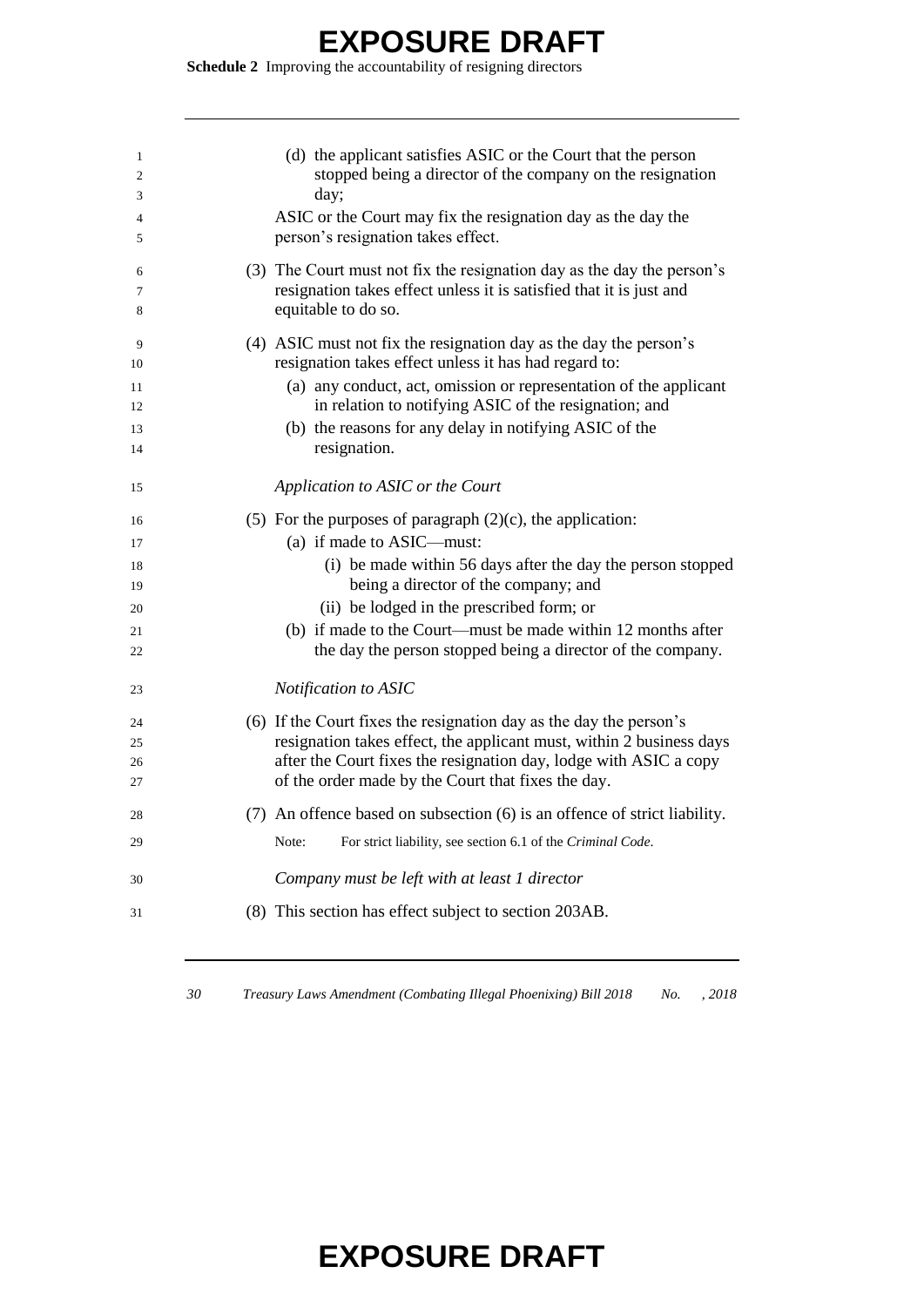#### **203AB Resignation of directors—resignation has no effect if company has no other directors**

- (1) The resignation of a director of a company does not take effect if, at the end of the day that the resignation is to take effect, the company does not have at least one director.
- (2) However, subsection (1) does not prevent the resignation of a director of a company taking effect if the resignation is to take effect on or after the day that the winding up of the company is taken, because of Division 1A of Part 5.6, to have begun.

#### **3 After section 203C**

**Insert:** 

#### **203CA Resolution to remove directors—resolution is void if proprietary company has no other directors**

- (1) A resolution by members of a proprietary company to remove a director of the company is void if, at the end of the day that the resolution is to take effect, the company does not have at least one director.
- (2) However, subsection (1) does not affect the validity of a resolution by members of a proprietary company to remove a director of the company if the resolution is to take effect on or after the day that the winding up of the company is taken, because of Division 1A of Part 5.6, to have begun.

#### **4 Schedule 3 (after table item 40)**

Insert:

40A Subsection 203AA(6) 60 penalty units or imprisonment for 1 year, or both.

#### **5 In the appropriate position in Chapter 10**

Insert:

*No. , 2018 Treasury Laws Amendment (Combating Illegal Phoenixing) Bill 2018 31*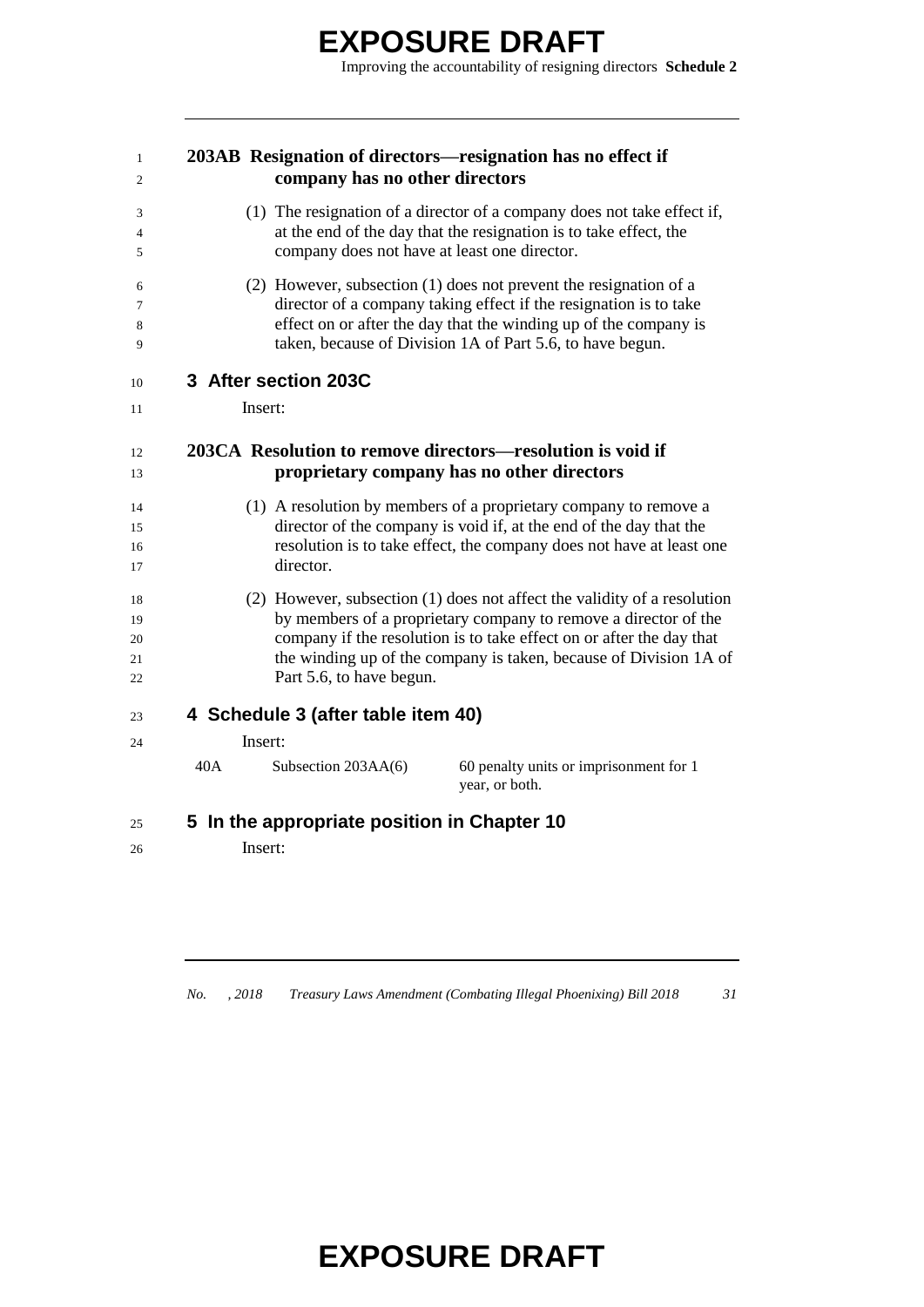**Schedule 2** Improving the accountability of resigning directors

#### **Part 10.35—Transitional provisions relating to the Treasury Laws Amendment (Combating Illegal Phoenixing) Act 2018**

#### **1650 Application of amendments**

| -6 | (1) The amendments of section 588H by Schedule 1 to the <i>Treasury</i> |
|----|-------------------------------------------------------------------------|
| 7  | Laws Amendment (Combating Illegal Phoenixing) Act 2018 apply            |
| 8  | in relation to debts incurred, and dispositions made, after the         |
| 9  | commencement of those amendments.                                       |
| 10 | (2) The amendments made by items 1, 2 and 4 of Schedule 2 to the        |
| 11 | Treasury Laws Amendment (Combating Illegal Phoenixing) Act              |
| 12 | 2018 apply in relation to a person's resignation as a director of a     |
| 13 | company if the person stopped being a director of the company on        |
| 14 | or after the commencement of those items.                               |
| 15 | (3) The amendment made by item 3 of Schedule 2 to the <i>Treasury</i>   |
| 16 | Laws Amendment (Combating Illegal Phoenixing) Act 2018 applies          |
| 17 | in relation to a resolution that is to take effect on or after the      |
| 18 | commencement of that item.                                              |

*Treasury Laws Amendment (Combating Illegal Phoenixing) Bill 2018 No. , 2018*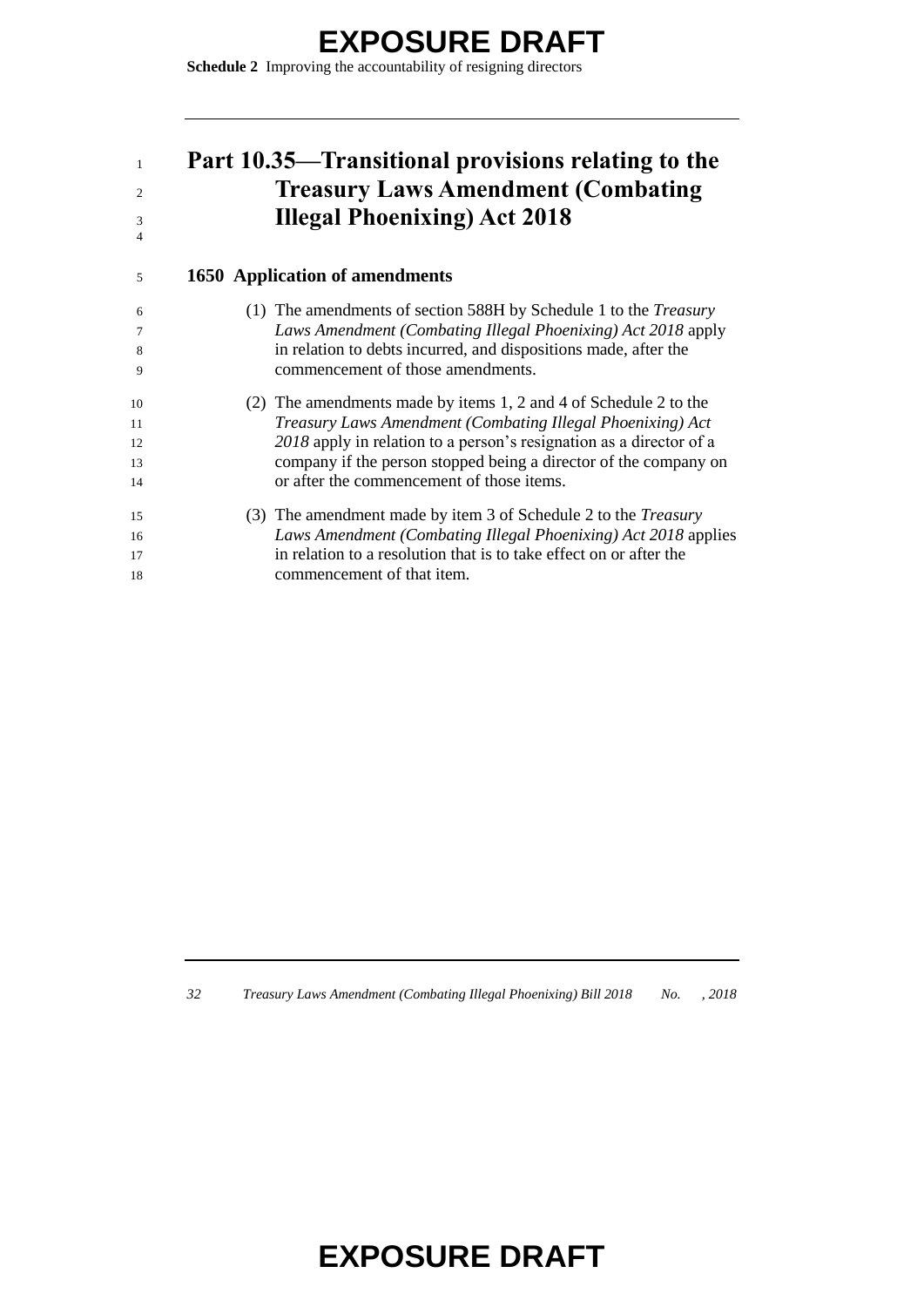#### **Schedule 3—GST estimates and director penalties**

*A New Tax System (Goods and Services Tax) Act 1999*

#### **1 Subsection 35-5(2) (Note)**

After "Part 3-10", insert "and Divisions 268 and 269".

*Taxation Administration Act 1953*

#### **2 Section 268-1 in Schedule 1**

Omit:

| 10       | (b) unpaid superannuation guarantee charge;                                     |
|----------|---------------------------------------------------------------------------------|
|          | substitute:                                                                     |
| 12       | (b) unpaid superannuation guarantee charge; or                                  |
| 13<br>14 | (c) net amounts in respect of GST, wine equalisation tax and<br>luxury car tax; |

#### **3 Section 268-1 in Schedule 1**

Omit:

| 17 | If you are given an estimate, you are liable to pay the amount of       |
|----|-------------------------------------------------------------------------|
| 18 | the estimate. That liability is distinct from your liability to pay the |
| 19 | amounts required by Part 2-5 or the Superannuation Guarantee            |
| 20 | (Administration) Act 1992. However, you can ensure that the             |
| 21 | Commissioner does not require you to pay more than the amounts          |
| 22 | not paid under that Part or Act.                                        |
|    |                                                                         |
| 23 | substitute:                                                             |

*No. , 2018 Treasury Laws Amendment (Combating Illegal Phoenixing) Bill 2018 33*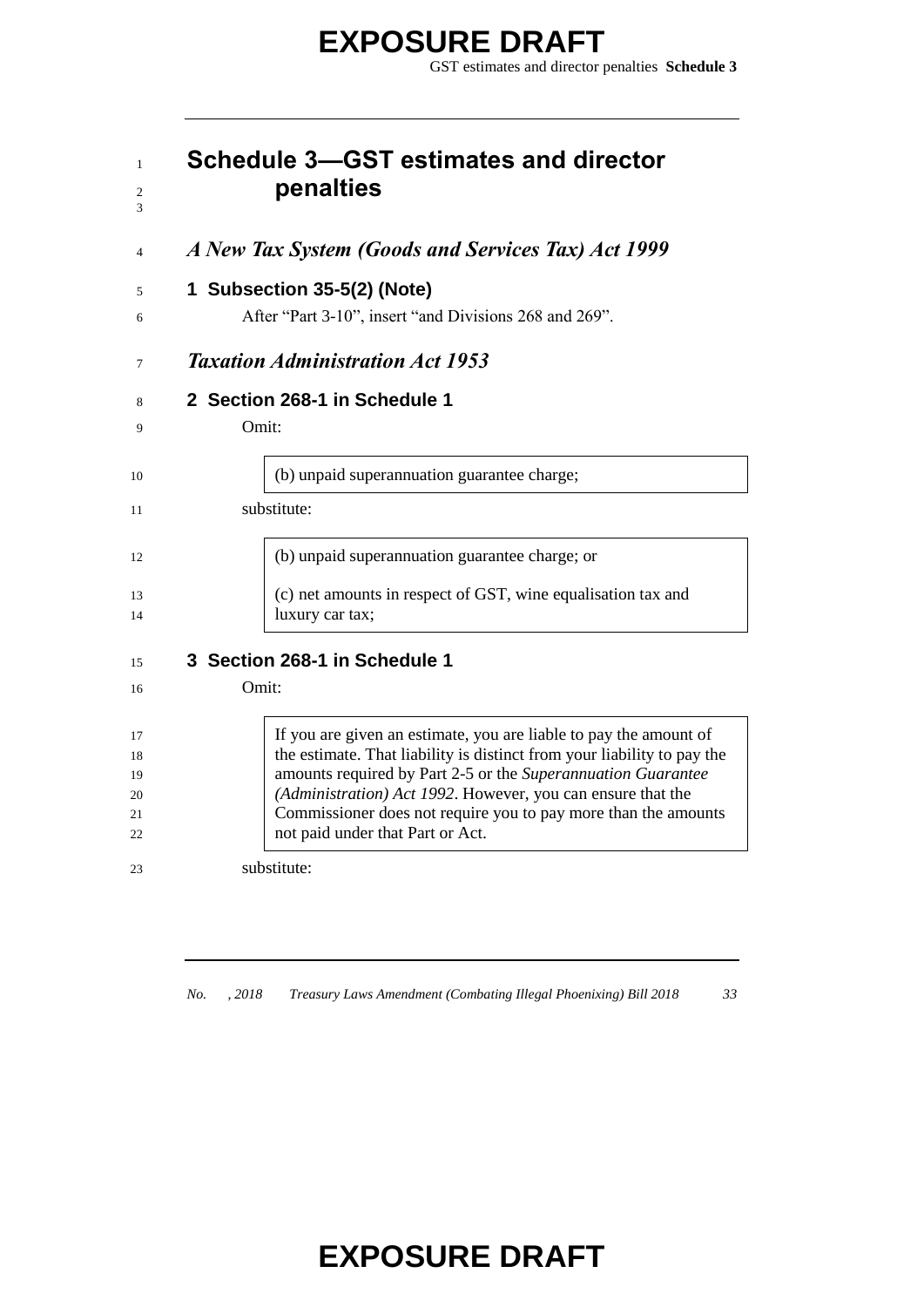**Schedule 3** GST estimates and director penalties

| $\mathbf{1}$   | If you are given an estimate, you are liable to pay the amount of                                                   |
|----------------|---------------------------------------------------------------------------------------------------------------------|
| $\overline{c}$ | the estimate. That liability is distinct from your liability to pay the                                             |
| 3              | amounts required by Part 2-5 or the Superannuation Guarantee                                                        |
| $\overline{4}$ | (Administration) Act 1992. In the case of an estimate of a net                                                      |
| 5              | amount that has been assessed by the Commissioner, that liability                                                   |
| 6              | is distinct from your liability to pay the amount of the assessment.                                                |
| 7              | However, you can ensure that the Commissioner does not require                                                      |
| 8              | you to pay more than the relevant unpaid amounts.                                                                   |
| 9              | 4 At the end of section 268-5 in Schedule 1                                                                         |
| 10             | Add:                                                                                                                |
| 11             | ; or (c) $*$ net amounts under the $*$ GST Act.                                                                     |
| 12             | 5 At the end of subsection 268-10(1) in Schedule 1                                                                  |
| 13             | Add <sup>1</sup>                                                                                                    |
| 14             | ; or (c) to pay a *net amount for a *tax period, to the extent that the                                             |
| 15             | net amount has not been assessed before the Commissioner                                                            |
| 16             | makes the estimate.                                                                                                 |
| 17             | 6 After subsection 268-10(1A) in Schedule 1                                                                         |
| 18             | Insert:                                                                                                             |
| 19             | (1B) For the purposes of this Division, if you have a *net amount for a                                             |
| 20             | <i>*tax period:</i>                                                                                                 |
| 21             | (a) you are treated as being liable to pay that net amount; and                                                     |
| 22             | (b) that liability is treated as having arisen on the day by which                                                  |
| 23             | you must give your *GST return for the tax period to the<br>Commissioner in accordance with Division 31 of the *GST |
| 24<br>25       | Act; and                                                                                                            |
|                |                                                                                                                     |
| 26             | (c) that liability is treated as being payable on that day; and                                                     |
| 27             | (d) the entire amount of that liability is treated as being unpaid.                                                 |
| 28             | 7 Subsection 268-20(2) in Schedule 1 (example)                                                                      |
| 29             | Omit "The Commissioner", substitute "In a case covered by                                                           |
| 30             | paragraph $268-10(1)(a)$ or (b), the Commissioner".                                                                 |
|                |                                                                                                                     |

*Treasury Laws Amendment (Combating Illegal Phoenixing) Bill 2018 No. , 2018*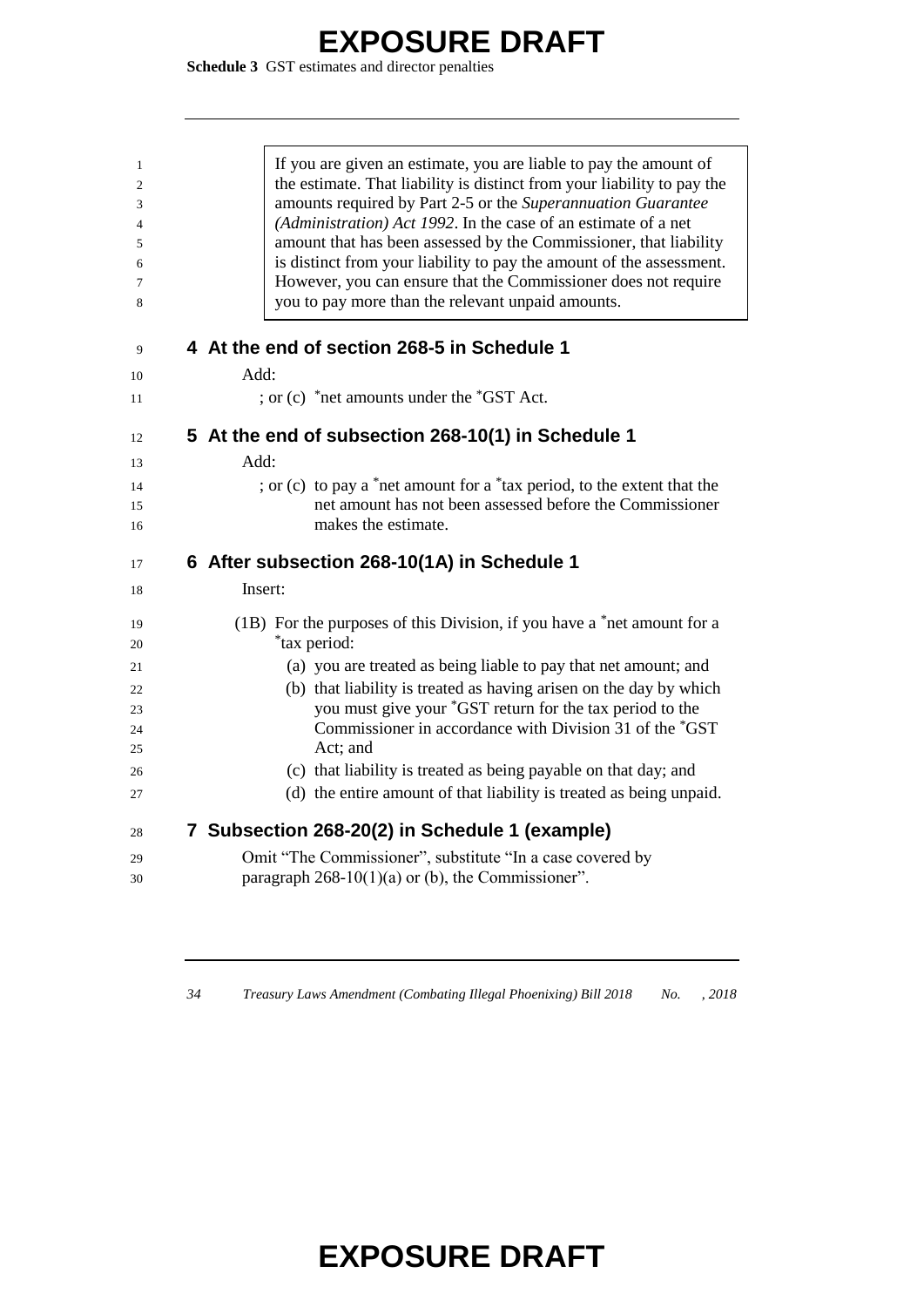GST estimates and director penalties **Schedule 3**

| $\mathbf{1}$                                 |         | 8 After subsection 268-20(4) in Schedule 1                                                                                                                                                                                                                                                                                                                                                                                                                                                                                                                |
|----------------------------------------------|---------|-----------------------------------------------------------------------------------------------------------------------------------------------------------------------------------------------------------------------------------------------------------------------------------------------------------------------------------------------------------------------------------------------------------------------------------------------------------------------------------------------------------------------------------------------------------|
| 2                                            | Insert: |                                                                                                                                                                                                                                                                                                                                                                                                                                                                                                                                                           |
| 3<br>4<br>5<br>6<br>7                        |         | $(4A)$ In a case covered by paragraph 268-10(1)(c) (estimate of liability<br>in relation to net amount under GST Act), treat the reference in<br>paragraph $(4)(b)$ to the underlying liability as being a reference to a<br>liability under Division 33 or 35 of the *GST Act for an *assessed<br>net amount in respect of the underlying liability.                                                                                                                                                                                                     |
| 8                                            |         | 9 After subsection 268-30(4) in Schedule 1                                                                                                                                                                                                                                                                                                                                                                                                                                                                                                                |
| 9                                            | Insert: |                                                                                                                                                                                                                                                                                                                                                                                                                                                                                                                                                           |
| 10<br>11<br>12<br>13<br>14<br>15             |         | (4A) In a case covered by paragraph $268-10(1)(c)$ (estimate of liability<br>in relation to net amount under GST Act), treat the references in<br>paragraph $(3)(a)$ and subsection $(4)$ to the underlying liability as<br>being references to a liability under Division 33 or 35 of the *GST<br>Act for an *assessed net amount in respect of the underlying<br>liability.                                                                                                                                                                             |
| 16                                           |         | 10 After subsection 268-80(1) in Schedule 1                                                                                                                                                                                                                                                                                                                                                                                                                                                                                                               |
| 17                                           | Insert: |                                                                                                                                                                                                                                                                                                                                                                                                                                                                                                                                                           |
| 18<br>19<br>20<br>21<br>22                   |         | $(1A)$ In a case covered by paragraph 268-10(1)(c) (estimate of liability<br>in relation to net amount under GST Act), treat the reference in<br>paragraph $(1)(b)$ to the underlying liability as being a reference to a<br>liability under Division 33 or 35 of the *GST Act for an *assessed<br>net amount in respect of the underlying liability.                                                                                                                                                                                                     |
| 23                                           |         | 11 After subsection 268-90(2A) in Schedule 1                                                                                                                                                                                                                                                                                                                                                                                                                                                                                                              |
| 24                                           | Insert: |                                                                                                                                                                                                                                                                                                                                                                                                                                                                                                                                                           |
| 25<br>26<br>27<br>28<br>29<br>30<br>31<br>32 |         | (2B) In a case covered by paragraph $268-10(1)(c)$ (estimate of liability<br>in relation to net amount under GST Act), the statutory declaration<br>or affidavit must verify the following facts:<br>(a) your *net amount for the *tax period;<br>(b) what has been done to comply with Division 31 and 33 of the<br>*GST Act (obligation to give GST return and liability in<br>respect of assessed net amounts) in relation to that tax period;<br>(c) your *taxable supplies and *creditable acquisitions that are<br>attributable to that tax period; |
| 33                                           |         |                                                                                                                                                                                                                                                                                                                                                                                                                                                                                                                                                           |

*No. , 2018 Treasury Laws Amendment (Combating Illegal Phoenixing) Bill 2018 35*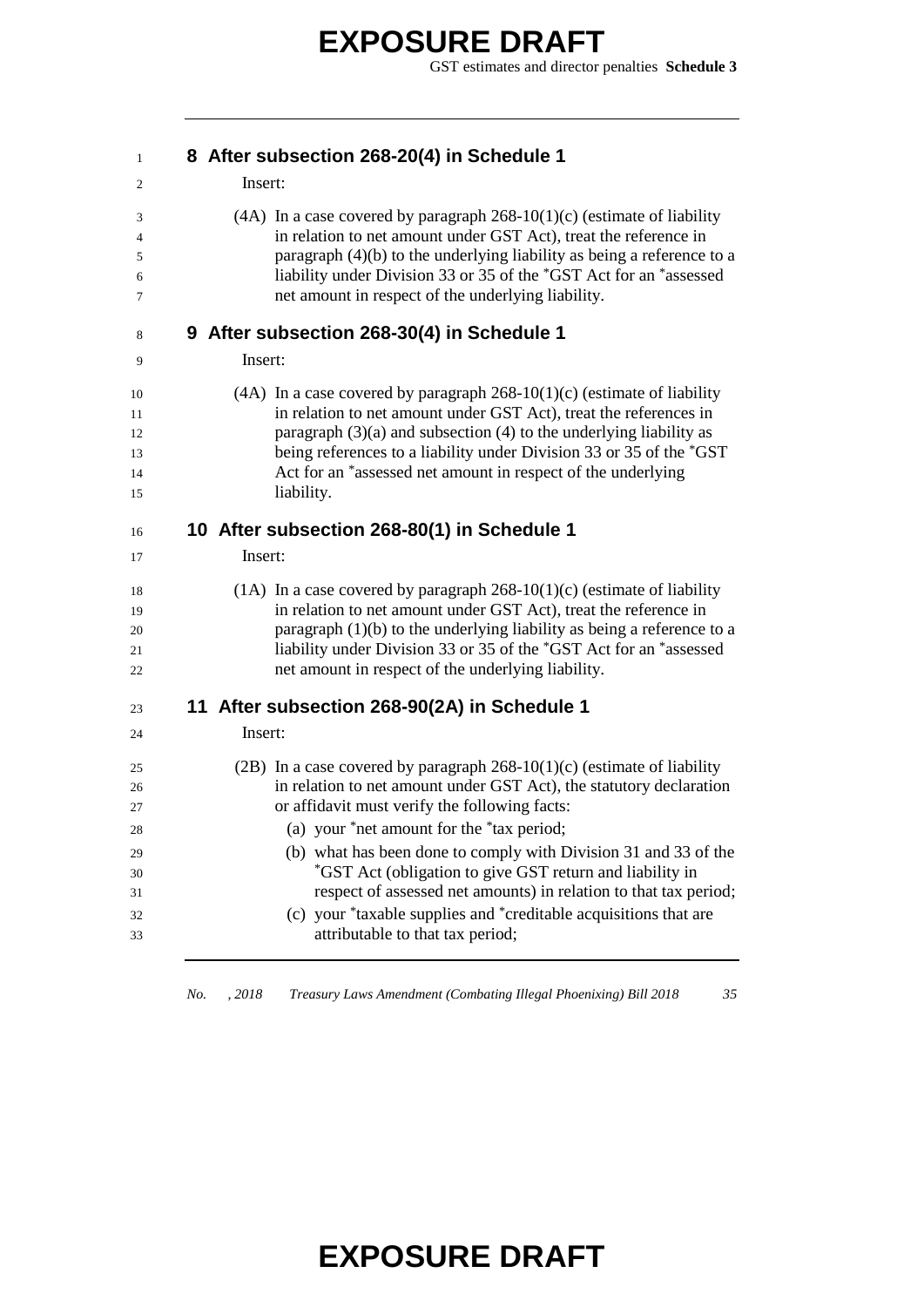**Schedule 3** GST estimates and director penalties

|   | period.                                     | (d) your assessable dealings (within the meaning of the *Wine<br>Tax Act) and *wine tax credits that are attributable to that tax                                                                                                                                                                                                                                                                   |
|---|---------------------------------------------|-----------------------------------------------------------------------------------------------------------------------------------------------------------------------------------------------------------------------------------------------------------------------------------------------------------------------------------------------------------------------------------------------------|
|   | 12 Section 269-1 in Schedule 1              |                                                                                                                                                                                                                                                                                                                                                                                                     |
|   | Omit:                                       |                                                                                                                                                                                                                                                                                                                                                                                                     |
|   | guarantee charge); or                       | (a) meets its obligations under Subdivision 16-B (obligation to pay<br>withheld amounts to the Commissioner) and Division 268 in this<br>Schedule and Part 3 of the Superannuation Guarantee<br>(Administration) Act 1992 (obligation to pay superannuation                                                                                                                                         |
|   | substitute:                                 |                                                                                                                                                                                                                                                                                                                                                                                                     |
|   | amounts; or                                 | (a) meets its obligations under Subdivision 16-B (obligation to pay<br>withheld amounts to the Commissioner), Division 268 in this<br>Schedule (obligation to pay estimates) and Part 3 of the<br>Superannuation Guarantee (Administration) Act 1992 (obligation<br>to pay superannuation guarantee charge), and obligations under<br>Divisions 33 and 35 of the GST Act in respect of assessed net |
|   | 13 Subparagraph 269-5(a)(iii) in Schedule 1 |                                                                                                                                                                                                                                                                                                                                                                                                     |
|   | Repeal the subparagraph, substitute:        |                                                                                                                                                                                                                                                                                                                                                                                                     |
|   |                                             | (iii) Part 3 of the Superannuation Guarantee<br>(Administration) Act 1992 (obligation to pay<br>superannuation guarantee charge); and<br>(iv) Divisions 33 and 35 of the *GST Act in respect of<br>*assessed net amounts; or                                                                                                                                                                        |
|   | table)                                      | 14 Subsection 269-10(1) in Schedule 1 (at the end of the                                                                                                                                                                                                                                                                                                                                            |
|   | Add:                                        |                                                                                                                                                                                                                                                                                                                                                                                                     |
| 6 | a *tax period ends                          | an *assessed net amount for the tax<br>period in accordance with the *GST<br>Act.                                                                                                                                                                                                                                                                                                                   |

*Treasury Laws Amendment (Combating Illegal Phoenixing) Bill 2018 No. , 2018*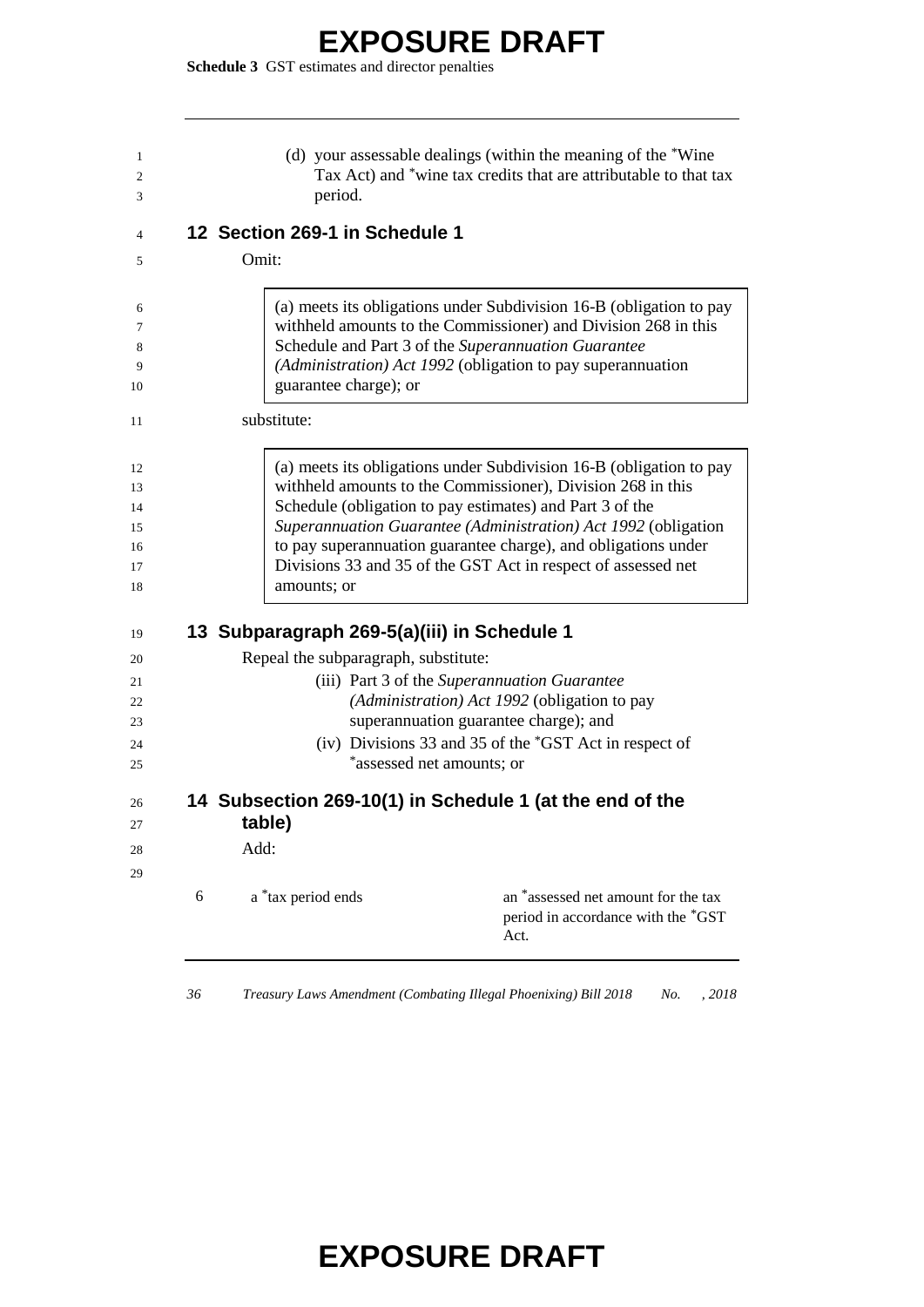GST estimates and director penalties **Schedule 3**

| 1                     | 15 After paragraph 269-10(5)(b) in Schedule 1                                                                                                     |                                                                                                                                                                                                                                                            |                                                                                                                                                                                                                                                                                                                                                                                                  |
|-----------------------|---------------------------------------------------------------------------------------------------------------------------------------------------|------------------------------------------------------------------------------------------------------------------------------------------------------------------------------------------------------------------------------------------------------------|--------------------------------------------------------------------------------------------------------------------------------------------------------------------------------------------------------------------------------------------------------------------------------------------------------------------------------------------------------------------------------------------------|
| 2<br>3<br>4<br>5<br>6 | Insert:<br>estimate relates; and                                                                                                                  | <i>initial day</i> is the last day of the <sup>*</sup> tax period to which the                                                                                                                                                                             | (ba) in the case of an estimate of an underlying liability referred to<br>in paragraph $268-10(1)(c)$ (net amount under GST Act)—the                                                                                                                                                                                                                                                             |
| 7<br>8                | 16 Subsection 269-30(2) in Schedule 1 (at the end of the<br>table)                                                                                |                                                                                                                                                                                                                                                            |                                                                                                                                                                                                                                                                                                                                                                                                  |
| 9                     | Add:                                                                                                                                              |                                                                                                                                                                                                                                                            |                                                                                                                                                                                                                                                                                                                                                                                                  |
| 10<br>5               | an *assessed net<br>amount for a <sup>*</sup> tax<br>period                                                                                       | the last day of the 3<br>months after the due<br>day,                                                                                                                                                                                                      | (a) if the company, on or<br>before the last day<br>mentioned in column 2,<br>lodges its *GST return, for<br>the tax period for the<br>relevant *net amount--- the<br>extent (if any) to which the<br>amount stated in the GST<br>return as being the net<br>amount is less than the<br>company's assessed net<br>amount for the tax period;<br><sub>or</sub><br>(b) otherwise—to any<br>extent. |
| 6                     | the amount of an<br>estimate under<br>Division 268 of a<br>liability referred to in<br>paragraph $268-10(1)$<br>c) (net amount under<br>GST Act), | the last day of the 3<br>months after the day<br>by which the<br>company was obliged<br>to give its *GST<br>return, for the tax<br>period for the<br>relevant *net amount,<br>to the Commissioner<br>in accordance with<br>Division 31 of the<br>*GST Act, | to any extent.                                                                                                                                                                                                                                                                                                                                                                                   |

*No. , 2018 Treasury Laws Amendment (Combating Illegal Phoenixing) Bill 2018 37*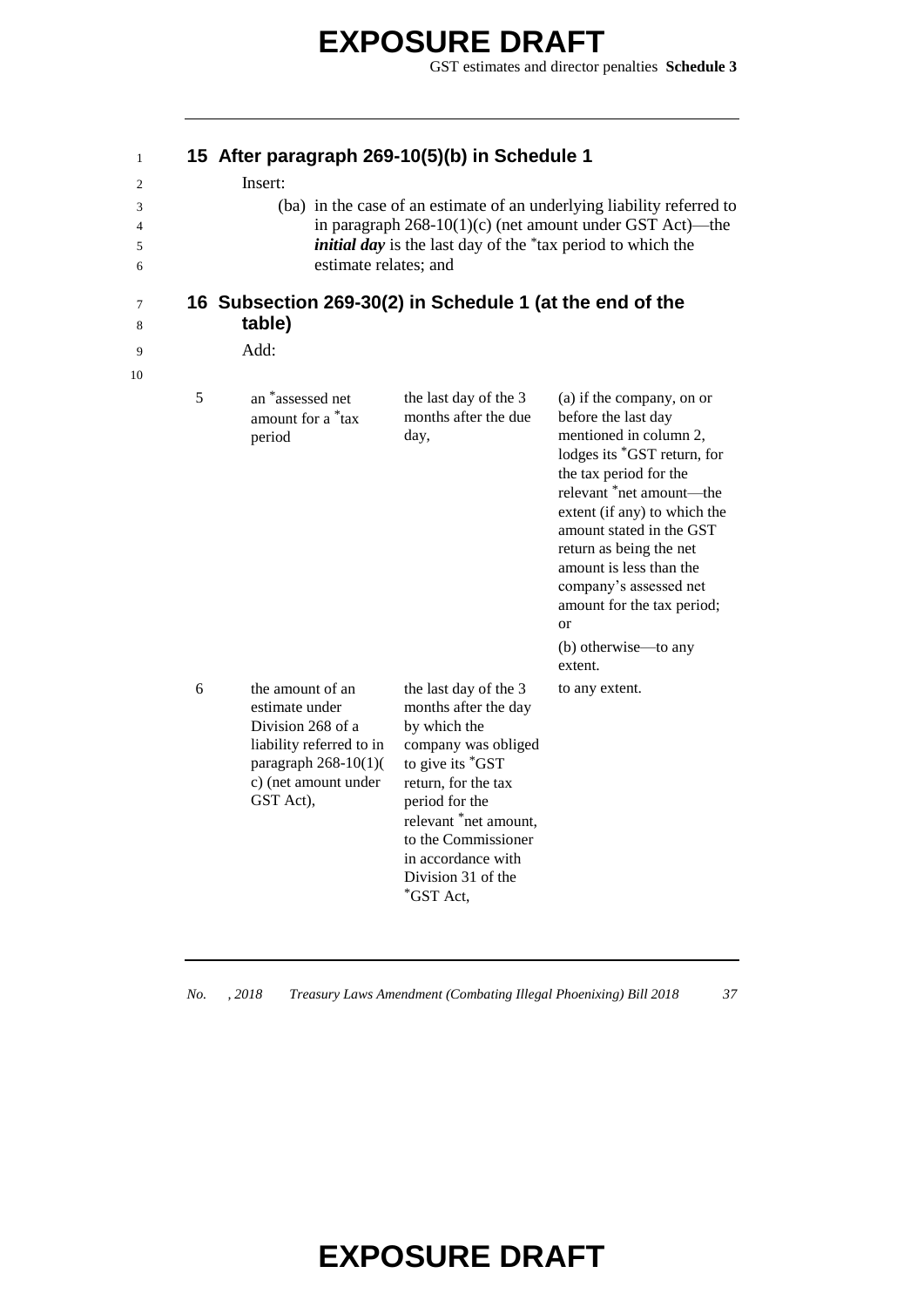**Schedule 3** GST estimates and director penalties

|  | 17 Subsection 269-30(3) in Schedule 1 |  |  |
|--|---------------------------------------|--|--|
|--|---------------------------------------|--|--|

2 Omit "item 1 or 2", substitute "item 1, 2, 5 or 6".

#### **18 Subsection 269-35(3A) in Schedule 1 (heading)**

Repeal the heading, substitute:

 *Superannuation guarantee charge and assessed net amounts— reasonably arguable position*

#### **19 Subsection 269-35(3A) in Schedule 1**

 After "the *Superannuation Guarantee (Administration) Act 1992*", 9 insert "or the "GST Act".

#### **20 Application**

| 11 | The amendments made by this Schedule apply in relation to net           |
|----|-------------------------------------------------------------------------|
| 12 | amounts and assessed net amounts for tax periods that start on or after |
| 13 | the commencement of this Schedule.                                      |

*Treasury Laws Amendment (Combating Illegal Phoenixing) Bill 2018 No. , 2018*